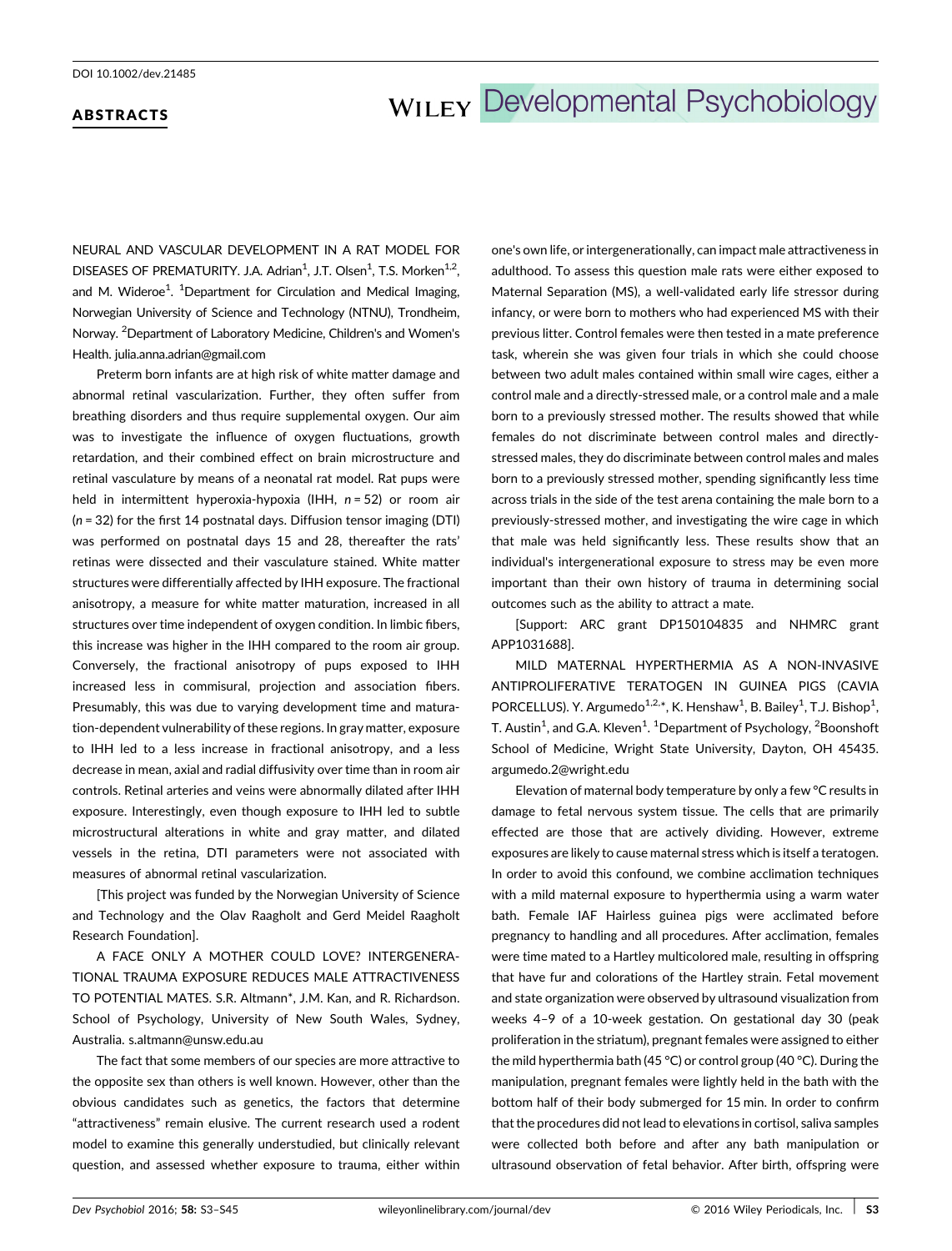### S4 <sup>|</sup>

## Developmental Psychobiology-WILEY-

tested for differences in motor activity, social interaction, and temperature preference in order to determine long-term effects and correlation to fetal behavioral deficits. Taken together, these methods may have utility in a systematic investigation of targeted areas of the brain during rapid proliferation and growth.

[Funding: NIH GM090122 grant to YMA].

EXAMINATION OF SPONTANEOUS EYE BLINKING FROM INFANCY TO TODDLERHOOD DURING COGNITIVE TASKS. L.F. Bacher<sup>1</sup>, A. Gonzalez<sup>1</sup>, G. Javier<sup>1</sup>, and M.A. Bell<sup>2</sup>. <sup>1</sup>Psychology Department, SUNY Oswego, Oswego, NY 13126.<sup>2</sup> Psychology Department, VA Tech, Blacksburg, VA 24061. leigh.bacher@oswego.edu

Spontaneous eye blinking (SEB), a putative index of dopamine function (DA), may be altered by certain cognitive activities and pathological conditions. To-date, SEB patterns in infants are generally similar to those of adults, however, very little is known about the development of SEB. Cross-sectional data suggest that SEB rate gradually increases from birth to young adulthood, but no longitudinal data have been reported between infancy and any later age group. The present analysis is from a continuing investigation SEB and cognitive function in human infants and children. We predicted (a) developmental increase in the rate and variability of SEB from 10 to 24 mos, (b) SEB at 10 mos would relate to some features of cognitive performance at 24 mos. The current sample of  $N = 11$  healthy, term infants, completed a working memory task at 10 mos and several executive function tasks at 24 mos. SEB was coded blind to task phases and performance. Initial results indicate that SEB rate at 10 and 24 mos was positively correlated but with no evidence of developmental change. SEB variability was not correlated at 10 and 24 mos nor was there evidence of change. Data are suggestive that SEB rate at 10 mos might relate to cognitive performance at 24 mos. Although SEB is an indirect index of DA, results of this work could promote better understanding of the development of the DA system and its relationship to cognitive activity.

#### [NICHD HD049878 to MAB].

LASTING MEMORIES: FACILITATING CONTEXT FEAR IN INFANT RATS THROUGH BEHAVIORAL TAGGING. S.E. Bae\* and R. Richardson. School of Psychology, The University of New South Wales, Sydney, Australia. s.bae@unsw.edu.au

The synaptic tagging and capturing hypothesis proposes that the formation of lasting memories requires two parallel processes: the setting of a protein synthesis-independent learning tag and the capture of plasticity-related proteins at these tagged sites. Behavioral tagging processes are analogous to synaptic tagging and capture and have been used to demonstrate how closely timed but unrelated novel experiences can transform a weak learning event into long-term memory in adult animals. In the current series of experiments, we show that these behavioral tagging effects are also present in infant rats, animals that typically demonstrate poor long-term context memory. Experiment 1 investigated whether novelty is sufficient to facilitate context fear memories in infant (P17) rats. Infant rats were trained to fear a context. Prior to this conditioning experience, half the rats explored a novel open field arena for 5 min. All animals were tested the following day. Open field exposed rats demonstrated enhanced context fear at test compared to infant rats not exposed to the open

field suggesting that behavioral tagging processes may occur in the developing rodent. In order to equate the rats on their experiences, in Experiment 2 all animals were given open field exposure but half were exposed 1 hr before conditioning whereas the remaining were exposed 2 hr before conditioning. Animals were tested either 1 or 3-days following conditioning. Consistent with the results of Experiment 1, infant rats exposed to the open field 1 hr before conditioning demonstrated facilitated context fear at the 1-day test compared to infant rats exposed to the open field 2 hr before conditioning. These differences, however, did not persist at the 3-day test. The findings of this experiment demonstrate that the facilitating effects of novelty are time-dependent. These findings also suggest that whilst novelty facilitates the long-term retention of context fear memories, it does not affect the subsequent maintenance of that memory into a more remote store.

[ARC grant DP150104835 and NHMRC grant APP1031688].

BASIC ATTENTION AND INTERSENSORY PROCESSING SKILLS BECOME INCREASINGLY INTEGRATED ACROSS INFANCY. L.E. Bahrick, M.E. McNew, J.T. Todd, and K.C. Soska. Department of Psychology, Florida International University, Miami, FL 33199. bahrick@fiu.edu

Attention and intersensory processing skills, cornerstones for social and language development, are traditionally studied independently. The Multisensory Attention Assessment Protocol (MAAP; Bahrick et al., in prep; Todd et al., 2016) characterizes individual differences in these skills within a single nonverbal protocol. Using the MAAP, we examined how relations among attention maintenance, speed of shifting, and intersensory matching to audiovisual synchronous events change across infancy. Infants ( $N = 67$ ) were tested at 3, 6, and 12 months longitudinally. Trials consisted of a 3 s central event (animated shapes) followed by side-by-side lateral events (12 s) of either faces speaking or objects impacting a surface. One lateral event was synchronous with its natural soundtrack; one was asynchronous. On "competition trials," the central event remained on during the lateral events, and on "no-competition trials" it was turned off. We calculated maintenance (looking time to lateral events), disengagement (speed to shift from central to lateral events on competition trials), orienting (speed to shift to the lateral events on nocompetition trials), and intersensory matching (looking to soundsynchronous event). Measures of maintenance, disengagement, and intersensory matching became increasingly inter-correlated and less variable across age, particularly during competing stimulation. At 3 months, no significant relations were evident. At 6 months, infants with faster disengagement maintained longer attention to the lateral events ( $r = -0.36$ ,  $p < 0.05$ ). At 12 months, infants with faster disengagement maintained longer attention to the lateral events and showed greater intersensory matching (rs > .30, ps < .05). Findings demonstrate that these building blocks for social and language development become increasingly coupled across infancy.

[NICHD R01 HD053776 and K02 HD064943 to LEB].

IMPAIRED FEAR EXTINCTION RETENTION IN ADOLESCENT RATS: PHARMACOLOGICAL EVIDENCE FOR A FAILURE TO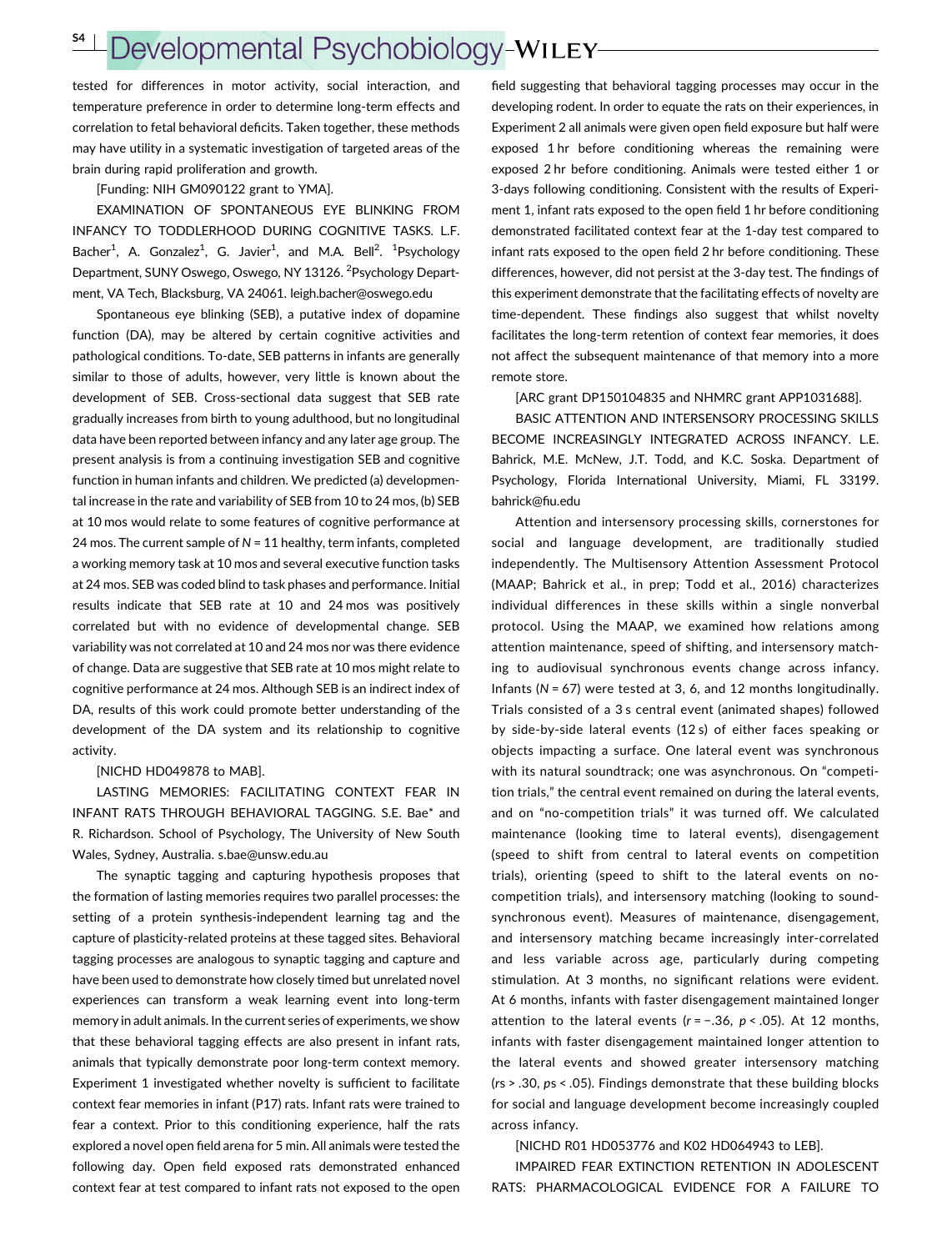RECRUIT NMDA RECEPTORS DURING EXTINCTION. K.D. Baker\* and R. Richardson. School of Psychology, University of New South Wales, Sydney, Australia. k.baker@unsw.edu.au

Adolescents, both humans and rodents, exhibit a marked impairment in extinction of fear relative to younger and older groups which could be caused by a failure to efficiently recruit NMDA receptors (NMDARs) in adolescents. It is well-established that systemic administration of NMDAR antagonists (e.g., MK801) before fear extinction training impairs retention of extinction in adult and juvenile rodents but it is unknown whether this is also the case for adolescents. We investigated the effect of pharmacologically manipulating the NMDAR on fear extinction retention in adolescent rats in two experiments. When extinction retention is typically impaired (i.e., after one day of extinction training) animals given D-cycloserine (a partial NMDAR agonist) showed enhanced extinction retention relative to saline-treated animals while animals given MK-801 (an uncompetitive antagonist) did not exhibit any further impairment of extinction retention relative to the controls. When two days of extinction training was given to adolescent rats, saline-treated animals exhibited good extinction retention, and now the MK801-treated animals exhibited impaired extinction retention. These findings suggest that extinction in adolescence does not initially involve NMDARs and this is a likely mechanism that contributes to the impaired fear inhibition observed at this age. However, NMDARs appear to be recruited with extended extinction training or after administration of a partial agonist which lead to effective extinction retention.

[ARC grant DP150104835, and NHMRC grants APP1086855 and APP1031688].

NEURAL CORRELATES OF ATTENTIONAL BIAS TO THREAT AMONG YOUTH WITH AND WITHOUT ANXIETY DISORDERS. M. Bechor\*, M.S.<sup>1</sup>, B.C. Reeb-Sutherland<sup>1</sup>, M. Ramos, B.A.<sup>1</sup>, J. Pettit<sup>1</sup>, and W.K. Silverman.<sup>2</sup> <sup>1</sup>Department of Psychology, Florida International University, Miami, FL 33199, <sup>2</sup>Yale Child Study Center, Yale University, New Haven, CT 06520. mbech001@fiu.edu

Past investigations of event-related potential and attention bias to threat (ABT) have shown elevated amplitudes of P1 components in adults with high self-reported anxiety (Eldar & Bar-Haim, 2010). No studies have investigated this in youth. Electroencephalographic (EEG) data were collected from 19 youth with primary DSM-IV-TR anxiety disorders (M age =  $11.63$ ,  $SD = 2.27$ ;  $11$  male) and  $18$  control youth  $(M \text{ age} = 11.50 \text{ SD} = 2.07$ ; 12 male) while completing the dot probe task, a behavioral measure of ABT, with trials displaying neutral-threat (NT) or neutral-neutral (NN) face pairs (Eldar & Bar-Haim, 2010). Peak amplitudes at site Oz were averaged for P1 (70–180 ms). Groups did not differ by age (t(36) = -.11, p = 601) or gender: (p( $\chi^2$  = .138) = .710) but differed via parent report of youth anxiety (SCARED-P;  $t(36) = 4.38$ ,  $p < .00$ ). A repeated measures analysis of variance with Greenhouse–Geisser correction (between-subjects: Anxiety; withinsubjects: Stimulus) determined there was a significant Anxiety × Stimulus interaction effect for P1 peak amplitude ( $F(1,31 = 8.933, p = .005)$ ), control youth exhibiting greater P1s (M = 24.65) than anxious youth (M = 21.484) during NN trials. These results suggest neural correlates of ABT are distinguishable between youth with and without anxiety

disorders, potentially differing in early-stage, configural processing, as shown in adults (Bar-Haim, Lamy, & Glickman, 2005).

[NIMH R34 MH097931 to JP & WKS, NIMH F31 MH105144-01A1 to MB].

BIRTHWEIGHT, FRONTAL EEG ASYMMETRY, AND TEMPERA-MENT: POTENTIAL CONTEXT FOR DEVELOPMENT RISK IN FULL TERM INFANTS. M.A. Bell\*, T.L. Blankenship, and R. Liu. Department of Psychology, Virginia Tech, Blacksburg, VA 24061. mabell@vt.edu

The prenatal environment is a critical context for the study of developmental risk. Young adults born with very low birth weight exhibit greater cautiousness and shyness, as well as greater right frontal EEG asymmetry, compared to young adults with normal birth weight (Schmidt et al, 2010; Waxman et al, 2013). We wanted to know if typical variations in full term, normal birthweight were related to similar patterns among temperament and frontal EEG asymmetry in young children. Fifty-three full-term, typically developing children (32 girls, 21 boys) and their mothers were one cohort of a larger longitudinal study on cognition-emotion development. At 5 months, mothers reported demographic information, including child birthweight and maternal education level. At 10 months, frontal EEG was recorded and mothers rated infant negative affect temperament using IBQ-R. At 36 months, mothers completed the Child Behavior Checklist, with anxiety problems as the outcome measure. There were sex differences in birthweight (boys = 8.02 lbs; girls = 7.43 lbs;  $p = .02$ ). After controlling for child sex and maternal education level ( $F = 1.51$ ,  $p = .23$ ), infant birthweight ( $\beta = -.41$ ; 15% variance), frontal EEG asymmetry ( $β = −.28$ ; 7% variance), and negative affect ( $β = .41$ ; 15% variance) predicted 39% of the variance in 36-month anxiety problems ( $F = 7.91$ ,  $p < .001$ ). These data suggest that birthweight, temperament, and frontal EEG asymmetry are interrelated in children born full term. They also suggest that birthweight of full term infants be given greater consideration in studies of developmental risk.

[NIH grant HD049878 to MAB].

COORDINATED MOVEMENT IS INFLUENCED BY PRENATAL LIGHT EXPERIENCE IN BOBWHITE QUAIL HATCHLINGS (COLINUS VIRGINIANUS). S.C. Belnap\* and R. Lickliter. Department of Psychology, Florida International University, Miami, FL, 33199. sbelnap@fiu.edu

Hemispheric lateralization is a pattern of specialized brain organization that enables separate and parallel processing, thus maximizing efficiency and improving fitness. There is mounting evidence suggesting that motor coordination may be an additional advantage of hemispheric specialization. In precocial birds, light plays a key role in the development of hemispheric specialization, thereby influencing perceptual and cognitive processing. The aim of this study was to investigate how prenatal light experience can influence the development of coordinated movement in bobwhite quail hatchlings. Embryos were randomly assigned to four prenatal light conditions: no light (Dark), 2 hr of total light experience (2HR), 6 hr of total light (6HR), and a normal low-light controls. Hatchlings were video recorded performing a walking task at three developmental time points (12, 24, and 48 hr) following hatching. Testing videos were scored and analyzed for frequency and duration of forward movement, a measurement of motor coordination, and falls, a measurement of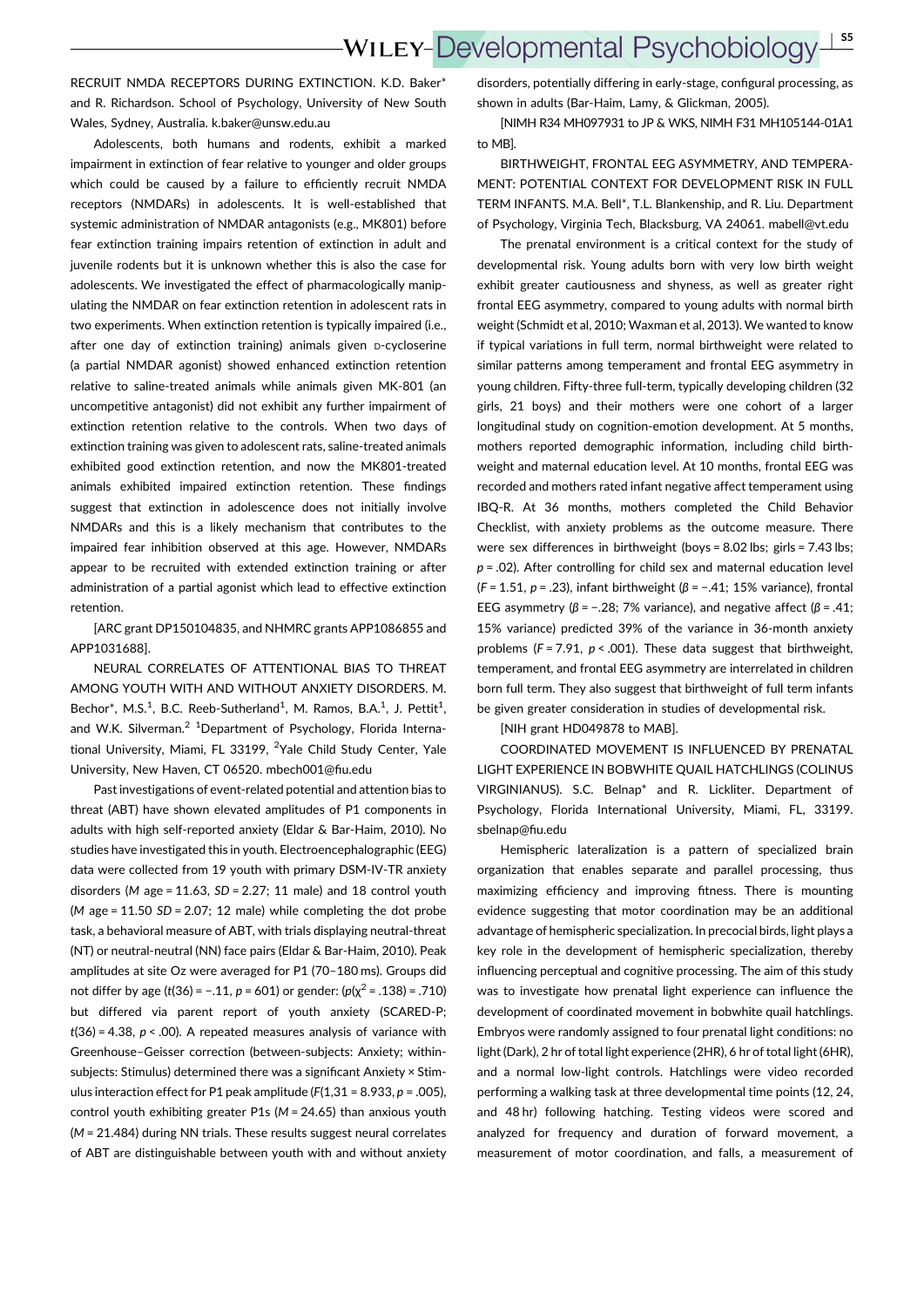#### S6 <sup>|</sup>Developmental Psychobiology-WILEY-

instability. Results indicated that duration of falls increased in both light conditions, suggesting that fallen hatchlings took longer to recover compared to control chicks. However, the frequency of falls only increased in the 2HR light condition. The average frequency of steps during forward locomotion did not vary between groups, and only the dark condition showed differences in duration of steps. On average dark hatchlings took longer to execute the same number of steps compared to control chicks. Taken together these results suggest prenatal light experience can influence the development of motor coordination.

NEURAL CORRELATES OF FUTURE EPISODIC MEMORY IN 4-YEAR OLDS. T.L. Blankenship\*, A.P. Ross, and M.A. Bell. Department of Psychology, Virginia Tech, Blacksburg, VA 24061.tashau8@vt.edu

Episodic memory, or memory involving item and context, is necessary when thinking about the future. In order to plan for future events, we often mentally re-visit similar past events, thus recruiting episodic memory (Atance & O'Neill, 2001). In fact, adult studies suggest that future episodic memory involves similar, but distinct, neural pathways as episodic memory (Addis et al., 2007). Studies have begun to examine future episodic memory during early childhood (e.g., Cuevas et al., 2015). However, little is known about the neural correlates of future episodic memory early in development. We examined the contributions of temporal EEG power to both an episodic memory and future episodic memory task in forty-one 4-year-old children. The episodic memory task involved children recognizing locations, and the future episodic memory task required children to plan ahead given a scenario (e.g., going to a birthday party). EEG was collected while the children learned the locations (encoding), identified the locations (recognition), and planned ahead (future episodic memory). Separate regression equations were used to examine the contributions of EEG at temporal scalp locations to episodic memory and episodic future memory task performance. The predictors collectively accounted for 23% of the variance in both episodic and future episodic memory performance. Right temporal power during encoding  $(β = .74)$  and left temporal power during recognition ( $\beta$  = -.59) contributed unique variance to episodic memory. Right temporal power during encoding  $(\beta = -.63)$  and right temporal power during recognition  $(β = .73)$  contributed unique variance to future episodic memory.

#### [NIH grant HD049878 to MAB].

CONCURRENT EXPOSURE TO METHYLMERCURY AND D-AMPHETAMINE DURING ADOLESCENCE IMPAIRS REVERSAL LEARNING IN MICE: A LOGISTIC ANALYSIS. S.R. Boomhower\*, R.A. Sauer, K. Johnson, and M.C. Newland, Department of Psychology, Auburn University, Auburn, AL 36849. srb0028@auburn.edu

Gestational exposure to methylmercury (MeHg), an environmental neurotoxicant, produces lasting deficits in behavioral flexibility and increased sensitivity to dopamine agonists, but the impact of MeHg exposure during adolescence remains to be explored. To assess the role of DA in MeHg's developmental neurotoxicity, we compared the effects of adolescent MeHg and D-amphetamine (D-AMP) exposure. Male C57Bl/6n mice were randomly assigned to two MeHg-exposure groups (0 and 3 ppm) and two D-AMP-exposure groups (saline and 1 mg/kg/day), producing four treatment groups (n = 10–12/group):

Control, MeHg, D-AMP, and MeHg + D-AMP. MeHg exposure (via drinking water) spanned postnatal days 21–60 (the murine adolescent period), and once daily i.p. injections of D-AMP or saline spanned postnatal days 28–42. As adults, mice were trained on a spatialdiscrimination-reversal (SDR) task in which the spatial location of a lever press predicted reinforcement. Following two SDRs, a visualdiscrimination task (extradimensional shift) was instated in which the presence of a stimulus light above a lever predicted reinforcement. Responding was modeled using a logistic function, which estimated the rate (slope) of a behavioral transition and trials required to complete half a transition (half-max). MeHg, D-AMP, and MeHg + D-AMP exposure increased estimates of half-max on the second reversal. MeHg exposure also increased half-max and decreased the slope term following the extradimensional shift. MeHg +  $D$ -AMP produced more perseverative errors and omissions following a reversal. These data provide indirect evidence for the hypothesis that disruption of DA neurotransmission is a mechanism of MeHginduced behavioral toxicity.

#### [NSF GRFP grant DGE-1414475 to SRB].

GENE BY ENVIRONMENT EFFECTS ON ATTACHMENT, EMO-TION REGULATION, AND DEPRESSIVE SYMPTOMS IN MIDDLE CHILDHOOD. J.L. Borelli<sup>1</sup>, A. Gómez<sup>1</sup>, P.A. Smiley<sup>1</sup>, H.F. Rasmussen<sup>1</sup>, L.C. Seaman<sup>2</sup>, and E.L. Nurmi<sup>2</sup>. <sup>1</sup>Department of Psychology, Pomona College, Claremont, California, 91711. <sup>2</sup>Department of Psychiatry and Biobehavioral Sciences, University of California, Los Angeles, Los Angeles, California, 90095. jessica.borelli@pomona.edu

FKBP5 confers risk for depression. This study extends findings to a non-psychiatric sample of children and mothers to examine gene (FKBP5) by environment (maternal overcontrol) effects on attachment insecurity and child's downstream behavioral and physiological measures (emotion regulation, post-stressor respiratory sinus arrhythmia, and depressive symptoms). Higher levels of overcontrol predicted lower child attachment security in FKBP5 risk allele carriers only (p's < .02). Child attachment security interacted with FKBP5 to predict higher emotion suppression,  $\Delta R^2$  = .05, *p* = .03, depressive symptoms,  $\Delta R^2$  = .05, p = .002, and reduced RSA change,  $\Delta R^2$  = .02, p = .05. Findings are conceptualized from a differential susceptibility framework.

EFFECTS OF LATE GESTATIONAL CANNABINOID EXPOSURE ON BEHAVIORAL DEVELOPMENT IN RATS. K.R. Breit\*, B. Zamudio, and J.D. Thomas. Center for Behavioral Teratology, San Diego State University, San Diego, CA 92120. kbreit@mail.sdsu.edu

Given recent legalization of marijuana in certain states, cannabis use has increased, even among pregnant women. Active ingredients in cannabis, including THC, cross the placental barrier and can directly affect the fetal brain development. However, little is known of the consequences of exposure to the increasing potency in cannabis products available today, and although longitudinal clinical studies are currently underway, results will not be available for some time. Using a rodent model, the present study investigated the effects of clinically relevant cannabinoid (CB) levels on behavioral development. From postnatal day (PD) 4–9, a period of brain development equivalent to the 3<sup>RD</sup> trimester, Sprague–Dawley rats received i.p. injections of the CB1 receptor agonist CP55,940 (.10, .25, .40 mg/kg/day) or vehicle.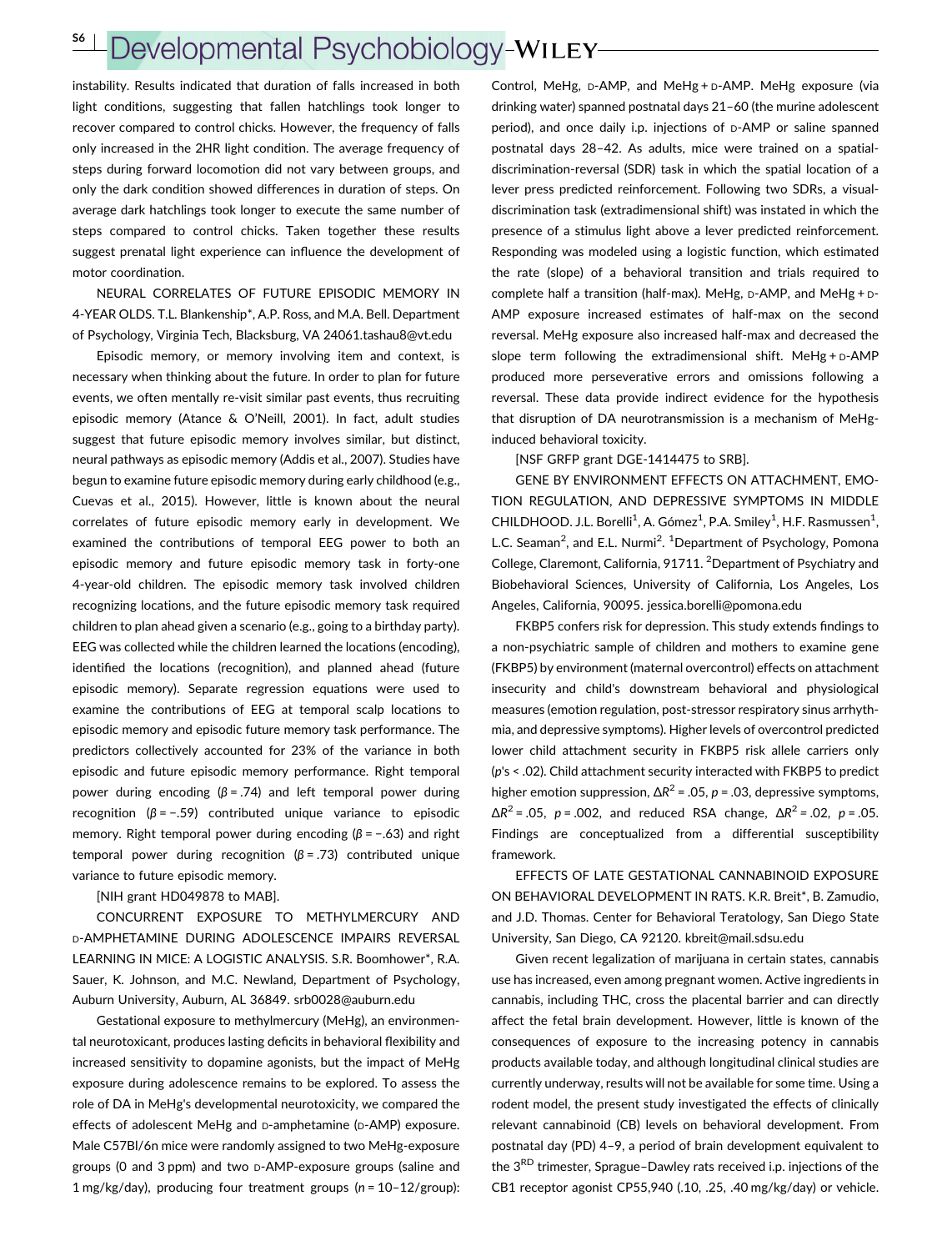### **WILEY-Developmental Psychobiology** <sup>|</sup> S7

Motor coordination development (PD 12–20), anxiety (PD 25), and spatial learning (PD 40–46) were evaluated. CB exposure significantly altered the developmental trajectory of motor performance, where coordination milestones occurred earlier compared to controls. The long-term effects of this altered trajectory are still unknown. Behaviors in the elevated plus maze did not differ between groups, suggesting that gestational CB exposure may not directly alter anxietyrelated behaviors; however, the highest dose of CB significantly impaired spatial memory among females, but not males. These data suggest that cannabis exposure late in gestation may influence fetal development in a domain and sex-specific manner. Further research investigating possible consequences of developmental exposure to other cannabis constituents may guide future medical and public policy, particularly for pregnant women.

[NIH grant AA012446 to JDT].

EXAMINING PATHWAYS BETWEEN NEONATAL AUTONOMIC MEASURES AND LATER LANGUAGE SKILLS DURING INFANCY. N.H. Brito<sup>1</sup>, M. Ordonez-Retamar<sup>1</sup>, J.D. Nugent<sup>1</sup>, M.T. Corwin<sup>1</sup>, K.G. Noble<sup>2</sup>, M.M. Myers<sup>1,3</sup>, A.J. Elliott<sup>4</sup>, and W.P. Fifer<sup>1,3</sup>. <sup>1</sup>Division of Developmental Neuroscience, New York State Psychiatric Institute, New York, NY 10032. <sup>2</sup>Department of Biobehavioral Sciences, Teachers College, Columbia University, New York, NY 10027. <sup>3</sup>Departments of Psychiatry and Pediatrics, Columbia University Medical Center, New York, NY 10032. nhb2111@cumc.columbia.edu

Fetal and neonatal heart rate (HR) and variability (HRV) have been associated with concurrent and later cognitive skills during infancy (Bornstein & Suess, 2000b; El-Sheikh & Buckhalt, 2005; Feldman, 2006; Fox, 1989; Richards & Cameron, 1989). A past study reported that fetuses with slower and more variable HR, as opposed to faster and less variable HR, had significantly better language skills during toddlerhood (DiPietro et al., 2007). The present study examines if phonetic discrimination (PD) explains the link between early autonomic measures and later language skills in a sample of 59 full-term infants. Autonomic measures were collected at birth, PD was tested at 9-months, and language abilities were measured at 9 and 15 months of age. Results showed that infants with slower and more variable HR (i.e., greater RMSSD) scored higher on expressive language skills at 9 months (HR r = −.29, p = .04; HRV r = .30, p = .03) and 15 months (HR r = −.30,  $p = .03$ ; HRV  $r = .42$ ,  $p = .003$ ). HR, but not HRV, was significantly associated with PD abilities at 9-months ( $r = .43$ ,  $p = .003$ ); infants with slower HR did not discriminate between two non-native contrasts, suggesting earlier perceptual tuning to the phonemes of their native language. These results are consistent with past studies demonstrating links between earlier perceptual tuning and stronger language skills later in childhood and may indicate a possible pathway through which early autonomic regulation predict future language skills.

[Funded by NIH Grant UL1TR000040, U01 HD55155, & U01 HD045935].

INHIBITORY CONTROL TASK PERFORMANCE AND EEG COHERENCE AT AGE FOUR. A.P.R. Broomell\*, T.L. Blankenship, and M.A. Bell. Psychology, Virginia Tech, Blacksburg, VA 24061. apross@vt.edu

The day/night task is a popular measure for quantifying executive functioning in children. The straight version of the game requires the child to label the cards as they appear, with the sun card labeled "day" and the moon card labeled "night." The Stroop condition requires the child to say "day" to a picture of moon and stars and "night" to a picture of a sun. This study added a third condition to the day/night task which required the child to set-shift between the two previously described conditions by adding a red border to half of the cards. Children were instructed to play the silly way when there was a border and the regular way when there was no border. Forty-one children (twentyone girls) aged four completed the three conditions of the task while EEG was collected. A 3 (condition) $\times$  2 (hemisphere) repeated measures MANOVA showed a main effect for both condition F(2, 37) = 13.29,  $p < .01$  and hemisphere  $F(1, 38)$  = 15.68,  $p < .01$ . Coherence between fontal regions (F4–F8 and F3–F7) decreased significantly from the straight to Stroop to borders conditions. The left hemisphere was consistently lower in coherence than the right hemisphere across the conditions. The decrease in coherence signifies that the cortical areas are working independently of each other. This suggests that in young children an increase in cognitive load is associated with a decrease in EEG coherence, while the left frontal lower coherence represents a trait of the sample.

[NIH grant HD049878 to M.A.B.].

FACTORS INFLUENCING DEVELOPMENTAL DIFFERENCES IN RETENTION OF PAVLOVIAN FEAR CONDITIONING. K.L. Brown\*, M.J. Sodoma, and J.H. Freeman. Department of Psychological and Brain Sciences, The University of Iowa, Iowa City, IA 52242. kevin-brown@uiowa.edu

Pavlovian fear conditioning is a useful preparation for studying developmental changes in aversive learning and memory. The present study represents our efforts to identify factors influencing developmental differences in expression of fear memories. Postnatal day (P) 17 or 24 rats were trained with a white noise conditional stimulus (CS) and a floor shock unconditional stimulus (US) in context A. At test, the CS was presented in an environment (context B) that differed from the training context in visual, tactile, and olfactory features. Age differences in expression of fear memory during white noise CS presentations—as indexed by freezing, the absence of movement except those required for respiration—were largely dependent on (1) the associative nature of CS and US presentations at training; (2) the number of CS-US presentations at training; and (3) the interval between training and testing. Additionally, neuronal activity in the prelimbic cortex was assessed during testing in a subset of subjects through use of tetrode recordings from a surgically implanted hyperdrive. Richardson and colleagues have reported developmental differences in involvement of the prelimbic cortex in expression of learned fear using immunohistochemistry and temporary inactivation (Li, Kim, & Richardson, 2012, Behavioral Neuroscience, 126, pp. 217–225). Robust CS freezing and CS-related unit activity characteristic of prelimbic recordings in adults were evident in rats trained on P24 but not in rats trained on P17. Importantly, freezing levels were comparable to non-surgery counterparts. These findings provide the basis for novel investigations into mechanisms underlying developmental differences in memory retention and retrieval.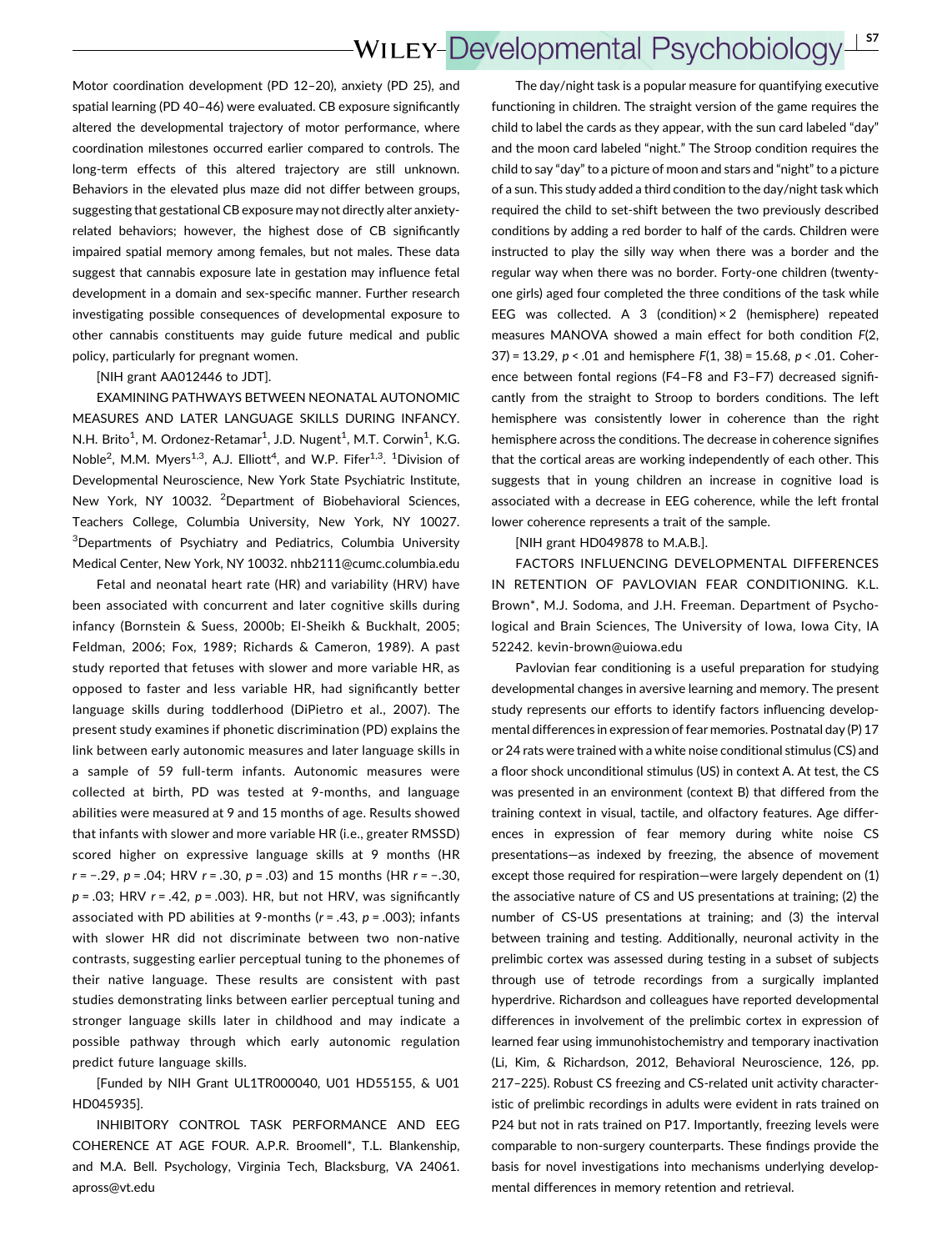### Developmental Psychobiology-WILEY-S8 <sup>|</sup>

[NIH grant NINDS NS038890 to JHF].

THE RAT IN THE INCUBATOR: MIMICKING NICU SETTINGS FOR TRANSLATIONAL STUDIES OF EARLY ADVERSITY. S. Brummelte. Department of Psychology, Wayne State University, Detroit, 48202. sbrummelte@wayne.edu

Preterm infants have to undergo a lot of stressful and painful procedures while they are in the Neonatal Intensive Care Unit (NICU) and recent research suggests that the number of skin-breaking procedures is related to brain maturation of preterm infants. However, there is a dearth of knowledge about what comprises an optimal NICU environment and some potentially contributing factors to negative outcome are difficult to study in humans. Thus, in our animal model, we aim to mimic NICU settings and we are currently investigating the modulating effect of maternal care on the negative impact of neonatal pain exposure.

EFFECTS OF ACTIVE AND OBSERVATIONAL EXPERIENCE ON EEG ACTIVITY DURING EARLY CHILDHOOD. L.J. Bryant\* and K. Cuevas. Psychological Sciences, University of Connecticut, Waterbury, CT, 06702. lauren.bryant@uconn.edu

The neural mirroring system (NMS) has been hypothesized to underlie action understanding by serving as a mechanism by which one uses existing motor experience with an action as a frame of reference when perceiving similar actions by others (Gallese et al., 1996). Consistent with this hypothesis, studies with infants and adults have demonstrated greater mu rhythm desynchronization (MRD; an EEG measure of NMS activation) during the perception of actions with which the observer has motor, rather than visual, experience (e.g., Cannon et al., 2014; Gerson et al., 2015). Associations between MRD and action experience have not yet been investigated during early childhood. Based on the at-home training paradigm used by Gerson et al. (2015), we manipulated 3- to 6-year-old children's  $(N = 16)$  active and observational experience with two tools and then examined EEG mu (7–10 Hz) and central beta rhythm (17–21 Hz) desynchronization as measures of NMS activity during observation and execution of these actions. Children exhibited neural mirroring within the mu rhythm, as indicated by significant MRD during both action observation and execution (one-sample t-tests; ps < .05). Although mu and beta rhythm activity at central sites did not differ as a function of training condition (Fs < 1), desynchronization within the 7–10 Hz band was greater during perception of the active training task at occipital sites,  $t(15) = -2.67$ ,  $p = 02$ . We attribute this differential activity of the occipital region to visual attention, which may mediate associations between experience and occipital alpha rhythm desynchronization.

LONGITUDINAL EYETRACKING INVESTIGATION OF ATTEN-TIONAL BIASES TOWARDS THREAT IN EARLY CHILDHOOD. J.L. Burris<sup>\*</sup> and S.M. Rivera. <sup>1</sup>Department of Psychology, University of California, Davis, CA 95616. jlburris@ucdavis.edu

Persistent attentional biases towards threatening information in the environment have been linked to anxiety in populations from age 5 through adulthood (Bar-Haim et al., 2007). These biases are most commonly identified using an emotional face dot probe task (DPT) (Bradley et al., 1999). The classic presentation of this task involves verbal instruction and requires a button response—responses that

would be impossible for an infant to complete; thus, the presence and development of attentional biases towards threat as identified using the DPT in the first 4 years of life is unreported. In the current longitudinal study an emotional face DPT was modified for use on an infrared eye-tracker to allow for passive viewing and was shown to 35 typically developing infants ages 9–25 months and then again at a follow up visit 2 years later. Results indicate a significant bias towards both happy and angry faces with no difference between the emotions at the initial time point. At the follow-up visit the bias towards threat was significantly greater than the bias score to happy faces (t  $(34) = 2.35$ ,  $p < .05$ ), and importantly, the bias towards happy at the follow-up visit no longer significantly differed from zero  $(t(34) = 1.90$ ,  $p$  > .05). These results indicate an initial affective bias in infancy that changes to show threat specificity over a 2-year window. The results will be discussed in the context of the changing patterns of attention to affective information in the environment in the first few years of life and its potential impact on the development of anxiety.

[NIH grant 1 R01 HD056031 to SR].

VIGILANCE AND AVOIDANCE IN CHILDREN WITH DYSREGU-LATED FEAR. K.A. Buss<sup>1</sup>, S. Morales<sup>1</sup>, and R.J. Brooker<sup>2</sup>. <sup>1</sup>Department of Psychology, The Pennsylvania State University, University Park, PA 16802. <sup>2</sup>Department of Psychology, Montana State University, Bozeman, MT 59717. kab37@psu.edu

Dysregulated fear is a pattern of behavior marked by high fear to low threat situations in infancy and is associated with a 4-fold increase in risk of social anxiety symptoms by age 6 and continued risk for anxiety and depression into early adolescence. In search for mechanisms underlying this pattern behavior, we have found emerging evidence that DF is also associated with a larger profile of physiological and neural processes. In particular we have shown DF to be associated with both increased vigilance toward (i.e., monitoring marked by the ERN) and avoidance (i.e., attention bias away) from threat. We will present data showing dysregulation of neural (EEG/ ERP), physiological (RSA) and neuroendocrine (cortisol) markers of DF. Together these findings demonstrate how taking a biopsychosocial approach improves prediction of who is at risk for anxiety symptoms in middle childhood and adolescence.

PREPARED FOR PREJUDICE? 6-MONTH-OLD INFANTS SE-LECTIVELY ASSOCIATE ETHNIC OUT-GROUP FACES WITH FEAR-FUL VOCALIZATIONS. D. Butler<sup>1</sup>, Y. Kanakogi<sup>1</sup>, M. Imafuku<sup>1</sup>, D. Cowan<sup>2</sup>, M. Nielsen<sup>2</sup>, S. Kennedy<sup>2</sup>, and M. Myowa-Yamakoshi<sup>1</sup>. <sup>1</sup>Graduate School of Education, Kyoto University, Kyoto, 606-8286 Japan. <sup>2</sup>School of Psychology, University of Queensland, St. Lucia, 4072, Australia. davidbut@psy.uq.edu.au

Prejudice impacts upon intergroup relations, yet it remains unclear what psychological mechanisms are required for it to arise. Children as young as 3 years show prejudice, suggesting that protracted social exposure is not necessary. However, the developmental picture remains unclear given the absence of evidence from infancy. Here, using an eye tracker to record gaze during an intermodal matching paradigm, our preliminary results indicate that 6-month old infants looked longer at movies of ethnic out-group faces when hearing a fearful rather than a happy voice. No difference emerged for in-group ethnic faces. Such evidence reaffirms that protracted social exposure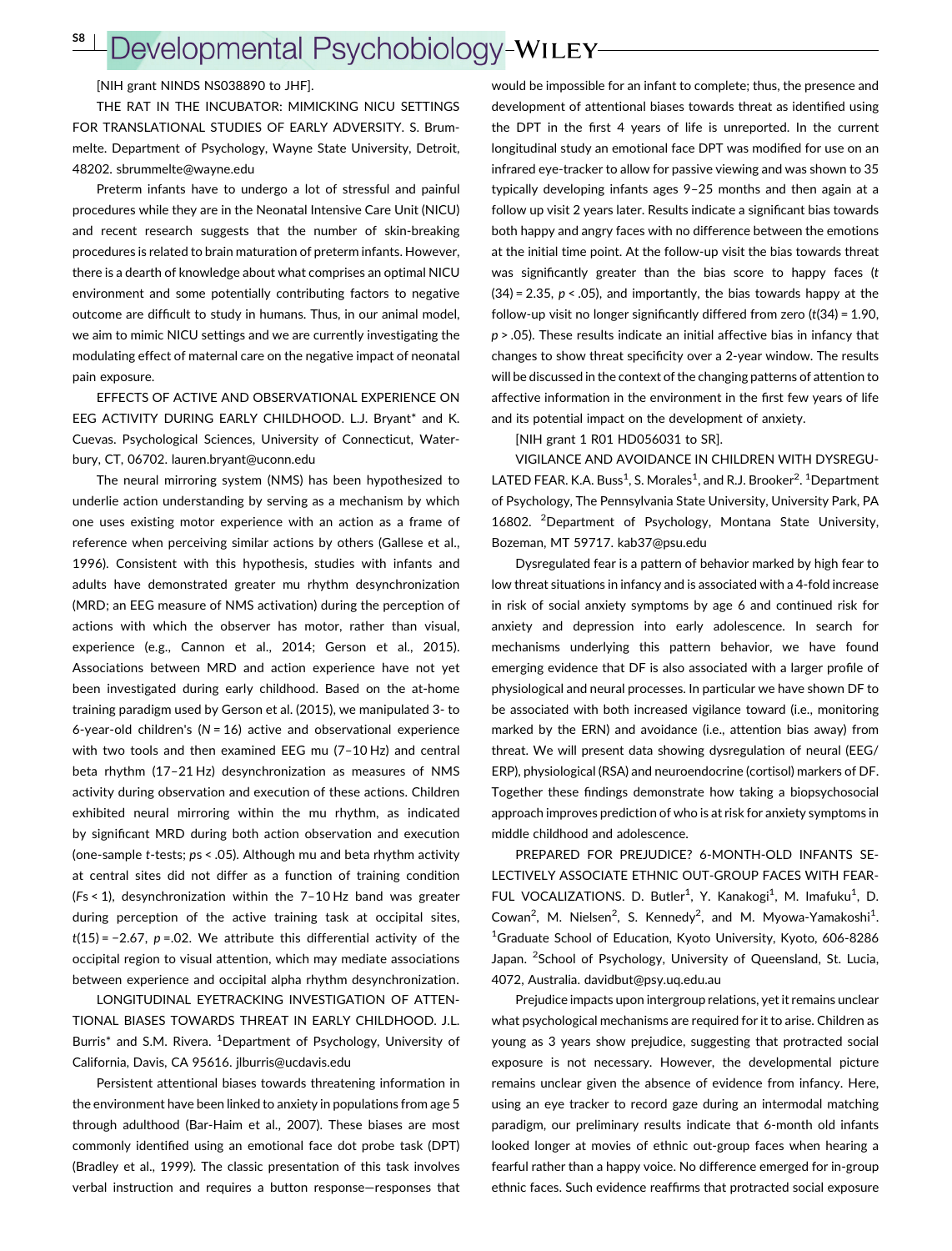## **WILEY-Developmental Psychobiology** <sup>|</sup> S9

is not required; indeed, humans may be born biologically prepared to easily fear individuals belonging to certain out-groups or coalitions in a manner similar to other relevant stimuli such as snakes.

[Japan Society for the Promotion of Science Grant-in-Aid to D.B and M.M-Y].

THE NEUROENVIRONEMTNAL LOOP OF PLASTICITY: PAREN-TAL & PERIPHERAL REGULATION OF EMOTION NEUROBIOLOGY ACROSS THE LIFESPAN. B.L. Callaghan<sup>1,\*</sup>, D.G. Gee<sup>2</sup>, L. Gabard-Durnam<sup>1</sup>, A. Fields<sup>1</sup>, C. Caldera<sup>3</sup>, K.L. Humphreys<sup>4</sup>, B. Goff<sup>3</sup>, J. Flannery<sup>5</sup>, E.H. Telzer<sup>6</sup>, M. Shapiro<sup>3</sup>, and N. Tottenham<sup>1</sup>. <sup>1</sup>Psychology, Columbia University, New York, New York, 10027. <sup>2</sup>Sackler Institute for Developmental Psychobiology, Weill Cornell Medical College, New York, New York, 10065. <sup>3</sup>Psychology, University of California Los Angeles, Los Angeles, California, 90095. <sup>4</sup>Psychology, Stanford University, Stanford, California, 94305. <sup>5</sup>Psychology, Oregon University, Eugene, Oregon, 97403. <sup>6</sup>Psychology, University of Illinois at Urbana Champagne, Champaign, Illinois, 61820. bridgetcallaghan281@gmail.com

Caregiving experiences shape brain structure and function. Hence, it is not surprising that perturbed early caregiving has profound neural effects, especially in regions important for emotional responding. We have recently proposed a model for examining how early caregiving experiences come to influence central nervous system development and behavior in ways that contribute to lifelong mental health − the 'Neuro-Environmental Loop'. In this talk I will present two lines of supporting evidence for that model. Specifically, I examine the effects of early life experiences on parental scaffolding of amygdalaprefrontal circuitry and how the peripheral nervous system (i.e., the gut) comes to influence those processes. It was recently reported that parents buffer/dampen amygdala reactivity during specific developmental stages, e.g., in childhood, but not in adolescence. We have tested the hypothesis that childhood amygdala buffering may be affected by early care experiences in ways that have consequences for long-term mental health. Specifically, we demonstrate that amygdala buffering is affected by parental deprivation in early life. We also show that amygdala buffering in childhood is associated with future anxiety. Interestingly, we have also demonstrated that early life adversity affects the gut microbiome in ways that relate to anxiety and amygdala development. By bringing these lines of evidence together, I will demonstrate how early care experiences affect the organism at the whole-body level, establishing trajectories of brain development contributing to mental health and illness. This encompassing perspective opens the door for future treatments aimed at ameliorating the effects of early adversity.

AN INVESTIGATION OF THE RELATION BETWEEN NEURO-MOTOR MILESTONES AND HAND PREFERENCE USING PRINCIPAL COMPONENTS ANALYSIS. J.M. Campbell<sup>1</sup>, E.C. Marcinowski<sup>2</sup>, and G.F. Michel<sup>3</sup>. <sup>1</sup>Department of Psychology, Illinois State University, Normal, IL 61761. <sup>2</sup>Department of Physical Therapy, Virginia Commonwealth University. <sup>3</sup>Department of Psychology, The University of North Carolina at Greensboro. jmcamp9@ilstu.edu

A dynamic systems perspective proposes that change in the development of postural control during infancy elicits changes in infant expressed hand preference (Corbetta & Thelen, 1996). Babik, Michel, Sheu, and Campbell (2014) reported that postural development influenced the manifestation of symmetrical (bimanual) grasping of objects during infancy, but not a hand preference. We assessed the relation of specific neuromotor milestones and manifest hand preference using principal component analysis(PCA). PCA permits assessment of the relation of manifest hand preference to the dimensions of Touwen's indices of neuromotor development. Infant ( $n = 298$ , 166 males) hand preference for acquisition and the development of motor and postural control was assessed monthly from 6 to 14 months. Group based trajectory analyses revealed four latent groups of infants who were developing along different hand preference trajectories (Early Right, Early Left, Late Right, No Preference). PCA examined the relation of the twelve items on the Touwen neuromotor scale to the hand preference groups. The results show that there are no differences in patterns of eigenvalues on the factors for each hand preference group. Thus, differences in the development of specific neuromotor milestones does not relate to manifest hand preference, which supports the findings of Babik et al. (2014). PCA performed each month revealed that in the earlier months (6–9), items which measure sitting ability contribute more heavily to overall neuromotor score than do other items. In later months, items which relate to the development of standing and walking have higher eigenvalues. These results support Touwen's assertion that these items assess neuromotor development.

ASTHMA DURING ADOLESCENCE CONTRIBUTES TO ADULT ANXIETY BEHAVIOR AND NEUROBIOLOGICAL PHENOTYPE. J.I. Caulfield<sup>1,2,3,\*</sup>, M.J. Caruso<sup>1,3</sup>, R.A. Bourne<sup>1</sup>, S.A. Cavigelli<sup>1,2,3</sup>. <sup>1</sup>Department of Biobehavioral Health, Pennsylvania State University, University Park, PA 16802. <sup>2</sup> Graduate Program in Neuroscience, Huck Institute for Life Sciences, The Pennsylvania State University, University Park, PA 16802. <sup>3</sup> Center for Brain, Behavior, and Cognition, Pennsylvania State University, University Park, PA 16802. joc5376@psu.edu

Adolescence is a developmental period sensitive to perturbations that can affect adult neuronal and behavioral processes associated with internalizing disorders. Asthma, a common chronic health challenge that affects 9% of U.S. adolescents, is often comorbid with anxiety and depression. Little is known regarding neurobehavioral impacts of this chronic adolescent challenge. Microglia, the immune cells of the brain, activate in response to peripheral insult. Their over-activation has been implicated in neuropsychiatric disorder development. Mechanisms underlying the comorbidity of asthma and internalizing disorders, and microglia involvement in this relationship, have not been established. A mouse model of adolescent asthma was used to test mechanistic relationships between asthma, anxiety, and microglia. Three experimental groups experienced the following components of asthma: (1) "Airway inflammation" via repeated house dust mite extract (HDM) exposure; (2) "Labored breathing" via methacholine (MCH) exposure; and (3) "Airway inflammation and Labored breathing" via both HDM and MCH exposure. As adults, MCH animals demonstrated an anxious phenotype, spending 30% less time on open arms of the elevated plus maze compared to non-MCH animals. These mice exhibited decreased serotonin transporter gene expression in brainstem, as well as elevated serotonin receptor 1a, mineralocorticoid, and Cd11b (microglia marker) expression in hippocampus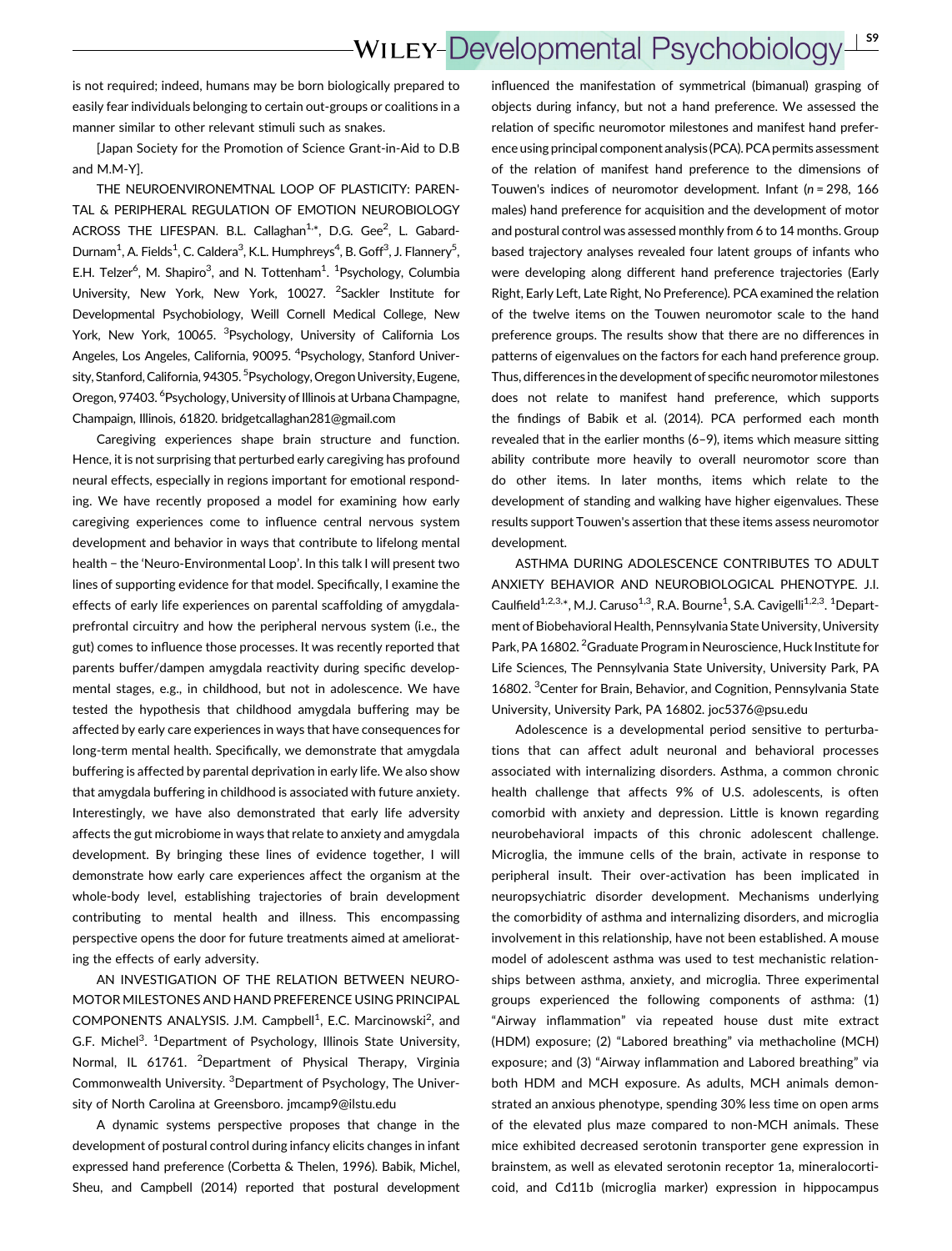S10 <sup>|</sup>

# Developmental Psychobiology-WILEY

compared to non-MCH mice. HDM mice exhibited 50% less basal circulating corticosterone compared to controls. Female HDM-MCH animals demonstrated higher Cd11b expression in hippocampus compared to male HDM-MCH animals. These results indicate that clinical symptoms of asthma, particularly labored breathing, during adolescence enable increased adult anxiety-related behavior and brain function.

[NIH Grant R21MH092667, to SAC, AA, LCK, RHB, & TC; Penn State Institute for Neuroscience, to SAC; Penn State Social Science Research Institute, to SAC].

TIMING MATTERS: THE INTERVAL BETWEEN ACUTE STRESS-ORS WITHIN CHRONIC STRESS AFFECTS BEHAVIORAL AND PHYSIOLOGICAL OUTCOMES. S.A. Cavigelli,<sup>1,2,3</sup> A.D. Bao,<sup>3</sup> M.J. Caruso.<sup>1,3</sup> M. Chen,<sup>3</sup> J.I. Caulfield,<sup>1,2,3</sup> R.A. Bourne,<sup>4</sup> and J.M. Smyth<sup>3,5</sup>. <sup>1</sup>Center for Brain, Behavior, and Cognition. <sup>2</sup>Huck Institute of Life Sciences. <sup>3</sup>Department of Biobehavioral Health, <sup>4</sup>Department of Biology, <sup>5</sup>Social Science Research Institute, Pennsylvania State University, University Park, PA 16802. sac34@psu.edu

Prior studies have shown that the frequency, duration, and intensity of stressors can significantly affect health-related behavior and physiology. Few studies, however, have investigated whether the temporal pattern of acute stressors within a broader chronic stress context influences behavioral and physiological outcomes. That is, do the negative sequelae of chronic stress depend on whether the acute stressors within chronic stress occur in relatively close temporal proximity or are more broadly spaced over time? The current study experimentally examined this issue by holding stressor frequency, duration, and intensity constant, while varying the temporal pattern of chronic, mild, unpredictable stressors in Sprague-Dawley rats. We used three experimental groups: (1) a "Clustered" stress group that received three daily 15-min stressors within an hour, (2) a "Dispersed" stress group that received the same stressors spread out over the day, and (3) a Control group that received regular handling but no stressor exposure. The chronic stress protocol was administered for 4 weeks with health-related behavioral and physiological outcomes measured at the end. Rats in the Clustered, but not Dispersed group gained less weight, consumed less sucrose, had a blunted acute corticosterone response, and a more robust IL-6 response to endotoxin compared to Control rats. The results provide preliminary, but provocative, evidence that the temporal distribution of acute stressors within chronic stress may impact behavioral and physiological processes, independent of total stressor exposure. Greater understanding of how stressor temporal patterns affect behavior and physiology has important implications for advancing stress theory and determining stress-related health outcomes.

[Funding from Social Science Research Institute, Department of Biobehavioral Health, Pennsylvania State University].

PRENATAL EXPOSURE TO MATERNAL CULTURAL STRESSORS IN RELATION TO NEWBORN HEALTH OUTCOMES IN INFANTS OF MEXICAN DESCENT. G.N. Chim, S. Gonzalez, A. Maldonado, and K.L. D'Anna Hernandez. Department of Psychology,California State University San Marcos, San Marcos, 92069. chim001@cougars.csusm.edu

Mexican-Americans are a fast-growing population that experience acculturation, adaptation to norms and values of a new culture,

and stress associated with it. This includes acculturative stress, stress involved with cultural adaptation, and discrimination, negative attitudes and unjust treatment towards a group. Fetal exposure to maternal cultural stressors during pregnancy may be associated with risk for adverse mental and physical health in newborns, but this is not yet known. This study hypothesized that high levels of maternal acculturation, acculturative stress and discrimination during pregnancy would be associated with higher levels of salivary C-reactive protein (sCRP), a marker of inflammation related to health outcomes, in infants and higher infant sCRP levels would be associated with early indices of risk in infants. Pregnant Mexican-American women were recruited early in pregnancy and assessed for acculturation, acculturative and discrimination. At birth, neonatal outcomes and sCRP were collected. At 2 months infant heart rate variability was recorded. Fetal exposure to maternal acculturative stress ( $r = .090$ ,  $p = .699$ ) and discrimination (r = −.028, p = .904) were not related to infant sCRP or infant heart rate (acculturative stress,  $r = .089$ ,  $p = .591$ ;) or discrimination (r = -.016, p = .923). However, less acculturation was positively correlated with high infant sCRP was positively correlated. None of the cultural stressor were associated with gestational age or birthweight nor was sCRP associated with birth outcomes (ps > .05). Thus, the process of acculturation, and not stress, may be associated with the programming of infant sCRP levels. Further research should address cultural practices and behavior during the perinatal period with potential consequences for infants.

[NIH grant R15MH0994998-01 A1 to KDH].

LITTER CHARACTERISTICS AND NEWBORN SENSORIMOTOR FUNCTION IN A RAT MODEL OF SPINA BIFIDA. S.M. Conway<sup>1,\*</sup>, V. Mendez-Gallardo<sup>2</sup>, H.E. Swann<sup>1</sup>, K. Hunter<sup>3</sup>, N. Burgett<sup>1</sup>, and M.R. Brumley<sup>1</sup>. <sup>1</sup>Department of Psychology, Idaho State University, Pocatello, ID 83209. <sup>2</sup>Department of Psychology, Penn State University, Media, PA 19063. <sup>3</sup>Department of Biological Sciences, University of Idaho, Moscow, ID 83843. conwstev@isu.edu

Myelomeningocele (MMC) is the most common and severe type of spina bifida in which the developing spine and neural tube fails to close during prenatal development. This typically results in a small portion of the lower spinal cord and meninges protruding from the back of the individual, accompanied by severe motor and sensory deficits. In rats, retinoic acid (RA) exposure in high doses during fetal development has been shown to induce morphologic and clinical symptoms similar to humans with MMC. The aim of the current study was to examine litter characteristics and sensorimotor function in MMC-affected rat pups. Pregnant rats were gavage-fed 2 ml olive oil or all-trans retinoic acid (40, 45, 50 mg/kg) on gestational day 11. Pups underwent behavioral testing on postnatal day 2. Litter characteristics and newborn sensorimotor function varied across RA doses. Pups prenatally exposed to 45 and 50 mg/kg RA weighed significantly less than olive oil and 40 mg/kg RA pups. Litters exposed to 45 mg/kg RA suffered significantly higher mortality rates compared to other groups. Additionally, bladder function was significantly impaired in pups exposed to 40 mg/kg RA. One test of sensorimotor function was lateral contact righting. Preliminary data suggests differences in righting strategy across doses of RA; also, latency to right appears to change across trials, but not as an effect of RA treatment. Additional tests of sensorimotor function and morphology were examined.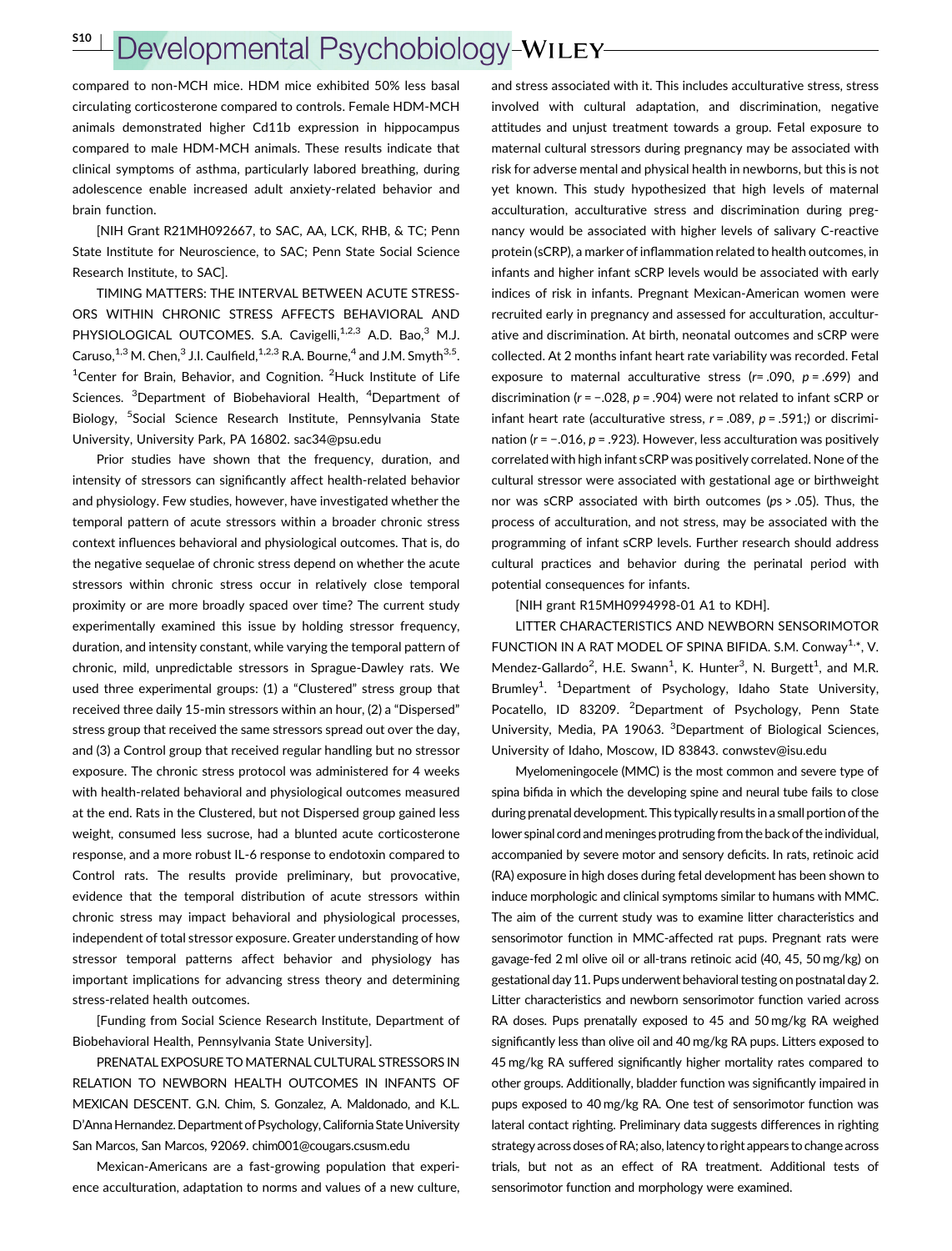TAKING THE STRESS OUT OF THE STORM: PROBIOTICS PREVENT SEX-DEPENDENT CHANGES IN PUBERTAL TIMING IN RATS EXPOSED TO EARLY-LIFE STRESS. C.S.M. Cowan\* and R. Richardson. School of Psychology, The University of New South Wales, Sydney, Australia. c.cowan@unsw.edu.au

Puberty marks the beginning of a period of dramatic physical, hormonal, and social change. This instability has made adolescence infamous as a time of 'storm and stress', and it is well-established that stress during adolescence can be particularly damaging. However, prior stress may also shape the adolescent experience. In both humans and rodents, early-life adversity is associated with sex-dependent changes in the timing of puberty onset that may render the individual ill-equipped to cope with their rapidly changing bodies and social contexts. In the present series of experiments, we demonstrate that probiotic treatment restores species-typical developmental trajectories of puberty onset in rodents exposed to early-life stress. Specifically, puberty onset was assessed using a measure of physical development (preputial separation in males and vaginal opening in females). Rats were exposed to either standard rearing (SR) or early-life stress (maternal separation; MS). Some MS animals also received probiotic treatment throughout MS (postnatal days 2–14). Replicating previous research, stressed males and females exhibited later and earlier pubertal onset, respectively, as compared to their SR counterparts. However, these alterations in pubertal timing were reversed by probiotic treatment. These results are in keeping with our previous findings that probiotics reverse stress-induced changes in learned fear behaviours, highlighting the remarkable and wide-ranging restorative effects of probiotics in the context of early-life stress.

[Petre Foundation Award and UNSW Research Excellence Award to CSMC and grants from the National Health and Medical Research Council (APP1031688) and the Australian Research Council (DP150104835) to RR].

REJECTION BY STRANGER AND KIN: FRONTAL THETA OSCILLATIONS. M.J. Crowley, J. Wu, and L. Vazquez. Child Study Center, Yale School of Medicine, New Haven, Connecticut, 06520. michael.crowley@yale.edu

Using the Cyberball social exclusion paradigm, we examined EEG theta dynamics of social rejection while mother child dyads ( $n = 20$ ) played with one another and a stranger. In children (8–12 years), theta power (4–7 Hz) in a time window seen in feedback and conflict processing (200–500 ms) was greater in response to rejection events putatively delivered by their mother. Mothers showed greater theta power in response to rejection events by an unfamiliar woman in a time window examined in ostracism research (300–800 ms). Differential effects for mothers and children may reflect the demands and goals of roles within the mother-child relationship.

IMITATION DURING INFANCY: FROM LEARNING AND MEMORY TO NEURAL MIRRORING. K. Cuevas, Psychological Sciences, University of Connecticut, Storrs, CT 06269. kimberly.cuevas@uconn.edu

The aim of this presentation is to highlight Carolyn Rovee-Collier's contributions to the field as well as current work that she has influenced, with a focus on imitation. Imitation has been used to examine multiple aspects of cognition, including latent learning, social learning, and memory. I will begin by reviewing Dr. Rovee-Collier's research on deferred imitation, emphasizing findings related to both latent learning and memory development. I will then discuss my recent work examining the behavioral and neural processes involved in early social learning. This research focuses on the neural mirroring properties of the EEG mu rhythm and individual differences in imitation.

[NIH grant R03HD081333 to KC].

WHEN LARVAL NUTRITION IS LIMITED, ADULT DROSOPHILA SACRIFICE VISUAL ACUITY TO MAINTAIN CONTRAST SENSITIVITY. J.P. Currea<sup>1,\*</sup>, J. Smith<sup>2</sup>, J.C. Theobald<sup>2</sup>. <sup>1</sup>Psychology, Florida International University, Miami, FL, 33199. <sup>2</sup>Biology, Florida International University, Miami, FL, 33199. jpcurrea@fiu.edu

Wild adult fruit flies, Drosophila melanogaster, vary in size due to resource competition during development, but how this variation impacts eye size, visual acuity, sensitivity, and flight behavior remains largely unknown. Because holometabolous insects partition their development, growth is largely restricted to the larval stage, and limited larval nutrition results in smaller adult flies. Smaller adult flies possess smaller eyes that, in principle, must sacrifice acuity or sensitivity. Small flies are common in nature where larval nutrition is limited and ephemeral. However, because fruit fly vision is currently understood from uniformly large, lab-reared adults, how their visual development copes with a lack of nutrition is unknown. Do smaller flies sacrifice acuity, sensitivity, or both and is this sacrifice developmentally adaptive to early experience? To address these questions, we conducted a series of experiments assessing the effect of nutritional deprivation on eye size, vision, and flight. The discrete spatial sampling of the compound eye has a sampling limit. Stimuli with spatial frequencies above that limit result in an illusion known as aliasing, whereby the direction of motion is seen opposing the true motion. Using an immersive visual arena and psychophysical paradigm, we show that smaller eyes are less acute, corresponding to aliasing at lower spatial frequencies. Smaller eyes sacrifice acuity, likely to maintain a minimum contrast sensitivity needed for processing the dim image caused by the fruit fly's naturally low daylight, high flight speed, and small optic aperture.

[NIH/NIGMS grant R25 GM061347 to JPC].

DEFICIENT FRONTO-STRIATAL ACTIVATION AS AN EARLY BIO-MARKER FOR BULIMIA NERVOSA. M. Cyr<sup>1,\*</sup> X. Yang<sup>1</sup>, G. Horga<sup>2</sup>, and R. Marsh<sup>1</sup>. <sup>1</sup>The Division of Child and Adolescent Psychiatry in the Department of Psychiatry, the New York State Psychiatric Institute and the College of Physicians & Surgeons, Columbia University, New York, NY. <sup>2</sup>The Division of Translational Imaging, the New York State Psychiatric Institute and the Department of Psychiatry, College of Physicians & Surgeons, Columbia University, New York, NY. cyrmar@nyspi.columbia.edu

Objective: This study assessed the functioning of fronto-striatal circuits in adolescents with bulimia nervosa (BN) and used machine learning to determine whether deficient functioning of these circuits could accurately classify adolescents with and without the disorder. Method: Functional magnetic resonance imaging was used to assess conflict-related brain activations in two samples of female adolescents with and without bulimia nervosa during performance of a Simon task. The samples differed in age and in illness severity in the BN groups. Univariate (i.e., conjunction analyses) and multivariate (i.e., multi-voxel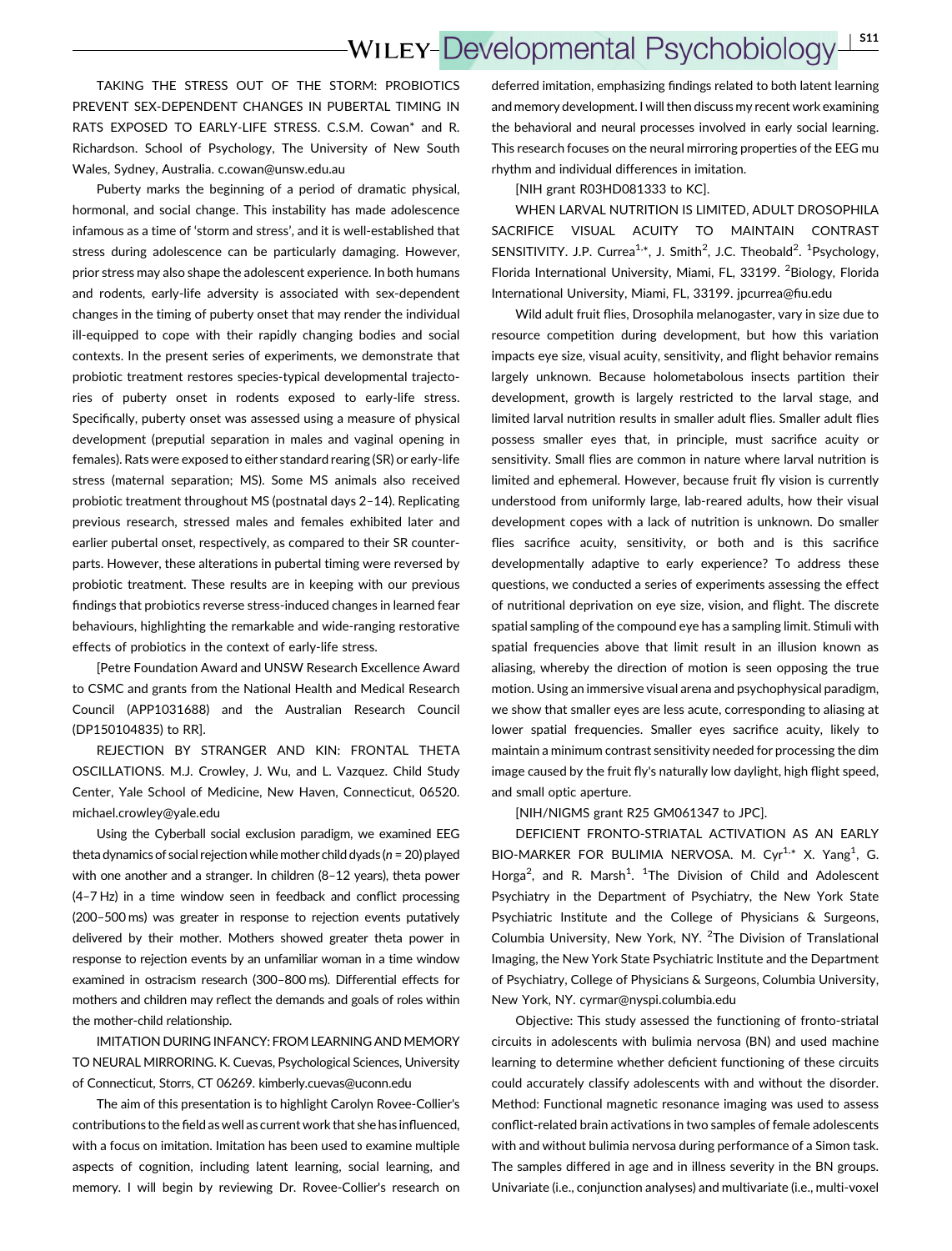# Developmental Psychobiology-WILEY

pattern analyses) approaches were used to compare group differences in fronto-striatal activations across younger and older samples of adolescents, and determine whether accurate diagnostic classification could be achieved in the younger sample based on group-specific patterns in the older sample. Results: Across samples, adolescents with and without BN performed similarly on the task. Both univariate and multivariate approaches revealed group differences in fronto-striatal activations in response to conflict stimuli. Clinical status was accurately classified from these activation patterns; group-specific patterns detected in the older sample accurately classified adolescents as BN or healthy in the younger sample. Conclusions: Deficient activation of fronto-striatal circuits can be identified early in the course of BN, when binge-eating and purging behaviors are less severe. Our findings suggest that fronto-striatal disturbances may constitute a useful biomarker for the disorder, and a tool for understanding its developmental trajectory, as well as the development of novel treatments.

FETAL EXPOSURE TO MATERNAL CULTURAL STRESSORS IS ASSOCIATED WITH ADVERSE LOW BIRTHWEIGHT AND FETAL CORTISOL LEVELS IN OFFSPRING OF MEXICAN DESCENT. K. D'Anna-Hernandez. Psychology Department, California State University, San Marcos, California 92069. kdanna@csusm.edu

Prenatal stress is associated with hypothalamic-pituitary-adrenal (HPA) development in offspring. Mexican-American women experience cultural stressors related to acculturation, adaptation to a new culture, associated with poor perinatal outcomes. If cultural stressors contribute to adverse birth outcomes is not clear. Maternal cultural stressors were collected in 85 pregnant Mexican-American women. Neonatal hair was cut as a retrospective fetal cortisol along with gestational age and birthweight. Maternal discrimination was associated with increased fetal cortisol ( $r = .388$ ,  $p = .067$ ). Greater maternal acculturative stress  $(t = 2.619; p = .059)$  and cortisol  $(t = 2.019;$  $p = .059$ ) was associated with low birthweight. Exposure to prenatal cultural stressors may pose risk for fetal development.

LONGITUDINAL AND CONTEXTUAL STABILITY OF CORTISOL AND Α-AMYLASE IN INFANTS FROM 6 TO 12 MONTHS AND THEIR MOTHERS. K. de Barbaro<sup>1,2</sup>, A. Chiba<sup>1</sup>, S. Khandrika<sup>3</sup>, C. Zavala<sup>1</sup>, and G.O. Deák<sup>1</sup>. <sup>1</sup>Cognitive Science, University of California, San Diego, CA, 92093. <sup>2</sup>School of Interactive Computing, Georgia Institute of Technology, Atlanta, GA, 30308. <sup>3</sup>Division of Biology, University of California, San Diego, CA, 92093. gdeak@ucsd.edu

Abundant research suggests that cortisol and α-amylase (sAA) − indirect biomarkers of HPA and peripheral sympathetic activity, respectively − interact in complex ways during stress. To better understand how these interactions develop and how these biomarkers predict psychosocial adaptivity across the lifespan, we tested the developmental and contextual stability and familial similarity of these biomarkers in infants and mothers. Saliva samples were collected from 48 infant-mother dyads during laboratory and home visits at 6, 7, and 12 months of age, and assayed for cortisol and sAA. Samples were collected from infants and mothers at the start of each visit, and from infants again 20 min later. Laboratory visits included several cognitive and psychosocial tests; home visits consisted of unscripted mother-infant play. We observed no differences between infant pre- and mid-session

samples ( $p < .30$  by paired t-tests), consistent with the absence of an acute stressor. Infants showed moderate/high stability in both biomarkers across sessions (Pearson's r ranges: cortisol: .50–.69; sAA: .79–.81). Within-age correlations between contexts was moderate for cortisol (.38–.50) but high for sAA (.68–.91). The biomarkers were non-significantly correlated, confirming previous findings. Mothers also showed moderate, significant stability in both biomarkers across sessions (correlations for cortisol: .35–.50; sAA: .45–.59). Mother- infant concurrent biomarkers were correlated within-contexts (cortisol: .41–.78; sAA: .37–.65), but were non-significant between contexts (e.g., mother laboratory and infant home samples). Our results confirm individual and familial stability of peripheral HPA and sympathetic biomarkers that are dynamically coordinated and context-sensitive.

[NSF SES-0527756 and BSC-0827040 to GOD].

EFFECTS OF EARLY POSTNATAL UNDERNUTRITION ON AFFECTIVE BEHAVIOR, CONDITIONED FEAR ACQUISITION AND EXTINCTION, AND HIPPOCAMPAL NEUROGENESIS IN MALE AND FEMALE SPRAGUE DAWLEY RATS. R.M. De Guzman\*, L.M. Colon, A.M. Poulos, and J.L. Workman. Department of Psychology and Center for Neuroscience Research, University at Albany − State University of New York, Albany, NY 12222. rdeguzman@albany.edu

Early-life undernourishment during critical periods of development has enduring neural and behavioral consequences. Early-life malnutrition in humans increases the risk for depression and suicidal thoughts during adolescence and adulthood. Neurological investigations using rodents, however, have primarily studied males. Further, many rodent models restrict food availability to dams, which altersmaternal care. This study tested whether early postnatal undernutrition alters affective behaviors in the forced swim and open field tests and hippocampal neurogenesis in male and female Sprague Dawley rats during adolescence and adulthood. Rats underwent either thelectomy (surgical removal of teats to inhibit milk let-down), sham, or no surgery (control) before mating. Rats were mated and upon birth, all dams had ad lib access to food and water. Litters were rotated between sham and thelectomized rats every 12 hr to restrict feeding, whereas control litters were not restricted. Total pup-directed behaviors did not differ significantly between control, sham, or thelectomized rats, but sham rats retrieved more than thelectomized and control rats. Undernutrition reduced offspring body mass, reduced anxiety-like behaviors in the open field in adolescents only, and increased immobility in the forced swim test in adults only. In adolescents, early postnatal undernutrition increased doublecortin (DCX)-expressing cells in the dorsal hippocampus in males only, whereas undernutrition did not significantly alter DCX-expressing cells in females. Data on fear conditioning and hippocampal neurogenesis in adults will also be presented. This research will enhance our understanding of developmental consequences and the risk for psychological illness in people who experienced early-life undernourishment.

[University at Albany Startup Funds].

INVESTIGATING PHYSIOLOGICAL ALLOSTATIC LOAD EFFECTS ON PEER PROBLEMS IN KINDERGARTEN. C.E. DePasquale\*, C.E. Pitula, S.B. Mliner, and M.R. Gunnar. Institute of Child Development, University of Minnesota, Minneapolis, MN 55455. depas010@umn.edu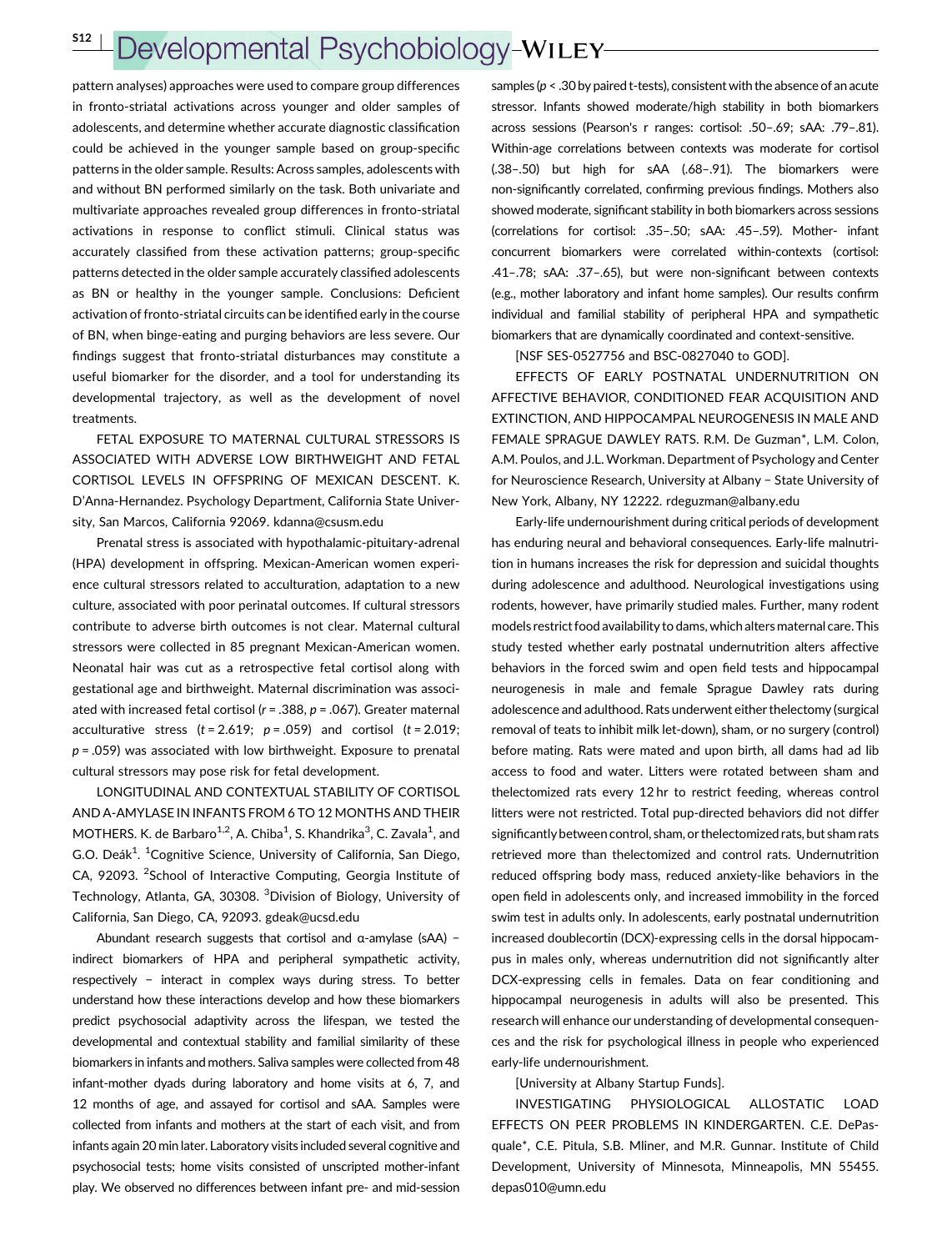Orphanage rearing and severe social deprivation are associated with physiological dysregulation in many systems (Bruce et al., 2013; Danese & McEwen, 2012) which in turn impact development and behavioral adjustment (Gunnar & van Dulmen, 2007). However, less is known about how these systems coordinate or affect each other. Similarly, we do not know if the combined dysregulation of multiple systems leads to physiological allostatic load that in turn affects development, here specifically competent peer functioning. This study examines four measures of high allostatic load − hypocortisolism, low pre-ejection period (i.e., high sympathetic tone), extreme left frontal EEG asymmetry, and growth stunting, collected in orphanage-adopted children  $(n = 75)$  within 2 years post-international adoption as compared to that of Minnesota-born children  $(n = 44)$  and those adopted internationally from foster care ( $n = 44$ ). The separate and combined effects of these four physiological systems on observer- and teacher-rated peer problems in Kindergarten classrooms were explored. Early institutional care was found to predict the allostatic load index reflecting all four physiological measures (t(98) = −2.27,  $p$  < .05), with particularly strong associations with hypocortisolism and growth stunting,  $(t(115) = -12.53, p < .001; t(110) = 5.39, p < .001$ respectively). The allostatic load index did not mediate the association of orphanage-rearing on poor peer functioning. Only hypocortisolism predicted teacher-reported peer problems  $(t(110) = 2.72, p < .01)$ , but did not serve as a significant mediator of orphanage rearing effects on peer problems. While poor peer functioning is often observed for orphanage-adopted children, these results do not support a key role for physiological allostatic load mediating this outcome.

[NIMH grants R01 MH080905 and P50 MH078105 to MRG].

CHANGES IN MILK CORTISOL ACROSS THE NEONATAL PERIOD PREDICT LATER CHRONIC HYPOTHALAMIC-PITUITARY-ADRENAL (HPA) AXIS ACTIVITY IN INFANT RHESUS MONKEYS. A.M. Dettmer<sup>1,\*</sup>, A.M. Murphy<sup>1</sup>, D. Guitarra<sup>1</sup>, K. Rosenberg<sup>2</sup>, S.J. Suomi<sup>1</sup>, M.A. Novak<sup>2</sup>, J.S. Meyer<sup>2</sup>, and K. Hinde<sup>3</sup>. <sup>1</sup>Eunice Kennedy Shriver National Institute of Child Health & Human Development, National Institutes of Health, Poolesville, MD, USA, 20837. <sup>2</sup>Department of Psychological & Brain Sciences, University of Massachusetts Amherst, Amherst, MA, USA, 01003. <sup>3</sup>School of Human Evolution & Social Change, Center for Evolution and Medicine, Arizona State University, Tempe, AZ, USA, 85287. adettmer@gmail.com

Glucocorticoids (GCs) in milk are known to influence offspring physiology, stress responsivity, behavior, and cognition. However, the influence of naturally occurring variations in milk GCs on chronic HPA axis activity is unknown. We tested the hypothesis that changes in milk cortisol across the first month of life would predict later long-term HPA axis activity in infant rhesus monkeys (Macaca mulatta). Milk was collected from rhesus monkey mothers ( $N = 22$ ) on postnatal days 14 and 30 and analyzed for cortisol content via radioimmunoassay. Hair samples were collected from their infants on postnatal days 14 (baseline) and 165 (5.5 months, reflecting cortisol accumulation since the day 14 sample) and analyzed for cortisol content via enzymeimmunoassay. Hair cortisol concentrations (HCCs) at 5.5 months were regressed onto changes in milk cortisol content from days 14 to 30. Greater increases in milk cortisol across the first month of life predicted lower infant HCCs at 5.5 months ( $R^2$  = .20,  $p$  = .037). Greater increases in milk GC concentrations, within a natural physiological range, may program long-term HPA axis activity as measured by HCCs. Elevated milk cortisol in the first month of life in monkeys may program stress inoculation, consistent with earlier rodent studies in which pups nursing from corticosterone-treated mothers have lower hormonal responses to novel challenges. These findings add to the literature in rodents and nonhuman primates indicating that consumption of elevated maternal-origin GCs via milk during early development contribute to the organization of infant HPA-regulation.

[NICHD grant HD001106 to SJS; NIH grant OD011180 to MAN]. EFFECTS OF TREADMILL SPEED ON TAIL-PINCH-INDUCED STEPPING BEHAVIOR IN THE NEONATAL RAT. N. Devine\*, R.B. Kempe, and M.R. Brumley. Department of Psychology, Idaho State University, Pocatello, ID, 83209. devinanc@isu.edu

Introduction: Treadmill training is used as a therapeutic intervention to assist people with impaired locomotor abilities. Here we investigated the influence of treadmill speed on the stepping behavior induced by mechanical stimulation (tail-pinch) in neonatal rats. Method: One-day-old rat pups in 4 groups differentiated by treadmill speed were suspended over a miniature treadmill. Following a baseline period, a tail-pinch was administered and stepping behavior was recorded for 5 min. Results: Following tail pinch, all pups showed a robust alternating stepping response that decreased within 2 min. Significantly more forelimb steps occurred at the medium treadmill speed, whereas no differences in the number of hindlimb steps were found between groups. Discussion: A tail-pinch stimulus induced a stepping response in neonatal rat pups. The medium treadmill speed elicited a greater number of forelimb steps than the other treadmill speeds. It is not clear why treadmill speed influenced stepping of the forelimbs more than the hindlimbs following mechanical stimulation of the tail. This study suggests that the developing central nervous system adapts to sensory experiences that influence locomotor behavior, even before the onset of independent walking.

[NIGMS #P20GM103408].

EPIGENETIC ALTERATIONS AND THEIR PHENOTYPIC CORRE-LATES IN AN ANIMAL MODEL OF CAREGIVER MALTREATMENT. T.S. Doherty\*, S.M. Keller, J. Blaze, and T.L. Roth. Psychological and Brain Sciences, University of Delaware, Newark, DE 19716. tdoherty@psych.udel.edu

Early adverse experiences are often associated with aberrant behavioral phenotypes. This is especially true when a caregiving relationship is the source of adversity. Though decades of research have been dedicated to understanding this connection, the molecular underpinnings have yet to be elucidated. Recently, epigenetic mechanisms such as DNA methylation have come to light as promising mechanistic candidates for disrupted behavioral outcomes following exposure to early adversity. DNA methylation involves the addition of methyl groups to cytosines, resulting in altered patterns of gene expression. Previous work from our laboratory has uncovered genespecific alterations in methylation levels in distinct brain regions in response to early-life stress (brief and repeated exposures to caregiver maltreatment). Similar to the behavioral phenotypes studied here, these alterations varied between sexes and time points (age) examined. The goal of the current study was to investigate behavior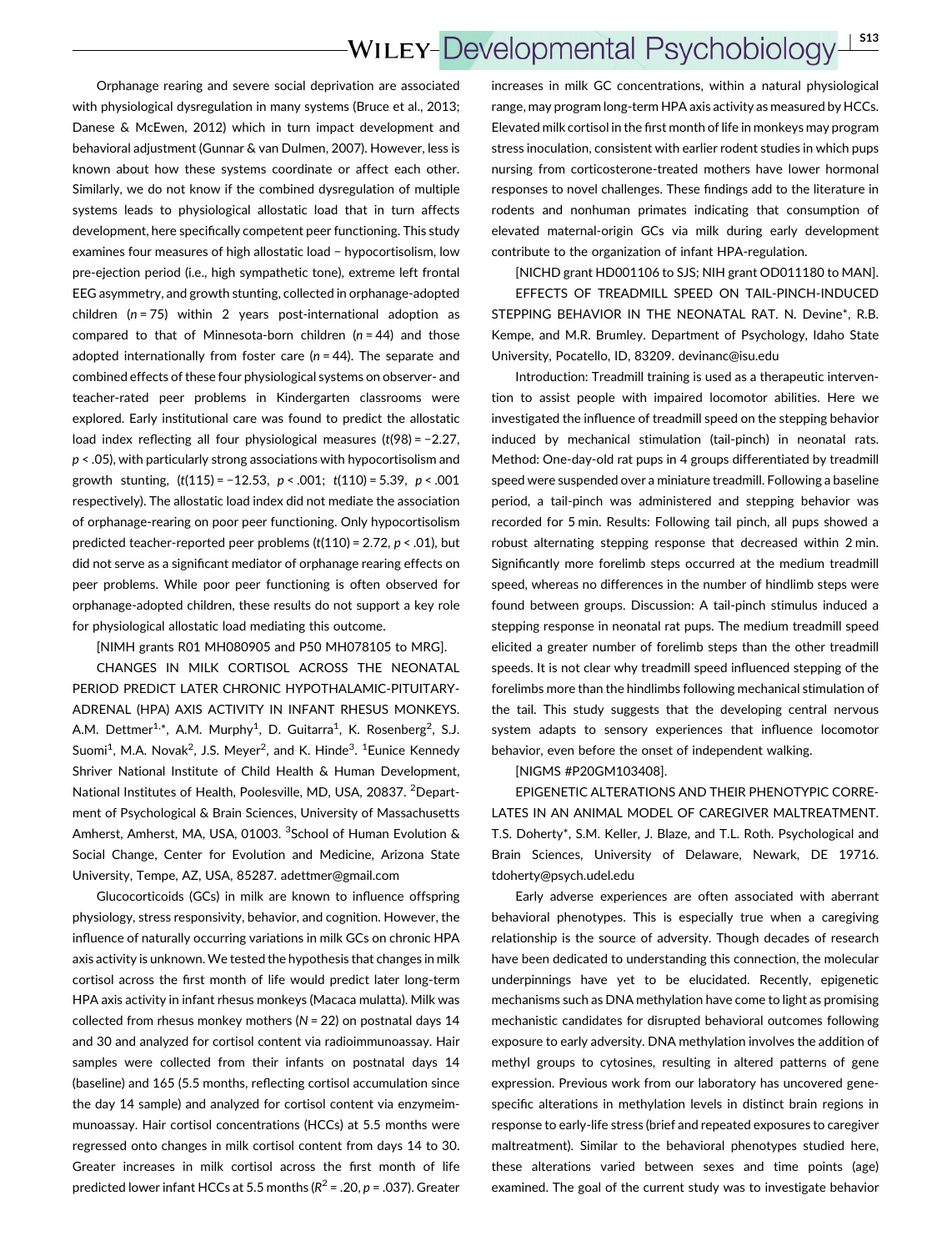# Developmental Psychobiology-WILEY-

of adolescent and adult rats subjected to caregiver maltreatment. Infant male and female Long Evans rats were subjected to either nurturing care (from their biological mother or foster dam) or maltreatment from a foster dam for 30 min daily from postnatal day (PN) 1 to PN7. We then assessed performance on several behavioral tasks at PN30 and PN90, including novel object recognition, noveltysuppressed feeding, sucrose preference, and fear conditioning. Several behavioral deficits were observed. As the behavioral deficits parallel methylation alterations, future work will investigate the possibility of a causal relationship between these variables.

[The University of Delaware Research Foundation and NIGMS 1P20GM103653 to TLR].

THE ROLE OF PUBERTY ON SYNAPTIC PRUNING WITHIN THE MEDIAL PREFRONTAL CORTEX OF MALE AND FEMALE RATS. C.M. Drzewuecki<sup>1,\*</sup>, J. Willing<sup>2</sup>, and J.M. Juraska<sup>1,2</sup>. <sup>1</sup>Program in Neuroscience, University of Illinois at Urbana-Champaign. <sup>2</sup>Psychology Department, University of Illinois at Urbana-Champaign, Champaign, IL, USA. drzewie2@illinois.edu

Adolescence is a period of development marked by improvement in executive functioning as well as maturation of the prefrontal cortex (PFC), including decreases in overall volume and thickness within the human PFC during this time. In adolescent rodents, losses of neurons, dendrites, dendritic spines and neurotransmitter receptors have been documented within the medial prefrontal cortex (mPFC), sometimes with sex-specific patterns. However, changes in the overall number of synapses during this time have not yet been examined. In the present study, we stereologically quantified the number of synaptophysinimmunoreactive boutons in the male and female rat mPFC across multiple time points from the juvenile period into adulthood (postnatal days (P) 25, 35, 45, 60 and 90). We found that female rats reached peak numbers of synaptophysin boutons at P35, coinciding with the average onset of puberty. Among males, there was no significant main effect of age on synaptophysin boutons, though pubertal onset was associated with significant synaptic losses at P45. These results suggest that puberty may be a critical period for synaptic pruning within the rat mPFC, potentially contributing to typical maturation of adolescent executive function.

MATCHING GENDER INFORMATION IN FACE AND VOICE IN 3 MONTH-OLD INFANTS. K. Durand, C. Marion, R. Brochard, B. Schaal, and J.-Y. Baudouin. Developmental Ethology and Cognitive Psychology Group, Center for Smell, Taste, and Food Science, Dijon, France-CNRS UMR 6265. karine.durand@u-bourgogne.fr

Infants are daily exposed to gender, a perceptual category specified through different senses (e.g., face and voice attributes are used to assign gender to a person). During the first few months, Infants are known to discriminate gender in voices and faces and to prefer female faces/voices. But their capacity to match multisensory gender attributes appears to emerge later (6 to 9 months). Here, we investigated whether 3-month-olds can match auditory and visual attributes of gender. The experiment consisted of  $2 \times 3$  10-s trials where 24 infants saw paired static faces, one male one female while exposed to 3 auditory conditions: male or female voice sound-track (natural speech, MV-FV) or a non-human control sound (CS). Because infants prefer looking at female faces, we calculated the mean

proportion of looking time to the female face in the 3 auditory conditions. A significant main effect of voice was reached  $(F(2,46) = 4.38, p = .0181)$ : Infants looked longer at the male face when they heard the MV (relative to FV and CS (ps < .02). Mean difference scores further indicated that infants did not prefer looking at the female face in the FV condition relative to CS  $(T(23) = .09)$ whereas they looked more at the male face in the MV condition  $(T(23) = -2.39, p = .0252)$ . In sum, infants appear to match the audiblevisible attributes of gender for males only. It could be that the CS acted in the same way than the FV, i.e., when hearing a new sound, infants directed their attention more toward a female face. These findings raise new questions about the development of gender's multisensory perception.

THE RELATIONSHIP BETWEEN INFANT SLEEP, PARENTAL SLEEP, BEHAVIOR, AND DAILY EMOTIONS. C. Ellberg, L. Hibel. Department of Human Ecology, University of California, Davis, CA, 95616. ccellberg@ucdavis.edu

Infants wake frequently in the night, often requiring parental intervention. While studies have examined the relationships between infant and parental sleep, and the implications of problematic infant sleep on parental stress and depression, few have examined the relationship between parental functioning, daily emotions, and sleep patterns. The objective of this study is to examine the relationship between parental and infant sleep, their relationship to daily parent functioning and behavior, and parental and infant daily emotions. Approximately 30 families with infants between the ages of 5 and 19 months old will participate in the study for a total of 8 days and 8 nights. Using a variety of tools including actigraphy, sleep logs, and ecological momentary assessments we hope to explore these questions. Preliminary analyses show that our infants are sleeping roughly 9 hr a night, while mothers are sleeping 8. We have seen that infants waking for longer periods during the night have mothers who are waking longer in the night, and infants sleep longer when their mothers spend more time awake at night. Future analyses will examine how daily emotions and behavior relate to these sleep patterns. We hope to identify the daily behaviors and emotions that contribute to the most efficient sleep patterns.

EARLY LIFE STRESS DOES NOT RESULT IN IMPAIRED GENERALIZED EXTINCTION IN ADULT RATS. N.D.S. Elliott\*, and R. Richardson. School of Psychology, University of New South Wales, Sydney, Australia. nathalie.elliott@unsw.edu.au

Anxiety disorders have a severe and long-lasting impact on an individual's quality of life and overall functioning. A growing body of research suggests that alterations in fear generalization processes play a role in the pathogenesis of anxiety disorders. However, no research to date has examined how the generalization of extinction learning influences the development of psychopathology. In this study, we examined generalized extinction after early life stress, which has been shown to be associated with anxiety. Rats were exposed to maternal separation on postnatal days 2–14 (MS; a rodent model of early life stress) or reared as normal. In adulthood, rats received fear conditioning to two distinct tone conditioned stimuli (CS1 and CS2). The following day, rats received extinction training to one CS (CS1). It was predicted that MS rats would exhibit less generalized extinction.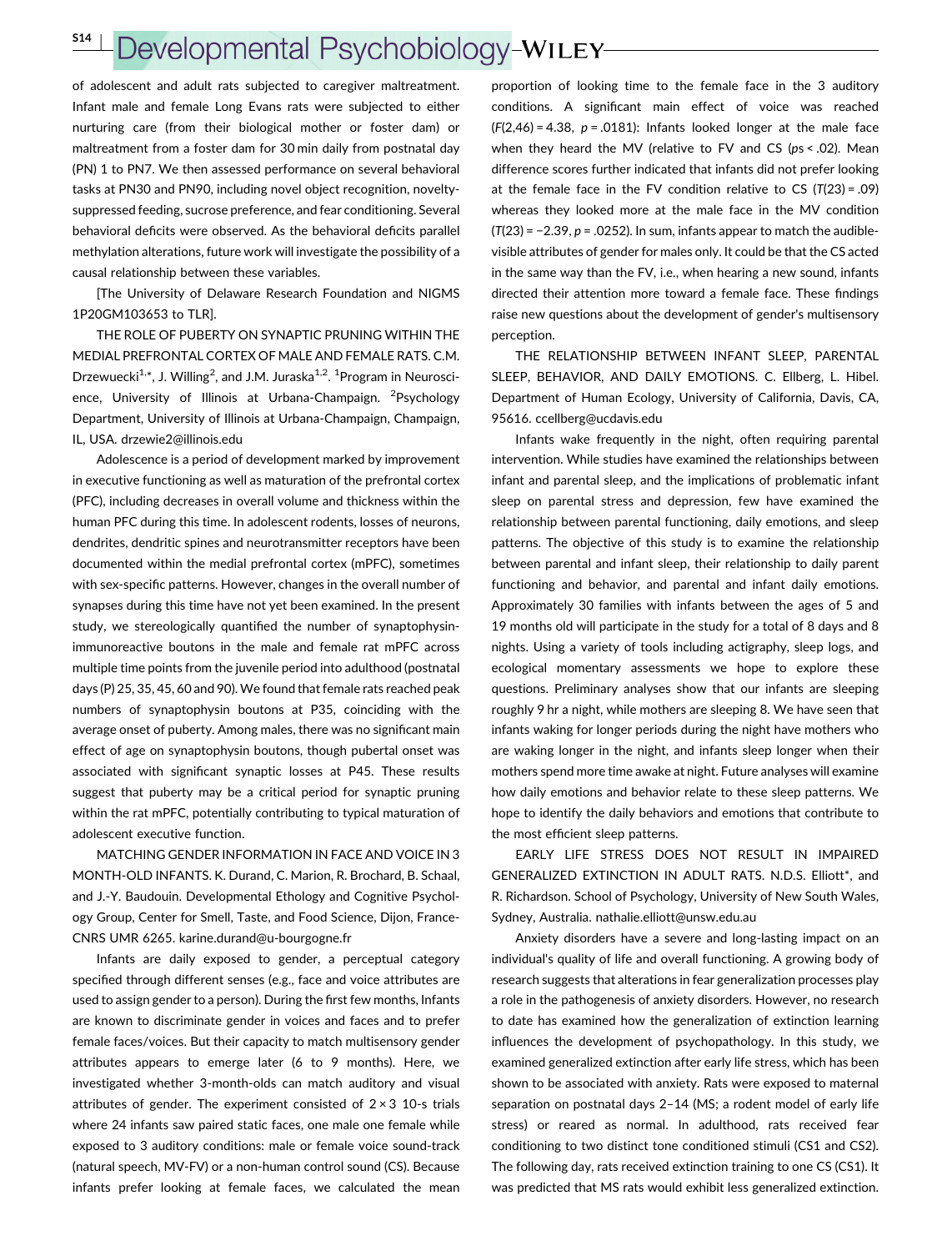### **WILEY-Developmental Psychobiology**  $S15$

First, MS and SR rats that received extinction training showed lower levels of fear to both CSs compared with non-extinguished controls. However, contrary to predictions, both MS and SR rats tested the next day showed generalized extinction, such that they demonstrated low levels of fear to both the extinguished CS (i.e., CS1) and the non-extinguished CS (i.e., CS2). That is, animals prone to the development of anxiety were not impaired at generalized extinction. These findings contribute to our understanding of the role of generalization in anxiety disorders, and suggest that altered generalization of fear inhibition may not influence the development of psychopathology.

[APA to NDSE; grants from the Australian Research Council (DP150104835) and the National Health and Medical Research Council (APP1031688) to RR].

INFANT ATTENTION & CORRESPONDING EEG: POTENTIAL INDICATORS OF CHILDHOOD AD/HD. C.M. Eng<sup>1,\*</sup>, L.A. Patton<sup>1</sup>, S.D. Calkins<sup>2</sup>, and M.A. Bell<sup>1</sup>. <sup>1</sup> Psychology, Virginia Tech, Blacksburg, VA 24061 <sup>2</sup>Human Development and Family Studies, The University of North Carolina Greensboro, Greensboro, NC 27402. cassondraeng@gmail.com

Infant attention and the corresponding brain-behavior associations are understudied in the development of AD/HD. Retrospectively, we compared the looking behavior and frontal EEG during an attention task at 5 months of age of 19 infants diagnosed during childhood for AD/HD to those of 19 matched control infants. Participants of this study are part of a longitudinal study examining individual differences in the development of executive function across early development. The electrophysiological and behavioral data acquired at the research lab visit at 5 months were the focus of the current study. Maternal report of an AD/HD diagnosis at subsequent laboratory visits (ages 6 or 9 years) was used to classify children into AD/HD and non-AD/HD categories. During the lab visit, EEG was recorded while infants were presented with a Sesame Street video clip. Trained assistants coded shifts in gaze during the attention task and peak look duration was calculated. There were group differences in attention behavior at 5 months, with the AD/HD group exhibiting longer looking times compared to the normative control group of infants (F = 6.32,  $p = .01$ ; AD/HD:  $m = 16.25$  s; No AD/HD: = 9.28 s). The AD/HD group exhibited lower EEG power values (all  $p's < .03$ ) and elevated EEG coherence ( $p < .005$ ) compared to the control group at frontal locations during the attention task. The findings of reduced EEG power and elevated EEG coherence at 5 months of age support previous findings found in childhood AD/HD emphasizing deficient activity and atypical connectivity in the frontal region of the brain.

[NIH/NICHD grants R03HD43057and R01HD49878 to MAB].

SEROTONIN MODULATES MITOCHONDRIAL BIOGENESIS AND FUNCTION IN CORTICAL NEURONS. S.E. Fanibunda<sup>1,\*</sup>, A. Sood,<sup>1</sup> A.D.B. Vaidya<sup>2</sup>, U. Seetharam-Kolthur<sup>1</sup>, and V.A. Vaidya<sup>1</sup>. <sup>1</sup>Department of Biological Sciences, Tata Institute of Fundamental Research, Mumbai, India. <sup>2</sup>Medical Research Centre, Kasturba Health Society, Mumbai India. sashainafanibunda@gmail.com

Serotonin modulates neuronal differentiation, growth and synaptic plasticity of neurons. Within neurons, mitochondria also play an important role in influencing specific neuronal functions such as synaptic plasticity, neurotransmission, and cell survival. To fulfil these

unique and specialized neuronal functions, mitochondria in neurons, encounter a greater energy challenge than in other cells. The relationship between serotonin and mitochondrial physiology in neurons is currently poorly understood. We hypothesized that serotonin may impinge on mitochondrial biogenesis and function. In cortical cultures, serotonin evokes a dose dependent increase in mitochondrial biogenesis, assessed by an increase in mRNA and protein expression of specific mitochondrial markers, as well as mtDNA levels. Further, serotonin also increases cellular ATP content; this increase in mitochondrial output may arise through an increase in biogenesis or an increase in OxPhos efficiency, experiments are ongoing to delineate these mechanisms. We have found that DOI the 5HT2A receptor agonist mimics the effects of serotonin, also increasing mtDNA and ATP production, while the 5HT2A receptor antagonist MDL100,907 inhibits these effects. Further, downstream of the 5HT2A receptor, the phospholipase C and MAP kinase pathways; but not the Akt-PI3-kinase signalling pathways were found to mediate the effects of serotonin on mitochondrial biogenesis. The SIRT1 inhibitor EX-527 ablates the effects of serotonin on mitochondrial biogenesis and function, placing SIRT1 as a critical mediator of serotonin's effects on mitochondrial physiology. The impact of serotonin on mitochondria may bear relevance in the context of neuronal energy deficits, as well as contribute to serotonin's effects on neuronal growth and plasticity.

[TIFR intramural grant].

FAMILY NURTURE INTERVENTION MITIGATES ASSOCIATION BETWEEN PLACENTAL ABNORMALITIES AND EARLY BRAIN ACTIVITY OF PRETERM INFANTS. M.R. Firestein<sup>1,\*</sup>, P.G. Grieve<sup>2</sup>, M.M. Myers<sup>3</sup>, and M.G. Welch<sup>2,3,4</sup>. <sup>1</sup>Psychology, Columbia University, New York, NY, 10027; <sup>2</sup>Pediatrics, Columbia University College of Physicians and Surgeons, New York, NY, 10032; <sup>3</sup>Psychiatry Developmental Neuroscience, New York State Psychiatric Institute, New York, NY, 10032; <sup>4</sup>Pathology & Cell Biology, Columbia University College of Physicians & Surgeons, New York, NY, 10032. Mrf2138@columbia.edu

Normal placental function is critical for the development of the fetus. Trophoblast inclusions (TIs), placental abnormalities resulting from atypical infoldings of the trophoblast bilayer, may be a marker for abnormal neurodevelopment as there is a significantly greater occurrence of TIs in placentas of children at risk for autism (Walker et al., 2013). Preterm infants are at risk for a wide range of adverse developmental outcomes. A randomized controlled trial at Columbia University Medical Center enrolled 150 preterm infants to receive either standard NICU care (SC) or Family Nurture Intervention (FNI). FNI aims to improve co-regulation between mother and infant with the overarching goal of improving infant development. Infant EEG studies were conducted at 34–36 weeks (early) and 37–44 weeks (term). Previously, we reported increased EEG power at term in frontal polar regions and decreased EEG coherence within and between the frontal polar regions in FNI infants compared to SC. Changes in EEG power (slopes) from the early to term studies were significantly greater in FNI infants compared to SC. Compared to SC infants without TIs, SC infants with TIs had significantly lower increases in EEG power (theta) from early to term. However, FNI infants had higher positive slopes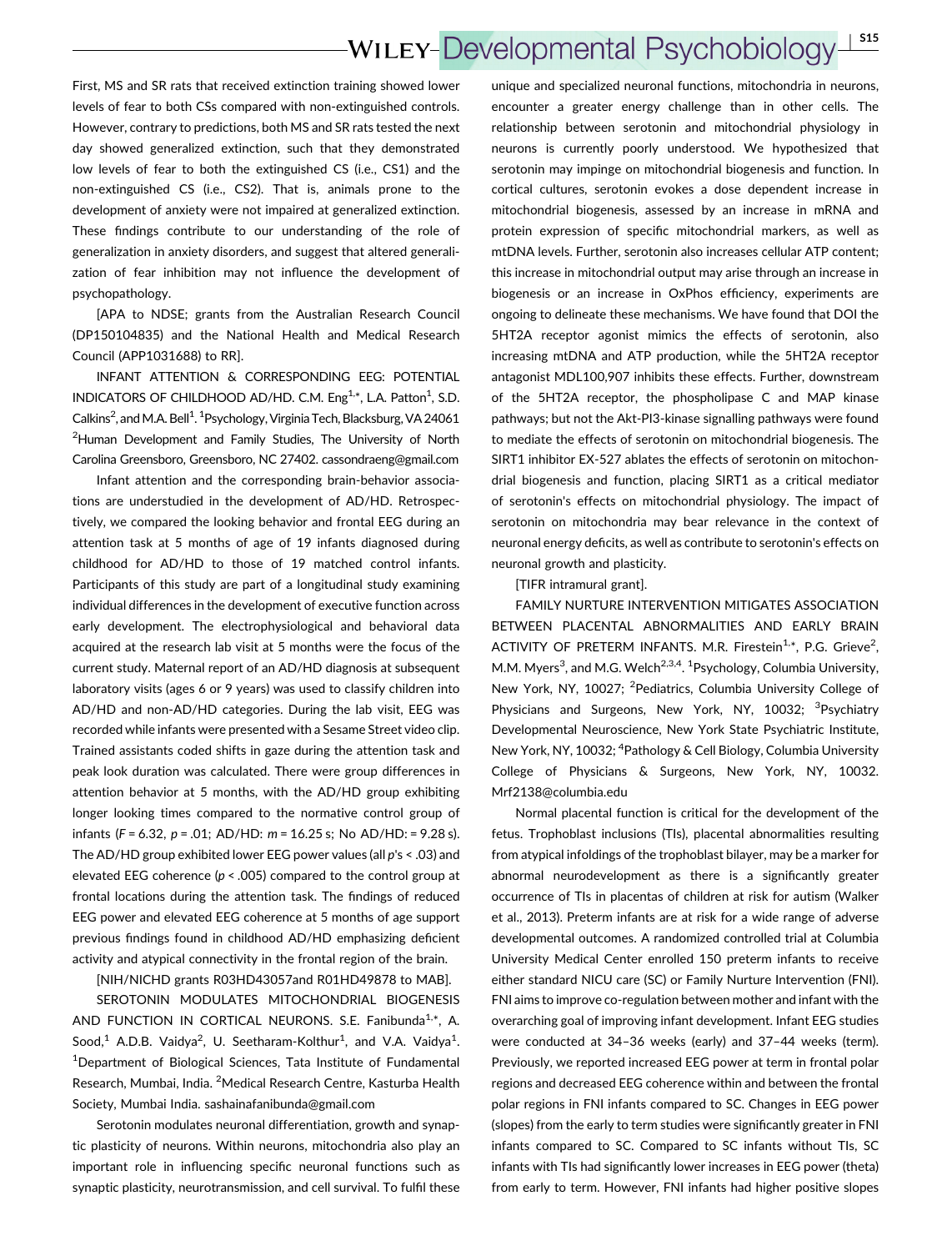# Developmental Psychobiology-WILEY

regardless of TIs. The interaction between group and TIs on EEG slope was found within the left and right frontal polar and parietal regions and the left temporal region. These results suggest placental TIs are associated with abnormal development of brain activity of preterm infants and that FNI attenuates this adverse effect.

EFFECT OF PARENTAL DRINKING BEHAVIOR ON PRE-ADOLESCENTS' AFFECT AND ATTENTIONAL BIAS TO ALCOHOL-RELATED CUES. C.A. Forestell, L.A. Collier, and C.L. Dickter. Psychology Department, The College of William & Mary, Williamsburg, VA 23185. caforestell@wm.edu

Previous research has indicated that children's affective responses to the odor of alcohol differ as a function of parental drinking behavior. The goal of the present experiment was to expand upon this work to determine whether pre-adolescents' implicit cognitive responses to visual cues of alcohol are affected by parental drinking. Thus, in the current study we recruited 149 children between the ages of 8 and 12 years and measured their implicit affective and attentional responses to pictures of alcohol-related cues using the Affective Misattribution Procedure (AMP) and the dot probe task, respectively. Mothers completed questionnaires to describe the emotional context in which they drink and whether they use alcohol to "escape" by changing their state of mind and reducing feelings of dysphoria. Although children's affective responses did not differ as a function of parental drinking behavior, those who had an escape drinking parent demonstrated an implicit attentional bias toward alcohol-related cues. Those whose parents were not escape drinkers did not demonstrate an attentional bias. These findings suggest that the emotional context in which the parent consumes alcohol can affect children's attention towards alcohol.

### [NIH grant 1R15HD071486-01 to CAF and CLD].

THE NEUROCIRCUITRY OF FEAR EXTINCTION IN THE DEVEL-OPING RAT. D.E. Ganella<sup>1,2,\*</sup>, C.H.J. Park<sup>1,2</sup>, D. Nguyen<sup>1,2</sup>, L. Lee-Kardashyan<sup>1</sup>, A.G. Paolini<sup>1,3</sup>, and J.H. Kim<sup>1,2</sup>. <sup>1</sup>Florey Department of Neuroscience, Florey Institute of Neuroscience and Mental Health, Melbourne, Victoria 3052. <sup>2</sup>The University of Melbourne, Parkville, Victoria 3052. 3. Health Sciences, RMIT University, Bundoora, Victoria 3083. despina.ganella@florey.edu.au

Extinction of conditioned fear differs across development. While adult rats exhibit 'renewal' of fear when tested in a context different to where they received extinction, juvenile rats do not. This is thought to be due to the immaturity of communication between the ventral hippocampus (vHPC), infralimbic cortex (IL), and the amygdala. We investigated this by temporarily disconnecting the IL-amygdala-vHPC circuitry during extinction to create a 'juvenile' neurocircuit in adult rats. Before extinction, saline or muscimol (GABAA agonist) were microinfused in the IL and vHPC in either an ipsilateral, contralateral or bilateral configuration. The next day, saline and ipsilateral-muscimol groups displayed renewal of extinguished fear. In contrast, rats receiving contralateral or bilateral infusions of muscimol prior to extinction failed to show renewal, suggesting that extinction 'erases' the fear memory when this circuitry is disrupted. To further delineate how amygdala projection neurons are involved in extinction at different developmental stages, we injected retrograde tracers (fluorogold and cholera toxin subunit B) into the IL and vHPC, of juvenile, preadolescent and adult rats. Rats underwent fear conditioning, extinction, and were then perfused. Using immunohistochemistry, we identified for the first time basolateral amygdala neurons that simultaneously project to both the IL and vHPC at all ages examined during extinction. Further analyses are underway to assess the age-related differences in amygdala neuron immunostaining.

[DEG Baker Foundation Fellow, JHK NHMRC Career Development Fellow, JHK and AGP awarded an ARC discovery project grant: DP 150102496].

LIPOPOLYSACCHARIDE-INDUCED CHANGES IN ADOLESCENT PREFRONTAL CORTEX AMPA RECEPTORS AFTER EARLY LIFE STRESS. P. Ganguly\* and H.C. Brenhouse. Department of Psychology, Northeastern University, Boston, MA 02115. h.brenhouse@neu.edu

Early life stress (ELS) exposure in rodents alters the development of prefrontal cortex (PFC) activity, which is largely regulated by ionotropic glutamate receptors such as AMPA. Recent studies have shown that the cytokine tumor necrosis factor-α (TNF-α) causes rapid trafficking of GluR2-lacking AMPARs to the surface membrane, which can enhance neuronal excitotoxicity. TNF-α levels are also increased after ELS, suggesting a possible neuroimmune mechanism that yields ELS populations more vulnerable to psychiatric disorders. We hypothesized that ELS yields PFC dysfunction via heightened neuroimmune activity and consequentially altered AMPA composition. We aimed to determine (a) whether ELS in the form of maternal separation would increase vulnerability to a subsequent adolescent immune challenge with lipopolysaccharide (LPS), hence increasing TNF-α mediated rapid exocytosis of GluR2-lacking AMPARs to the plasma membrane and (b) whether TNF-α antagonist Ibudilast administration could prevent ELS and/or LPS induced changes. Male and female rats were reared under control or ELS conditions. Animals were administered LPS and/or Ibudilast during adolescence. Open field test, PFC extraction for qPCR analysis of TNF-α and western blots on membrane fractions of GluR2 and GluR1 were performed. We observed that LPS decreases GluR2 levels in the PFC, while Ibudilast protects against GluR2 loss in male and female adolescents. ELS male rats, but not female rats, also showed lower GluR2 levels. LPS exacerbates this loss, while Ibudilast protects against GluR2 depletion. These findings suggest that ELS affects neuroimmune signaling in male adolescents, which leads to decreased PFC GluR2 that may reflect increased trafficking of GluR2-lacking AMPAR.

### [Funding: NIH1R21MH097182-01A1].

THE IMPACT OF MEMORY LOAD AND PERCEPTUAL CUES ON PUZZLE LEARNING BY 2-YEAR-OLDS. P. Gerhardstein. Department of Psychology, Binghamton University, Binghamton NY 13902. gerhard@binghamton.edu

Early childhood is characterized by memory capacity limitations and rapid perceptual and motor development (Rovee-Collier, 1996). A demonstration of several such influences on development are presented and discussed, from tests using an imitation task with young children. Children were asked to complete a magnetic puzzle following a demonstration. Memory load (number of pieces) and added support from perceptual cues (internal feature cues and contextual cues) were manipulated, and both were found to impact goal-directed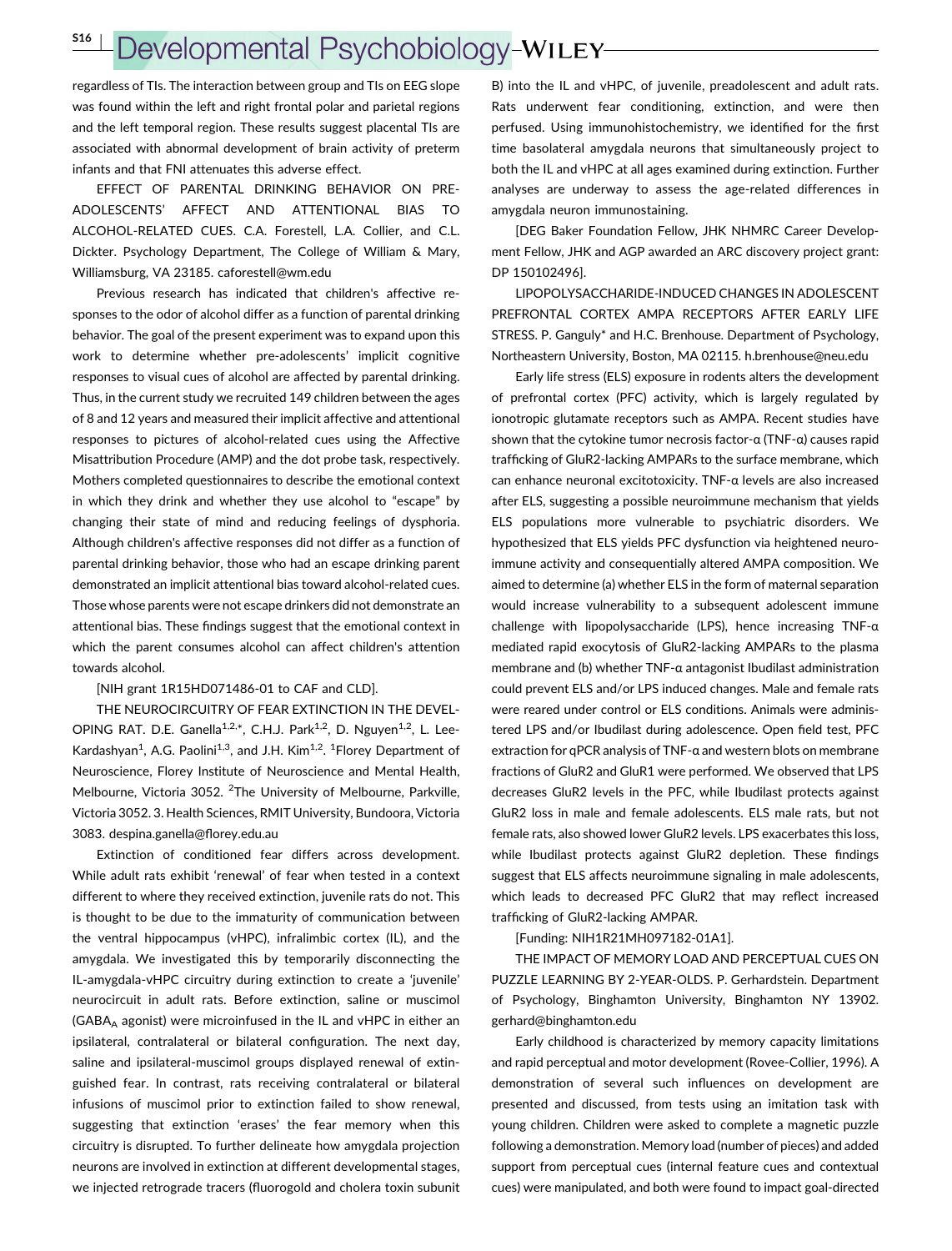## **WILEY-Developmental Psychobiology** <sup>|</sup> S17

imitation in 2-year-olds, but did not affect manipulation of the puzzle pieces. Additional studies manipulating the presentation and test media (video and touchscreen contexts) underscore the limits imposed by perception and memory.

[NSF grant no. 1023772 to PG]

AGE-DEPENDENT EFFECTS OF CHRONIC ELECTROCONVUL-SIVE SEIZURE (ECS) TREATMENT. S. Ghosh\*, M. Jaggar\*, M. Maheshwari, and V.A. Vaidya. Department of Biological Sciences, Tata Institute of Fundamental Research, Mumbai, Maharashtra − 400005, India. vvaidya@tifr.res.in

Electroconvulsive seizure therapy (ECS) is a fast-acting antidepressant treatment that has been shown to have much higher efficacy than traditional pharmacotherapy in patients with geriatric depression. However, the molecular and cellular mechanisms that underlie the behavioral consequences of ECS remain poorly elucidated. While studies in preclinical rodent models have identified enhanced neurogenesis, increased trophic factor levels, altered gene transcription, and altered synaptic plasticity as potential downstream consequences of ECS, a major limitation of the field is that all such studies have been performed at a single developmental time-point − young adulthood. We decided to investigate whether the behavioral, cellular and molecular consequences of ECS are different based on age of exposure. We administered ECS to young (3 month) and middleaged (12 month) rats, and examined effects on depressive-like behavior, neurogenesis, plasticity-associated markers and gene transcription in the hippocampus. At both ages studied, ECS evoked strong antidepressant-like responses on the forced swim test, and significantly increased cell proliferation in the hippocampus. Interestingly, ECS induced a severe decline in perineuronal net number in the hippocampus at both ages, a phenotype reminiscent of early developmental time-points. ECS-evoked changes in transcription of extracellular matrix components, inflammation-associated markers, and autophagy-associated genes were strikingly different across the ages, while immediate early genes and trophic factors showed a broadly similar pattern of regulation. Our results demonstrate both overlapping and distinct consequences of ECS at different stages of the lifespan, and raise the possibility that different mechanisms may underlie the behavioral effects of ECS at the time-points studied. \*These authors contributed equally to the work.

[Funding: TIFR Intramural grant (VAV)].

POSTPARTUM FLUOXETINE EXPOSURE AND EXERCISE IN-TENSITY DIFFERENTIALLY AFFECT MATERNAL BEHAVIOR AND HIPPOCAMPAL NEUROGENESIS IN A RAT MODEL OF POSTPAR-TUM STRESS. A.R. Gobinath<sup>1,\*</sup>, R.J. Richardson<sup>2</sup>, C. Chow<sup>2</sup>, J.L. Workman $^2$ , S.E. Lieblich $^2$ , A.M. Barr $^3$ , and L.A.M. Galea $^{1,2}$ .  $^1$  Program in Neuroscience, University of British Columbia, Vancouver, Canada, V6T 1Z3.<sup>2</sup> Department of Psychology, University of British Columbia, Vancouver, Canada, V6T 1Z4.<sup>3</sup> Department of Anesthesiology, Pharmacology, and Therapeutics, University of British Columbia, Vancouver, Canada, V6T 1Z3. agobinath@psych.ubc.ca

Postpartum depression (PPD) affects approximately 15% of mothers. Pharmacological antidepressants such as fluoxetine (Prozac) are commonly used to treat PPD. However, maternal fluoxetine use is controversial due to concerns of neonatal antidepressant exposure. For

this reason, non-pharmacological therapies such as exercise may be an alternative intervention. Unfortunately, it is unclear whether exercise is efficacious for treating PPD. To investigate this, we treated rat dams daily with high levels of corticosterone (40 mg/kg), to induce a depressive-like phenotype, or oil during the postpartum period. Within the oil and corticosterone conditions, four additional antidepressant groups were created: 1. Fluoxetine (10 mg/kg) + exercise (voluntary running); 2. Fluoxetine + no exercise; 3. Saline (vehicle for fluoxetine) + exercise; 4. Saline + No exercise. Daily running activity was recorded and using a median split, dams were further categorized as "high-running" or "low-running." Preliminary results reveal that maternal fluoxetine reversed corticosterone-induced disruptions in maternal care, especially in low-running dams. Exercise also tended to decrease immobility (depressive-like behavior) in the forced swim test. The combination of exercise and fluoxetine attenuated stress-induced rises in serum corticosterone in comparison to fluoxetine alone. Finally, exercise bolstered doublecortin expression in ventral but not dorsal dentate gyrus in comparison to non-exercising dams. Of corticosteronetreated dams, the combination of high-running and fluoxetine increased doublecortin expression in ventral dentate gyrus in comparison to fluoxetine alone. Our findings will shed light on how the postpartum antidepressant treatments (Prozac, exercise) interact to differentially affect the well-being of the mother.

[CIHR IGO-103692 to LAMG].

EARLY LIFE STRESS INCREASES MICROGLIA ACTIVATION IN JUVENILE MALE RATS AND CONFERS SENSITIZATION IN MICRO-GLIA TO LPS INDUCED IMMUNE ACTIVATION. S.A. Goff, V. Thompson, P. Ganguly, H.C. Brenhouse. Department of Psychology, Northeastern University, Boston, MA 02115. goff.s@husky.neu.edu

Overwhelming evidence suggests that adversity during early life markedly increases vulnerability to numerous neuropsychiatric disorders including depression, anxiety, and schizophrenia. Importantly, stress during this time modifies circulating levels of stress hormones, which in turn has downstream effects on neuroimmune function. We hypothesize that, these changes likely negatively impact overall neural development via neuroimmune signaling − particularly within the prefrontal cortex (PFC) − leading to altered pathology associated with neuropsychiatric dysfunction. While the etiological mechanisms are not fully understood, resident microglia are thought to be a common source of increased neuroimmune activity through production of inflammatory molecules (e.g., cytokines, chemokines) in response to disruption in homeostasis. Microglia are capable of provoking longterm changes in brain structure and function, particularly within local microcircuitry. Importantly, they can become chronically sensitized, or 'primed', to over-activation following insult. Early life stress via maternal separation (MS) is thought to alter microglial reactivity to subsequent immune activation across development. To better understand the impact of MS on developing microglia, male rat pups were separated from their dams for 4 hr per day from P2-20. As an immune challenge following MS, rats were exposed to lipopolysaccharide (LPS) at distinct developmental time points (P9, P20, or P40), and the concentrations of ramified and amoeboid PFC microglia were quantified to gain insight to activity states. Our findings reveal that by P20, MS rats differential response to LPS immune activation. Taken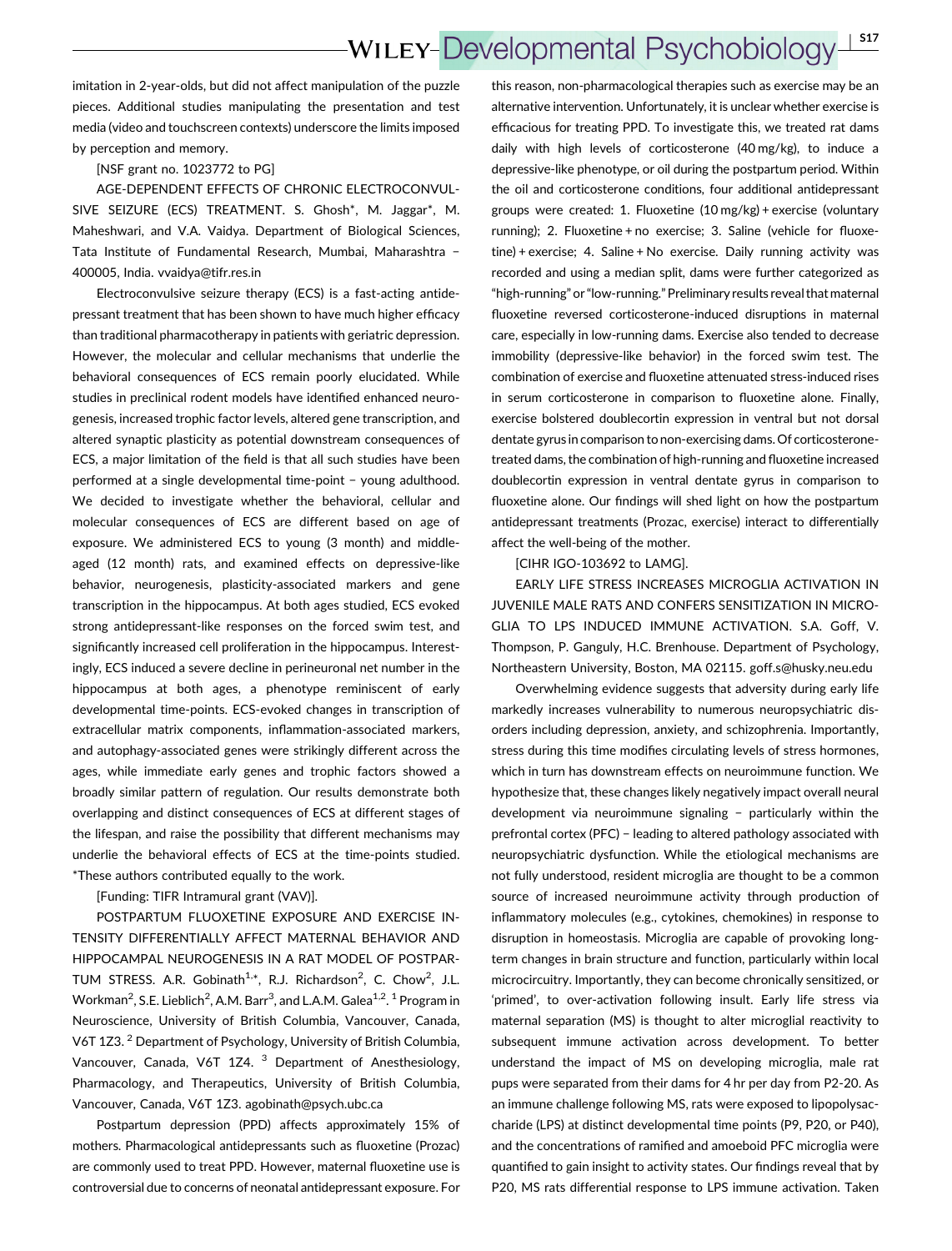## Developmental Psychobiology-WILEY

together, these findings provide compelling evidence for a role of early life adversity in altering microglia function in later life.

CONSISTENT PRESCHOOL HAND PREFERENCE PREDICTS LANGUAGE SKILLS AT 5 YEARS OF AGE. S.L. Gonzalez<sup>1,\*</sup>, E.L. Nelson<sup>1</sup>, J. Latta<sup>2</sup>, J.M. Campbell<sup>3</sup>, E.C. Marcinowski<sup>4</sup>, and G.F. Michel<sup>2</sup>. <sup>1</sup>Department of Psychology, Florida International University, Miami, FL 33199. <sup>2</sup>Department of Psychology, University of North Carolina at Greensboro, Greensboro, NC 27403. <sup>3</sup>Department of Psychology, Illinois State University, Normal IL 61790. <sup>4</sup>Department of Physical Therapy, Virginia Commonwealth University, Richmond, VA 23284. sgonz219@fiu.edu

Previous research found that consistent hand preference from 6–14 months predicted language ability at 24 months. Here, we focus on consistency in hand preference across 2, 3, and 5 years in relation to language development at 5 years. Currently, 25 children have completed the Preschool Language Scales, 5th edition (PLS-5; Zimmerman et al., 2011) through 5 years. Mean percentage of right-hand use (%R) with 95% confidence intervals (CI) across 2, 3, and 5 years was calculated. Children with  $%R \pm Cl$  that crossed 50% by more than 5% were classified as inconsistent in their hand preference. Overall, 25% of children exhibited an inconsistent hand preference, and 75% exhibited a consistent hand preference. The consistent group scored higher on the PLS-5 Expressive Communication (EC) subscale  $(M = 115.15, \text{ } SE = 5.36)$ , compared to the inconsistent group  $(M = 88.80, SE = 3.53, p = .025, d = 1.48)$ . The consistent group also scored higher on the PLS-5 Auditory Comprehension (AC) subscale  $(M = 106.80, \text{ } SE = 3.19)$ , compared to the inconsistent group  $(M = 96.20, SE = 1.8, p = .008, d = 1.01)$ . Moreover, %R at 2, 3, and 5 years were significantly correlated (all ps < .001). PLS-5 EC and AC scores at age 5 were also significantly correlated with previously collected EC and AC scores at age 3 (all ps < .02). These preliminary results support a continued relation between consistent hand preference and language development into the preschool years.

[Supported by NIH/NIGMS R25GM061347 to SLG, NIH/NICHD T32-HD-007376 to ELN, and NSF DLS 0718045 to GFM].

INCREASED INTAKE OF SUCROSE-SACCHARIN SOLUTION IN ADOLESCENCE AFTER PRENATAL ETHANOL EXPOSURE IN LATE GESTATION. J.K. Gore-Langton and L.P. Spear. Developmental Exposure Alcohol Research Center (DEARC), Department of Psychology, Binghamton University, Binghamton, NY 13902-6000. jgorela1@binghamton.edu

Exposure to moderate doses of ethanol (1 or 2 g/kg) late in gestation increases ethanol consumption during infancy and adolescence. This heightened ethanol intake in rat pups has been shown to generalize to a sucrose + quinine solution, that mimics the sweet and bitter components of ethanol, suggesting that prenatal ethanol exposure may heighten later reinforcing efficacy of the component taste(s). Findings of prenatal exposure on later intake of sweet and bitter taste substances are mixed and little studied during adolescence- the time when ethanol consumption typically begins, often in the form of sweet and/or carbohydrate-loaded beverages. The present study used a prenatal exposure model previously shown to increase ethanol intake and sucrose responding in juvenile animals to determine intake of a sweet substance in adolescence. Sprague-Dawley rats intubated with 2 g/kg ethanol (EtOH) or water (H20) late in gestation (days 17–20) were examined for consumption of a sucrose-saccharin solution (SS) on P28 or 29. EtOH animals consumed significantly more SS in g/kg than H20 controls. The EtOH animals, however, also weighed significantly less, potentially contributing to these g/kg intake differences. Indeed, when intake was analyzed as raw grams group differences were largely minimized. Differences in g/kg intake were not a function of alterations in fluid balance given that the two groups did not differ in home cage water intake. This increase in SS consumption complicates interpretation of studies using a sweetened ethanol solution to examine prenatal exposure effects on later intake.

[NIH grant P50 AA017823 to LPS].

LOW CORTISOL MODERATES THE EFFECT OF TESTOSTER-ONE ON REACTIVE AGGRESSION AMONG YOUNG WOMEN WITH CALLOUS-UNEMOTIONAL TRAITS.

N. Goulter, E.R. Kimonis, T.F. Denson, and D.P. Begg. School of Psychology, The University of New South Wales, Sydney, Australia. n.goulter@unsw.edu.au

The dual-hormone hypothesis posits that an imbalance of cortisol and testosterone levels increases risk for aggressive behaviour. For example, among male adolescents testosterone was positively associated with aggression when cortisol concentrations were low. By contrast, testosterone was positively associated with reactive aggression to social provocation when cortisol was also high among female undergraduates (reverse hypothesis). Psychopathy, and its putative developmental precursor callous-unemotional (CU) traits, are robustly linked with aggression and associated with distinct neuroendocrine patterns. To illustrate, among individuals with high testosterone concentrations, psychopathy scores were highest when the ratio of stress-reactive testosterone-to-cortisol was also high. Few studies have focused on female psychopathy and we are not aware of any study that has tested whether cortisol and testosterone interact to predict aggression among young women with CU traits during social provocation. Female undergraduates oversampled for high CU traits were personally insulted and subsequently participated in a task with the provocateur in which they could vary the intensity and duration of white noise blasts, with higher selections indicating greater reactive aggression. Salivary cortisol and testosterone were collected at baseline and 10 min post task. Results of hierarchical regression analyses supported the dual-hormone hypothesis, such that the effect of testosterone on reactive aggression was moderated by low cortisol concentrations. Findings extend current understanding of female CU traits, and suggest that biomarkers may distinguish young women on a developmental pathway to psychopathy.

DISTINCT BIOMARKERS FOR CONCURRENT AND PROSPEC-TIVE ENGAGEMENT IN NON-SUICIDAL SELF-INJURY IN ADOLES-CENT GIRLS. G. Han<sup>1,\*</sup>, M. Giletta<sup>2</sup>, M.K. Nock<sup>3</sup>, K.D. Rudolph<sup>4</sup>, M. Prinstein<sup>5</sup>, and P.D. Hastings<sup>1</sup>. <sup>1</sup> Center for Mind and Brain, University of California-Davis, Davis, CA 95616. <sup>2</sup>Developmental Psychology, Tilburg University, Tilburg, Netherlands. <sup>3</sup>Department of Psychology, Harvard University, Cambridge, MA 02138. <sup>4</sup>Department of Psychology, University of Illinois at Urbana-Champaign, Champaign, IL 61820. 5 Department of Psychology, University of North Carolina at Chapel Hill, Chapel Hill, NC 27514. hghan@ucdavis.edu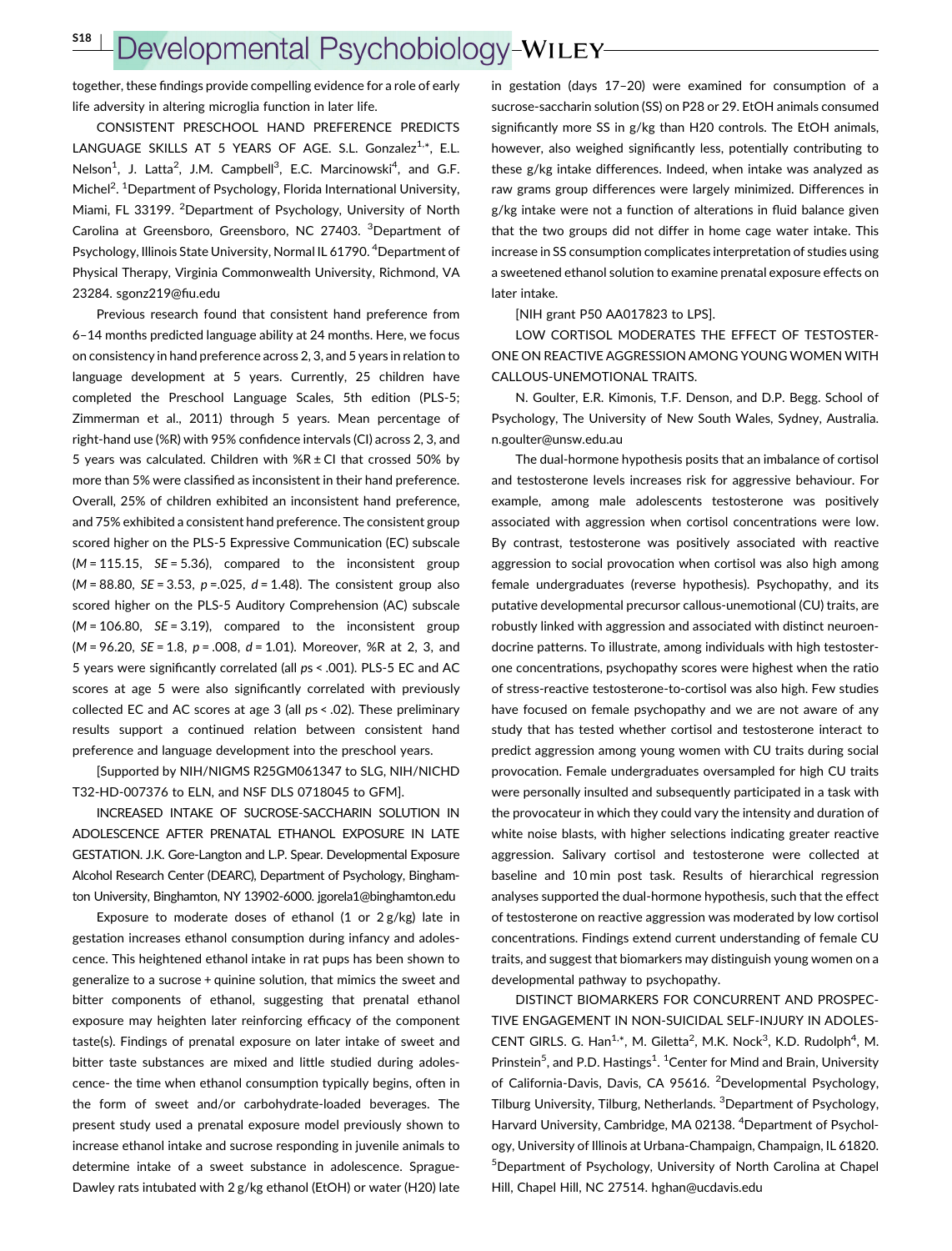Non-suicidal self-injury (NSSI) is a serious transdiagnostic problem behavior primarily utilized as an acute self-regulatory strategy. The action is experienced as releasing stress, suggesting that physiological mechanisms of stress regulation may underlie NSSI. We used an adapted Trier Social Stress Test to evaluate adrenocortical (cortisol) and parasympathetic (respiratory sinus arrhythmia; RSA) responses to acute social evaluative stress in female adolescents ( $N = 177$ ;  $M = 14.59$  years, SD = 1.39) with ( $n = 80$ ) and without ( $n = 97$ ) histories of self-injury. NSSI was assessed with the Self-Injurious Thoughts and Behaviors Interview during the initial visit and in 6 follow-up assessments separated by 3-months gaps from 3-months to 18-months. Modeling repeated measures of physiology in a multilevel model framework, we found an attenuated cortisol response curve to acute psychosocial stress in female adolescents who had engaged in NSSI. However, we did not find group differences in RSA associated with NSSI at the first assessment. Longitudinal analyses conducted with generalized estimating equation framework revealed that girls with higher baseline RSA, an index of efficient emotion regulation, were less likely to engage in NSSI prospectively, after accounting for prior history of NSSI and depressive symptoms at baseline. Thus, we characterized distinct biomarkers for concurrent and prospective engagement in NSSI during adolescence. Broader implications for understanding emotion (dys)regulation as a multisystem construct will be discussed.

[National Science Foundation Graduate Research Fellowship to GH. MacArthur Fellowship to MKN. National Institute of Mental Health R01-MH085505 to MP].

THE EXPERIENCE OF CHILDHOOD TRAUMA AND RECENT STRESS INTERACT TO INFLUENCE FUNCTIONAL CONNECTIVITY OF THE VENTRAL STRIATUM AND MEDIAL PREFRONTAL CORTEX ASSOCIATED WITH DEPRESSION. J.L. Hanson<sup>1,2,\*</sup>, A.R. Knodt<sup>1</sup>, S.R. Radtke<sup>1</sup>, B.D. Brigidi<sup>1</sup>, and A.R. Hariri<sup>1</sup>. <sup>1</sup>Duke University, Department of Psychology & Neuroscience, Durham, NC 27708. <sup>2</sup>University of North Carolina at Chapel Hill, Center for Developmental Science, Chapel Hill, NC 27599. jamielarshanson@gmail.com

The experience of childhood maltreatment is a significant risk factor for the development of depression. This risk is particularly heightened after exposure to additional, more contemporaneous stress. While behavioral evidence exists for such "stress sensitization," little is known about biological correlates of this putative process. Identifying such correlates may not only substantiate the "stress sensitization" model, but also provide biomarkers of risk for later depression. Suggestive clues have emerged from targeted neurobiological investigations that experiences of early life stress, such as childhood maltreatment, may influence the structure and function of a corticostriatal circuit supporting motivation and action. Moreover, dysfunction of this circuit has been implicated in the pathophysiology of depression. The limited available research, though informative, has not investigated whether differences in reward-related corticostriatal circuit function may be associated with "stress sensitization," or if any circuit-level effects explain subsequent risk for depression. To begin to fill in these important gaps, we turned to the Duke Neurogenetics Study (DNS), an ongoing project assessing a wide range of behavioral and biological traits in a large cohort of non-patient, 18–22 year-old university students. Investigating reward-related functional connectivity within the corticostriatal circuit of 926 participants, we found evidence for increased connectivity between the ventral striatum and the medial prefrontal cortex (Interaction  $β = .199$ ,  $p < .005$ ) in individuals exposed to greater levels of childhood maltreatment who also experienced greater levels of recent life stress. We also found that this aberrant pattern of connectivity was associated with elevated symptoms of depression, specifically reduced positive affect ( $\beta$  = .089,  $p$  < .005). These findings suggest a novel neurobiological mechanism linking cumulative stress exposure with later depressive symptoms and provide support to the "stress sensitization" model of depression.

INTERRELATION OF SOCIAL-EMOTIONAL AND METABOLIC PHENOTYPES IN MICE ACROSS DEVELOPMENT. C. Harshaw, J. Leffel, and J. R. Alberts. Department of Psychological & Brain Sciences, Indiana University, Bloomington, IN, 47405. charshaw@indiana.edu

Increasing evidence suggests a connection between metabolic and social-emotional phenotypes, particularly in mice and other small mammals. For example, Robyn Hudson, Heiko Rödel and colleagues have demonstrated that thermal and metabolic phenotypes displayed by rabbits and rats during early development correlate with a number of 'personality' (i.e., social-emotional) phenotypes in adulthood. Here, we explore this question in litters of C57BL/6 mice assayed for variation in both metabolic homeostasis and social-emotional behavior across development, including tests of maternal separation (P7/P9), huddling (P8/P10), social interaction (SI; ∼P30), sociability and social memory (SSM; ∼P49), and open field (OF; ∼P57). Significant relationships were found between measures of thermal and metabolic homeostasis during early development and a number of adult phenotypes. For example, rectal temperature relative to littermates  $(T_{rect}^{rel})$  immediately after huddling in response to cold on P8 and P10 significantly predicted activity levels in several tests in adulthood, including habituation trials for SI and OF.  $T_{rect}^{rel}$  taken immediately after 5 min maternal separation on P7 and P9, on the other hand, predicted proportion of time spent in the center of the OF as well as latency to approach an unfamiliar mouse during the sociability phase as well as proximity to the familiar mouse during the social memory phase of the SSM test. Our results indicate that individual variation in metabolic and thermal homeostasis likely plays a significant role in the social and emotional phenotypes displayed by adult C57BL/6 mice.

### [NICHD grant R01-HD082203 to CH & JRA]

PRENATAL PROGRAMMING OF POSTNATAL PLASTICITY: AN ANIMAL MODEL. S. Hartman<sup>1,\*</sup>, K.L. Bales<sup>2</sup>, and J.Belsky<sup>1</sup>. <sup>1</sup>Department of Human Development and Family Studies, University of California, Davis, Davis, CA 95616. <sup>2</sup>Department of Psychology, University of California, Davis, Davis, CA 95616. slhartman@ucdavis.edu

Recent theoretical reasoning and empirical evidence suggests that prenatal stress may increase sensitivity to the environment, thereby making infants especially susceptible to both positive and negative developmental experiences (Pluess & Belsky, 2011). Because prenatal stress is associated with various confounding factors and can not be manipulated in humans, we turned to an animal model to test our predictions. Thus, we investigated this prenatal-programming hypothesis by experimentally manipulating prenatal stress and quality of the early rearing environment in prairie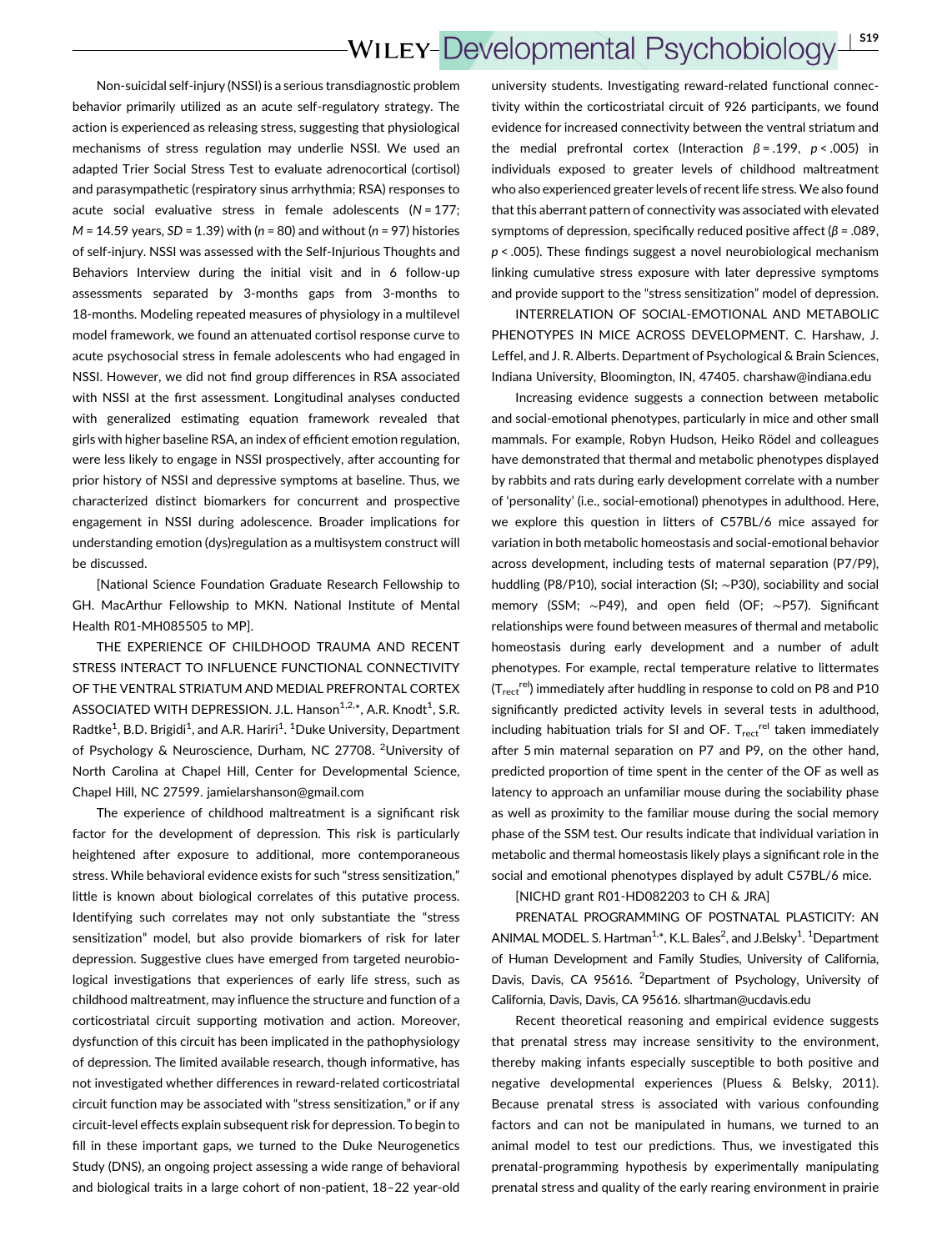S20 <sup>|</sup>

## Developmental Psychobiology-WILEY

voles, a socially monogamous and bi-parental species. During the last week of gestation, pregnant voles were randomly assigned to either a prenatal stress condition (daily exposure to a lactating, hence aggressive, female) or control condition (left undisturbed). Shortly after birth, infant pups were cross-fostered to either highquality or low-quality rearing parents. After reaching adulthood, voles were assessed for anxiety behavior using a forced swim test and subsequent corticosterone (CORT) reactivity. Results showed that prenatally-stressed voles displayed the highest anxiety behavior and CORT levels when cross-fostered to low-quality parents but the lowest anxiety behavior and CORT levels when cross-fostered to high-quality parents. For voles not prenatally stressed, parental quality did not predict anxiety behavior or CORT levels. These findings suggest that prenatal stress is not a uniformly negative experience but may instead induce heightened developmental plasticity.

PHYSIOLOGICAL ATTUNEMENT IN MOTHER-INFANT DYADS AT CLINICAL HIGH RISK: THE INFLUENCE OF MATERNAL DEPRESSION AND POSITIVE PARENTING. C.L. Hendrix<sup>1,\*</sup>, Z.N. Stowe<sup>2</sup>, D.J. Newport<sup>3</sup>, and P.A. Brennan<sup>1</sup>. <sup>1</sup>Emory University, Department of Psychology, Atlanta, GA 30322. <sup>2</sup>University of Arkansas for Medical Sciences, Little Rock, AR 72205. <sup>3</sup>University of Miami Health System, Miami, FL 33136. clhendr@emory.edu

The intra-dyadic co-regulation (i.e., attunement) of hypothalamicpituitary-adrenal (HPA) axis functioning in mothers and their children may contribute to the development of this biological stress response system across early childhood. The present study used Hierarchical Linear Modeling to examine HPA axis attunement between mothers and their infants in a cohort of 233 mothers who received treatment for psychiatric illness during pregnancy (87.3% with lifetime diagnoses of Major Depressive Disorder). Cortisol was measured from 4 saliva samples provided by mothers and their infants during a lab visit that included mother-infant interaction and infant stressor tasks at 6 months postpartum. Maternal depression was measured using the Beck Depression Inventory and Structured Clinical Interview for DSM-IV. Maternal positive affect was coded from a videotaped 3-min mother-infant interaction. Maternal and infant cortisol were positively correlated across the 4 time points, suggesting attunement  $(b = .25, )$  $SE = .06$ , t-ratio = 3.93,  $p < .001$ ). Dyads in which the mother showed more positive affect had stronger cortisol attunement  $(b = .006, )$ SE=0.003, t-ratio = 2.10,  $p = .03$ ). Maternal depression was not associated with cortisol attunement ( $b = .01$ ,  $SE = 0.01$ , t-ratio = 0.64,  $p = 0.53$ ). There were also significant cross-partner, time-lagged associations between mother and infant cortisol that appeared to be activated by stress. For example, higher maternal cortisol response to a separation stressor predicted higher infant cortisol response to the next stressor ( $β = 016$ ,  $p < .01$ ), over and above the infants' own cortisol response to the separation stressor. The present study is the first to identify cortisol attunement in a clinical sample of motherinfant dyads and offers novel insight into the directionality of motherinfant cortisol attunement.

[This research was funded by a NARSAD Young Investigator Grant awarded to author P.A.B., the Emory University Silvio O. Conte Center for the Neurobiology of Mental Disease (MH58922), and a Specialized

Center of Research on Sex and Gender Effects (MH68036). Author C.L.H is supported by the National Science Foundation Graduate Research Fellowship Program under Grant No. DGE-1444932].

DOES MATERNAL SEPARATION IN GUINEA PIG PUPS RESULT IN SENSITIZATION OF A DEPRESSIVE-LIKE STATE? M.B. Hennessy<sup>1</sup>, A.D. Schreibeis<sup>1</sup>, P.A. Schiml<sup>1</sup>, and T. Deak<sup>2</sup>. <sup>1</sup>Department of Psychology, Wright State University, Dayton OH 45435. <sup>2</sup>Behavioral Neuroscience Program, Department of Psychology, Binghamton University, Binghamton, NY 13902. michael.hennessy@wright.edu

Early-life stress is hypothesized to increase vulnerability for later development of depression by sensitizing underlying stress-responsive physiological systems (e.g., hypothalamic-pituitary-adrenal, inflammatory). The guinea pig appears to be useful as a model for studying these effects. When separated from the mother for 3 hr, pups exhibit a depressive-like response that sensitizes with repeated separation. The sensitization appears mediated by inflammatory factors because it can be suppressed with administration of anti-inflammatory compounds prior to the initial separation. To further establish the validity of the guinea pig model, we examined whether the sensitization would generalize to another stress-related paradigm—the forced swim test. Pups either were or were not separated for 3 hr on Day 23. Beginning 24 hr later, all pups were placed into a vessel of deep water for 5 min on three consecutive days. Over days, the duration of swimming and latency to become immobile declined, while duration of immobility increased. Of particular interest, previously separated pups were immobile significantly longer than were previously non-separated pups. These results show that sensitization of depressive-like behavior following earlier maternal separation generalizes to an entirely measure and paradigm known to be selectively sensitive to antidepressant medication. Thus, rather than being response-specific or based on conditioning to aspects of the separation environment, the sensitization that we have observed appears to be of an underlying depressive-like state.

[Supported by grant MH068228 from the National Institute of Mental Health].

CONTRIBUTIONS OF THE MEDIAL PREFRONTAL CORTEX (mPFC) TO CONTEXTUAL FEAR CONDITIONING IN ADOLESCENT RATS. N.A. Heroux\*, P.A. Robinson-Drummer, H.R. Sanders, J.B. Rosen, and M.E. Stanton. Department of Psychological and Brain Sciences, University of Delaware, Newark, Delaware, 19716. Nheroux@psych.udel.edu

The context preexposure facilitation effect (CPFE) is a contextual fear conditioning paradigm in which learning about the context, acquiring the context-shock association, and retrieving/expressing contextual fear are temporally dissociated into three distinct phases. In contrast, learning about the context and the context-shock association happens concurrently in standard contextual fear conditioning (sCFC). Our lab has previously shown that the CPFE and sCFC induces the expression of the transducible transcription factor egr-1 in the medial prefrontal cortex of adolescent and adult rats (Schreiber et al., 2014; Chakraborty et al., 2016). The current set of experiments assessed the regional contributions of the mPFC to contextual fear conditioning by utilizing intra-mPFC infusions of the GABA-a receptor agonist muscimol prior to each phase of sCFC and the CPFE. Intra-mPFC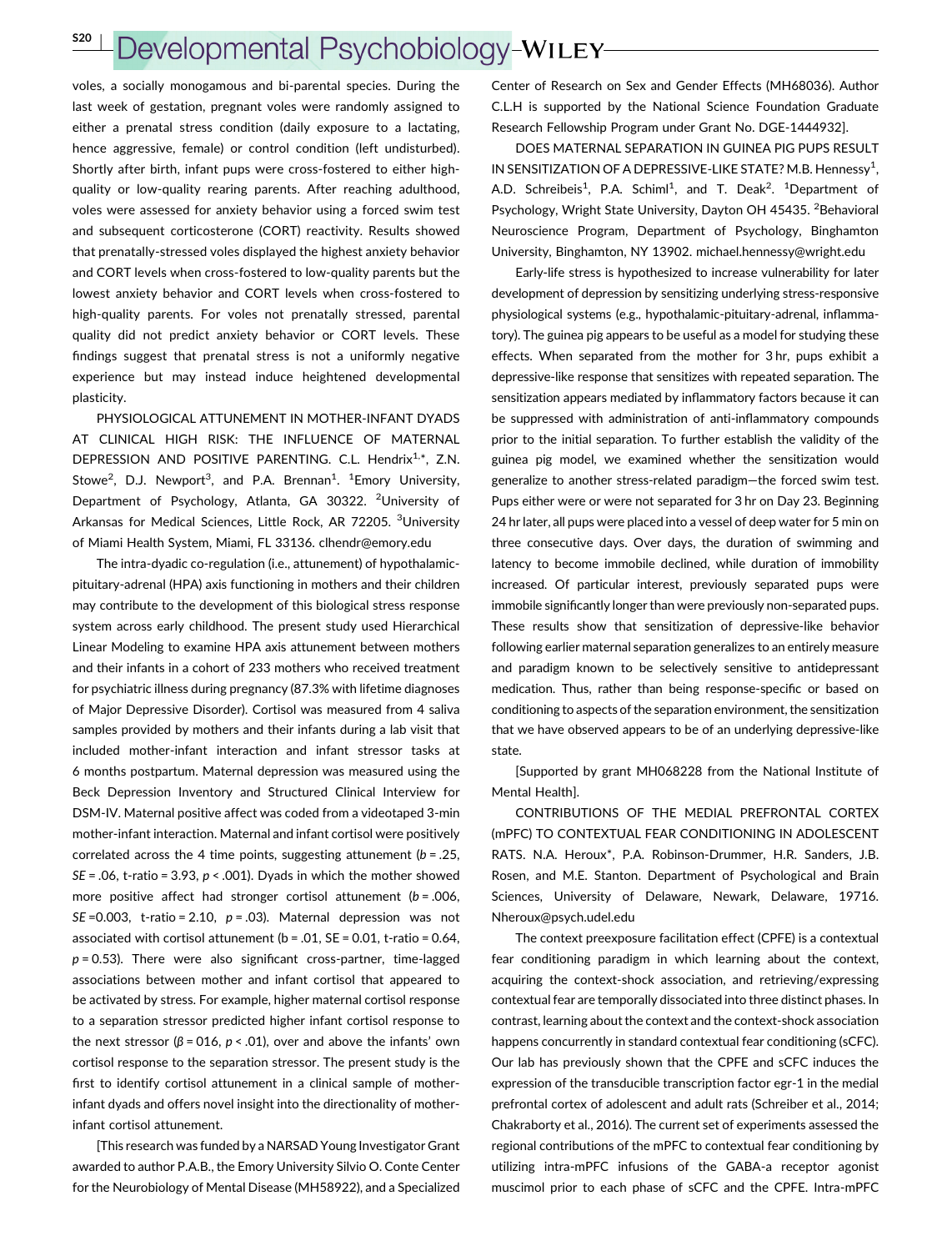infusions of muscimol (0.5  $\mu$ g/0.25  $\mu$ l/side) prior to context preexposure (Experiment 1) or retention testing (Experiment 3) disrupted retention test freezing to a level that did not differ from nonassociative controls. In contrast, Experiment 2 found that the same muscimol infusions prior to context-shock training only partially disrupted retention test freezing measured 24 hr later. Finally, Experiment 4 found that the same muscimol infusions prior to sCFC training did not significantly impair postshock or retention test freezing. In summary, the mPFC is necessary for learning during all three phases of the CPFE, but is not required for learning sCFC, in adolescent rats. Future experiments will examine the role of the mPFC in the ontogeny of contextual fear learning within the CPFE across normal and abnormal development.

[NIH grant R01 HD075066-01A1 to MES and JBR].

BEHAVIORAL EFFECTS OF PRENATAL AND POSTNATAL KETAMINE EXPOSURE IN RHESUS MACAQUE INFANTS ARE DEPENDENT ON MAOA GENOTYPE. J.A. Herrington\*, L. A. Del Rosso, and J. P. Capitanio. California National Primate Research Center, UC Davis, Davis CA 95616. jaherrington@ucdavis.edu

Ketamine is an N-methyl-D-aspartate (NMDA) receptor antagonist used in anesthetic and therapeutic practices and is also a known abused substance. Recent evidence suggests that exposure to ketamine during sensitive periods of neural development results in neural apoptosis and modified behavior. Since monoamine neurotransmitters play important roles in prenatal and early postnatal neural development, and ketamine can inhibit monoamine transporters, we hypothesized that there would be behavioral consequences of prenatal and early postnatal exposure to ketamine moderated by genotype of the promoter in the monoamine oxidase-A (MAOA) gene. From a large sample of animals ( $N = 531$ ), we compared groups of rhesus monkeys that had experienced a single exposure to ketamine during prenatal and/or early postnatal development to animals with no exposure to ketamine as a control group. Animals were classified by putative activity levels for the MAOA genotype, and were tested between 3 and 4 months of age on a battery of tests designed to assess responsiveness to brief maternal separation, face recognition memory, and contact with novel objects. Behavior differed based upon both the trimester of ketamine exposure, as well as MAOA genotype. These results add to a growing body of literature which support the idea that an individual's genetic characteristics can affect whether there are long-lasting effects of prenatal and early postnatal ketamine exposure.

[NIH/ORIP/OD R24 grant R24ODO10962 to JPC].

MOTHER-INFANT BIOBEHAVIORAL RELATIONSHIPS IN STRESS AND NON-STRESS CONTEXTS L.C. Hibel. Department of Human Ecology, University of California, Davis, CA, 95616. lchibel@ucdavis.edu

Mother-child emotional and physiological relationships across a mother-infant free-play, followed by an infant stress task, were examined in 120 mothers and their 6-month-old infant. During the free-play, mother and infant positive (but not negative) affect was moderately correlated. Cortisol slopes were not related and affectcortisol relationships (within and across individual) were not present. Mother-child biobehavioral relationships emerged post-stressor. Infant negativity to the stressor predicted both mother and child

cortisol slopes post-stressor. Infant negativity increased and mother positivity decreased across the stress task, mother-infant positivity remained correlated (negativity remained uncorrelated). Implications of maternal stress will also be explored.

[NIH grant HD066269].

PROCEDURES FOR INDUCING VOLUNTARY BINGE-LEVEL CONSUMPTION OF ETHANOL IN ADOLESCENT RATS. D. Hosová and L.P. Spear. Developmental Exposure Alcohol Research Center (DEARC), Department of Psychology, Binghamton University, Binghamton, NY 13902-6000. dhosova1@binghamton.edu

Alcohol consumption typically begins in adolescence, and this age group is most prone to engaging in binge drinking (production of blood ethanol concentrations [BECs] >80 mg/dl). Studies assessing the longterm consequences of heavy adolescent alcohol exposure typically employ intragastric, vapor or intraperitoneal administration. Although these procedures enable precise dosing to produce target BECs, they are varyingly stressful, administer the full dose at once, and/or bypass digestion. Yet, voluntary consumption models in outbred rat strains rarely produce binge-level BECs. In recent work exploring approaches to induce voluntary binge-like consumption levels in adolescent Sprague-Dawley rats, we used a schedule induced polydipsia (SIP) procedure whereby food deprived (85% free-feeding weight) adolescents were given 30 min. Access to ethanol in a solution of Boost® daily from postnatal days 28–41, with flavored pellets dispensed on a fixed interval 1-min schedule. Binge-like intake patterns were seen over days, with BECs well into the binge range on some days and ethanol consumptions overall averaging in the binge range. Given that subsequent work revealed that these intakes were not scheduledependent, the present studies assessed which procedural aspects were necessary for producing these elevated consumptions. Effects of drinking with a partner or alone, with or without concurrent pellet access, and with or without moderate food deprivation were assessed. Results showed that no one factor was absolutely necessary for elevated consumption levels, with the greatest consumption evident in moderately food-deprived animals drinking with a partner. Provision of pellets during the access period did not significantly impact intake.

[Supported by grant U01 AA019972 to LPS].

NEONATAL MERCURY EXPOSURE ALTERS HIPPOCAMPUS-DEPENDENT MEMORY AND ANXIETY IN RATS. P.S. Hunt, Department of Psychology, College of William & Mary, Williamsburg, VA 23187 USA. pshunt@wm.edu

Mercury is a teratogen and prenatal exposure to this heavy metal can produce significant negative effects in the offspring. Work with humans that were exposed to mercury during gestation has revealed that cognitive deficits are long-lasting and may be more severe when exposure occurs during the third trimester of pregnancy. Here we use a model of neonatal mercury exposure wherein rats were injected with mercury (0, 1, or 2 mg/kg) once daily on postnatal days 4–9. Animals were tested in early adolescence (PD 30–35). Major findings were that hippocampus-dependent tasks (trace and contextual fear conditioning) were more sensitive to mercury effects than was delay conditioning; mercury-exposed animals expressed less conditioned fear than controls. Further, the highest dose (2 mg/kg) resulted in abnormal responses on measures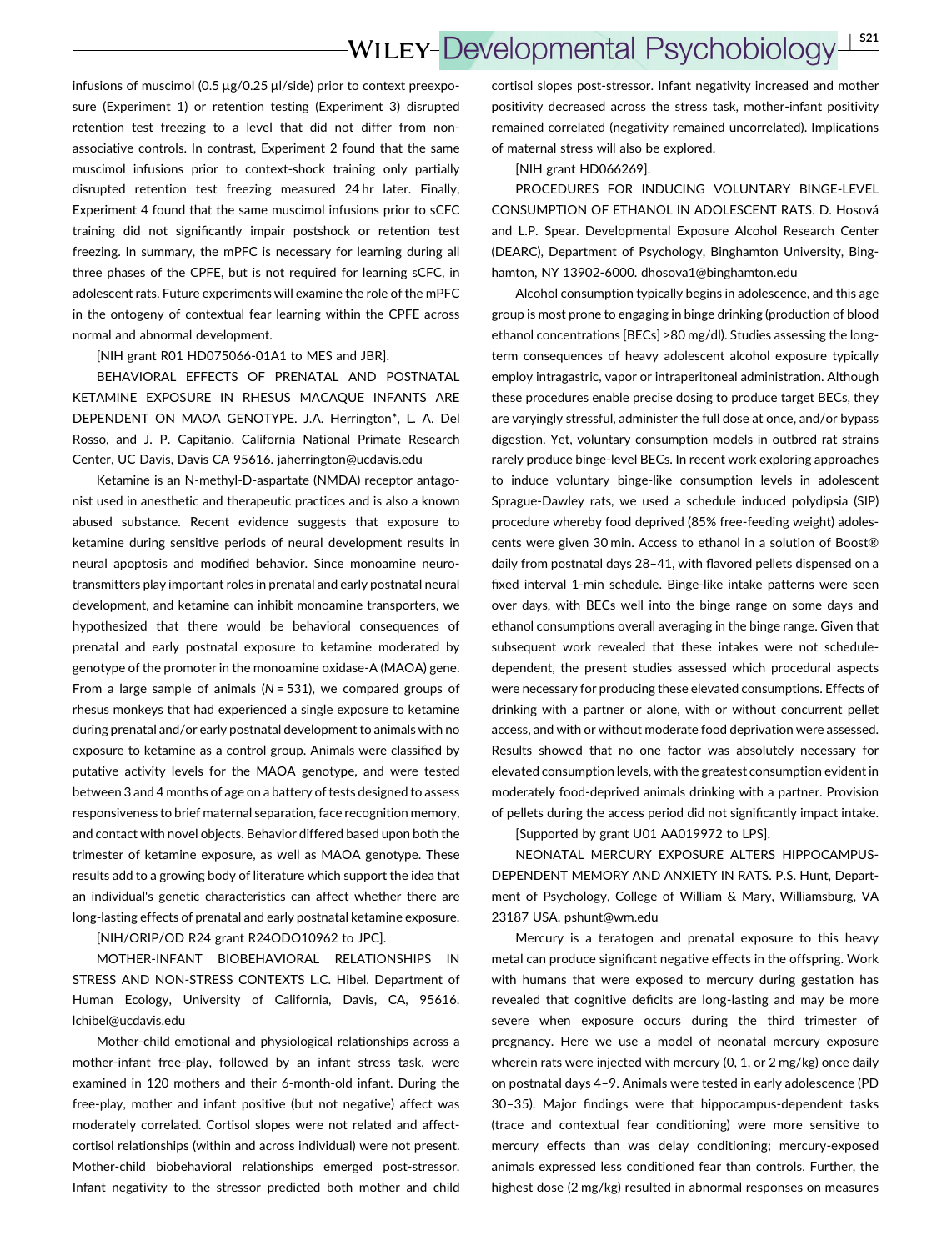## Developmental Psychobiology-WILEY-

of anxiety (elevated plus maze and open field tests), the pattern of which suggests reduced anxiety in mercury-exposed animals. Collectively the results indicate that ?third-trimester equivalent? exposure to mercury can produce deficits in some types of memory, and exposure to higher levels produces more general effects through reduced fear/anxiety. These results confirm that mercury is a teratogenic agent that has long-lasting consequences for cognitive and emotional behaviors.

BRAIN-DERIVED NEUROTROPHIC FACTOR: A POTENTIAL DRIVER OF THE ACCELERATED NEUROBEHAVIORAL DEVELOP-MENT INDUCED BY EARLY-LIFE STRESS. K.B. Huntzicker<sup>1,\*</sup>, G. Manzano-Nieves<sup>1</sup>, and K.G. Bath<sup>2</sup>. <sup>1</sup>Dept. of Neuroscience, Brown University, Providence, RI 02906.<sup>2</sup> Dept. of Cognitive, Linguistic, and Psychological Sciences, Brown University, Providence, RI 02906. kathleen\_huntzicker@brown.edu

In humans, childhood exposure to adverse experiences leads to elevated risk of development of cognitive and affective pathology in adulthood. We hypothesize that these outcomes are the consequence of stress-associated changes in the timing of neurodevelopmental events, impacting circuit structure and function. We further predict that alterations in neurodevelopment result from atypical expression of trophic factors (BDNF), which drives acceleration in maturation. Accordingly, we employed maternal bedding restriction, a mouse model of ELS, from postnatal days 4–11. Using this manipulation, we previously found that ELS leads to earlier emergence of the latent period of contextual fear inhibition and earlier expression of markers of circuit maturation. Here, we collected hippocampal brain tissue from mice across early development and assessed effects of ELS on neurotrophin expression, finding that ELS was associated with an earlier rise in BDNF and suppressed expression of TrkB.T1 (a dominant negative receptor for BDNF), as assessed by realtime qPCR. Using immunohistochemistry, we observed earlier proliferation of parvalbumin-expressing neurons, a process initiated by developmental changes in BDNF levels. To test if changes in BDNF are necessary and sufficient to alter timing of neural and behavioral development following ELS, we employed a genetic approach. Specifically, we tested if the presence of the BDNF Val66Met polymorphism, a model of diminished BDNF release, blocks accelerated neurodevelopment following ELS as well as if genetic deletion of TrkB.T1 receptors, in the absence of ELS, leads to accelerated neurodevelopment. Based upon preliminary results, BDNF is both necessary and sufficient for ELS-associated changes in neurodevelopmental timing.

BOYS VS. GIRLS: THE UNEQUAL BENEFITS OF TRAINING ON PRESCHOOLER'S SPATIAL SKILLS. A.S. Joh. Department of Psychology, Seton Hall University, South Orange, NJ 07079. amy.joh@shu.edu

Research on spatial cognition has discovered a striking sex difference due to a male advantage. The present study further explored this phenomenon by examining whether the sex difference also exists in preschool-age children and whether training can alleviate this differences. Three- to four-year-old children  $(N = 273)$  participated in 12 different studies using variants of the same spatial task. The results show that by 3 years of age, boys outperform girls—but only after receiving additional training experiences. The results highlight the importance of early experience on later development.

COMPENSATORY CROSS-SYSTEM ACTIONS BETWEEN PARA-SYMPATHETIC AND SYMPATHETIC RESPONDING TO ANGER. S. Kahle\*, J.G. Miller, and P.D. Hastings. Department of Psychology, University of California, Davis, Davis, CA 95616. skahle@ucdavis.edu

In this study, 52 6-year-olds ( $M = 6.19$  years;  $SD = .21$  years) completed a frustration induction task (an impossible possible), and cardiac autonomic physiology was measured before, during, and following the task. Indices of sympathetic (pre-ejection period; PEP) and parasympathetic (respiratory sinus arrhythmia; RSA) activity were computed in 30s epochs. Piecewise latent growth curve models showed significant sympathetic reactivity during the task (slope M = −.33\*) reflecting PEP shortening by 1.65 ms. There was also significant sympathetic recovery after the task (slope  $M = 1.06$ <sup>\*</sup>), reflecting PEP lengthening by 3.18 ms. In contrast, a significant pattern of parasympathetic reactivity for the group was not captured, although there was significant parasympathetic recovery following the task (slope  $M = .34^*$ ) such that RSA increased 1.02 on average. Thus, children showed sympathetic arousal followed by dual-system mediated recovery. Covariances among the factors revealed crosssystem associations. Children who showed greater sympathetic reactivity during the task (PEP shortening) also had stronger parasympathetic recovery (RSA increases; r = −.51\*). Children who had higher RSA at the start of the task (intercept  $M = 5.80^*$ ) showed a flatter sympathetic recovery slope (r = −.57\*). These relations show lagged contingencies between systems in response to anger, and reflect patterns of both coactivation and reciprocal activation within and across different components of an emotional process. The similarities between the current findings and those that were observed in this same longitudinal sample three years prior (Kahle et al., 2016) will be discussed in terms of developmental changes in self-regulation.  $(*p < .05)$ 

PREVIOUS MATERNAL STRESS LEADS TO IMPAIRED MATER-NAL BUFFERING IN SUBSEQUENT INFANT RAT OFFSPRING. J.M. Kan\* and R. Richardson. School of Psychology, The University of New South Wales, Sydney, NSW, Australia, 2052. Janice.kan@unsw.edu.au

Early in life, the mother is a powerful regulator of stress and pain reactivity. However, emerging research shows that maternal buffering is impaired following direct exposure to stress. In this research, we show a generational effect of stress on maternal buffering, such that reduced buffering is also observed when infants are indirectly exposed to stress through their mother. Females were mated and either standard-reared or maternally separated from their infant offspring for 3 hr/daily from postnatal day (PD) 2–14. The same females were mated a subsequent time, but no further maternal separation occurred. The maternal buffering test was conducted on these subsequent offspring at PD14-15. Infant offspring of standard-reared (SR) or previously maternally-separated (MS) mothers were given unpredictable shocks either alone or in the presence of an anaesthetised mother. Both the intensity of the animal's behavioural reactions as well as the number of ultrasonic vocalisations (USVs) emitted was measured. Animals from both conditions exhibited strong behavioural responses and emitted high numbers of USVs when tested alone. Importantly, while offspring of SR mothers decreased their responding in the presence of a mother (i.e., they exhibited social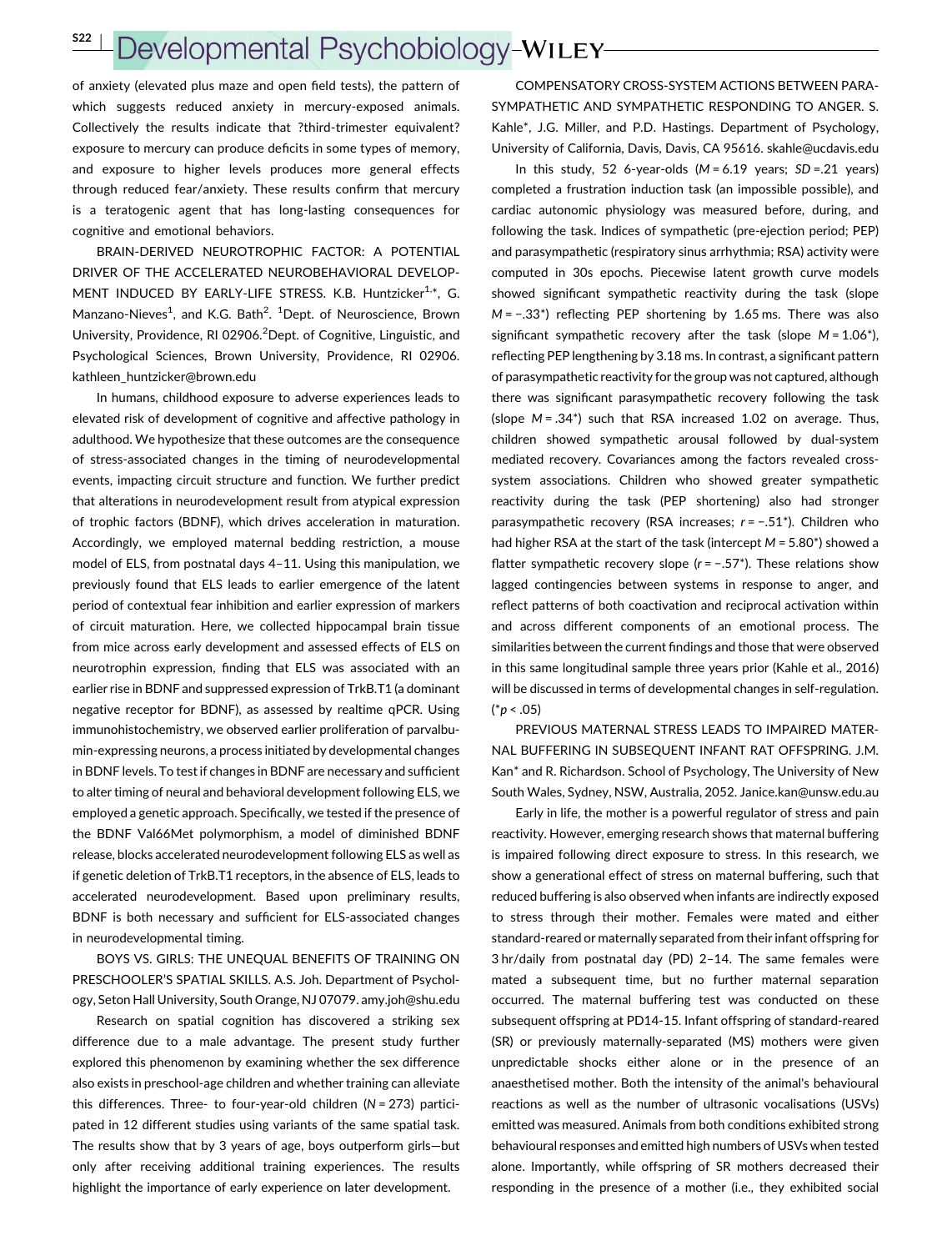buffering), the offspring of mothers who had been separated from their previous litter continued to show high levels of responding. In other words, these infants were impaired in maternal buffering. Together, this research suggests that offspring born to previously stressed mothers may be less resilient in the face of distress and illustrate that past maternal experiences can have a potent and lasting generational effect.

#### [ARC grant DP150104835 and NHMRC grant APP1031688].

SALIVARY CORTISOL AND ALPHA-AMYLASE REACTIVITY IN RELATION TO CHRONIC PHYSIOLOGICAL STRESS IN PRESCHOOLERS. K. Kao<sup>1,\*</sup>, S.N. Doan<sup>2</sup>, A.M. St. John<sup>1</sup>, J.S. Meyer  $3$ , and A.R. Tarullo<sup>1</sup>. <sup>1</sup>Psychological and Brain Sciences, Boston University, Boston, MA 02446. <sup>2</sup>Department of Psychology, Claremont McKenna College, Claremont, CA 91711. <sup>3</sup>Department of Psychology, University of Massachusetts Amherst, Amherst, MA 01003. katiekao@bu.edu

The current study investigated the association of salivary cortisol, the end product of the hypothalamic-pituitary-adrenal (HPA) axis, and alpha-amylase (sAA) reactivity an indicator of autonomic nervous system (ANS) to young children's hair cortisol levels. Both physiological systems interact to maintain regulatory responses to stress (de Kloet et al., 2005). However, no studies have examined ANS or HPA axis functioning, specifically salivary cortisol and sAA reactivity to a challenge, in relation to chronic physiological stress, indexed by hair cortisol. Preschoolers listened to an argument and were asked to complete an impossible task. We collected salivary samples approximately 30 min after a calming period (baseline), 20-min post-stressor (reactivity) and 40-min post-stressor (recovery). We collected hair cortisol concentration (HCC) from both parent and child as a biomarker of chronic physiological stress. In our sample  $(N = 51, 27)$  males,  $M = 4.20$  years), higher cortisol reactivity (r(41) = .37, p = .019) and higher levels of parent HCC ( $r(38)$  = .49,  $p$  = .002) were associated with higher levels of child HCC, while sAA reactivity was not related to child HCC. Child HCC was regressed on parent HCC and salivary cortisol reactivity  $(F(2,35) = 12.18, p = 50.001)$ . Both parent HCC  $(\beta = .50,$  $p < .001$ ) and child salivary cortisol reactivity (β = .41, p = .003) uniquely contributed to child HCC. When parents had higher chronic physiological stress, children had higher chronic physiological stress suggesting that chronic physiological stress may be intergenerationally transmitted. Results also demonstrate that children who are highly reactive to a stressor show higher levels of cumulative HPA activity, which may lead to more chronic physiological stress over time and add to children's biological risk for health problems.

QUIPAZINE EFFECTS ON SENSORY RESPONSIVENESS IN SPINAL TRANSECTED NEONATAL RATS. S.D. Kauer\*, H.E. Swann, and M.R. Brumley. Department of Psychology, Idaho State University, Pocatello, ID 83209. kauesier@isu.edu

Quipazine is a serotonin receptor agonist that has been used to induce motor activity and promote recovery of function after spinal cord injury in neonatal and adult rodents. Sensory stimulation also activates sensory and motor circuits and promotes recovery after spinal cord injury. In rats, tail pinch is an effective and robust method of sacrocaudal sensory afferent stimulation that also induces motor activity, including locomotion. Activation in response to tail pinch

persists even after a spinal cord transection. Here we examined the motor response to tail pinch following treatment with quipazine in spinal cord transected (at mid-thoracic level) and intact neonatal rats. Rat pups were secured in the supine posture with limbs unrestricted. Quipazine or saline was administered intraperitoneally and after a 10-min period, a tail pinch was administered. A 1-min baseline period prior to tail pinch administration and a 1-min response period post-tail pinch was observed and hindlimb motor activity, including locomotorlike stepping behavior, was recorded and analyzed. Total hindlimb movements increased for all surgery and drug conditions following a tail pinch. Spinal subjects exhibited increased low amplitude limb activity compared to shams, which exhibited an increase in high amplitude hindlimb activity. Spinal subjects also exhibited coordinated stepping behavior in response to the tail pinch, in addition to the increased movements induced by quipazine. Thus, this study examined the interaction between sensory stimulation and the serotonin system within spinal cord circuits.

RESCUING ABERRANT MATERNAL BEHAVIOR BY ALTERING DNA METHYLATION. S.M. Keller, T.S. Doherty, and T.L. Roth. Psychological and Brain Sciences, University of Delaware, Newark, DE 19716. skeller@psych.udel.edu

Long-term changes in DNA methylation result from exposure to caregiver maltreatment early in life. Experiencing maltreatment likewise alters behavioral trajectories. For example, both humans and animals mistreated in early-life often display aberrations in caregiving towards their own offspring. Whether changes in DNA methylation are involved in these behavioral aberrations is not known. In the current study, female rodents were exposed to caregiver maltreatment for the first seven days of life. As adults, they were infused with the DNA methylation inhibitor, zebularine, for one week following parturition. After drug administration, maternal behavior was recorded in these dams. Preliminary data indicate zebularine administration normalizes maternal behavior in females with a history of maltreatment such that they perform mostly nurturing behavior towards offspring. Due to its critical role in development, methylation status of the brain derived neurotrophic factor (Bdnf) gene was examined. Additionally, global and hydroxymethylation will be assayed in these dams in several brain regions implicated in maternal behavior, including the nucleus accumbens and medial preoptic area. Alterations in DNA methylation induced by motherhood will also be described, as data indicate that motherhood induces divergent methylation changes in females with a history of maltreatment compared to females with a history of normal infancy.

THE ROLE OF ENVIRONMENTAL COMPLEXITY IN THE PROTECTION AND REHABILITATION AGAINST EARLY-LIFE ADVERSITY. A.C. Kentner. School of Arts & Sciences, MCPHS University, Boston, MA 02115. amanda.kentner@mcphs.edu

The utility of environmental enrichment (EE) in pediatric settings has shown success in autistic children and those at risk for cerebral palsy. However, the specific components of EE (e.g., sensorimotor stimulation, enhanced parental care) that may lead to clinical benefit are not understood. Perinatal exposure to infection is identified as a risk factor for neurodevelopmental disorders such as autism. In our work we use animal models of early-life inflammation to explore the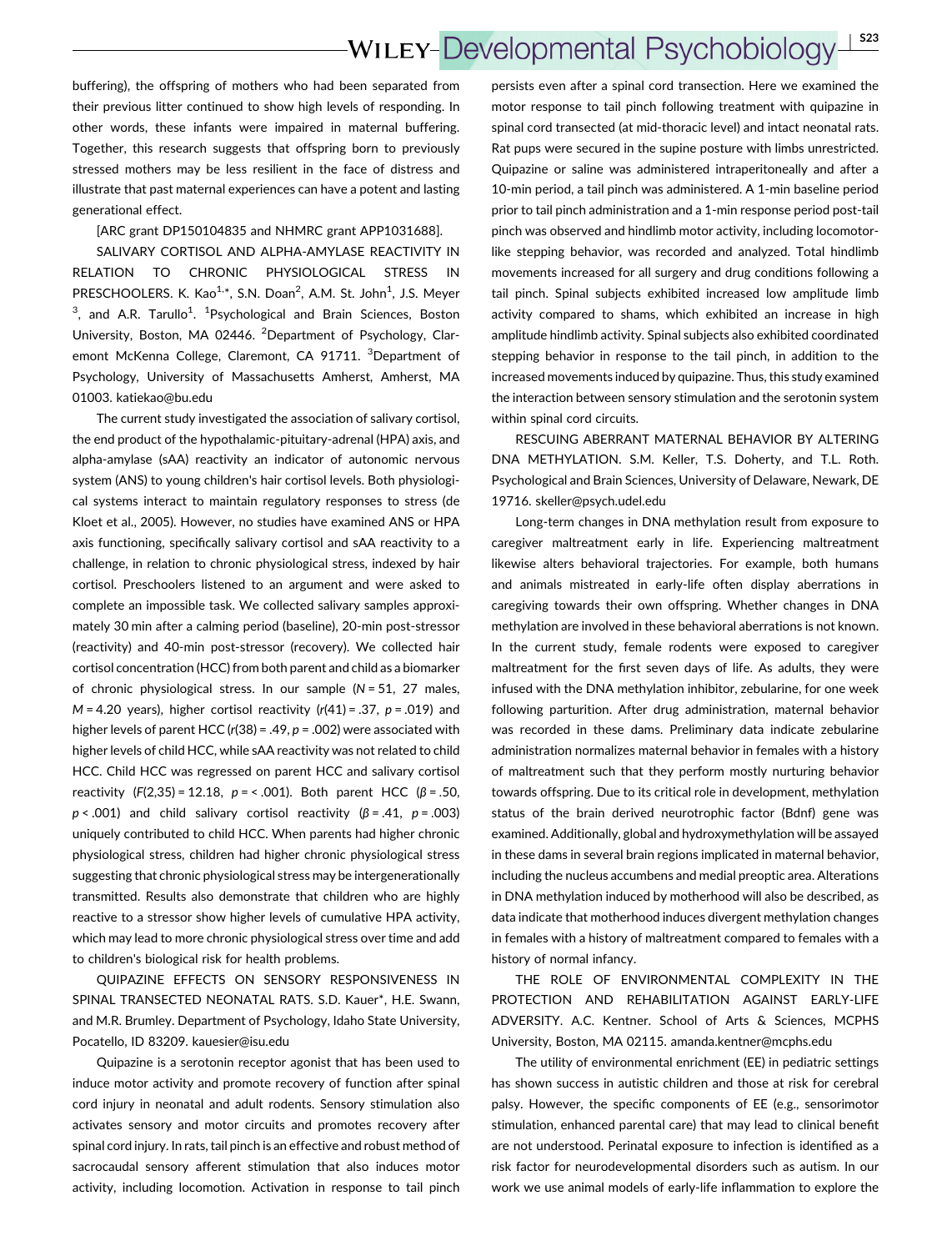S24 <sup>|</sup>

## Developmental Psychobiology-WILEY

potential for EE to offer neuroprotection and remediation against associated cognitive and behavioral detriments. Moreover we characterize the specific EE components and neurophysiological mechanisms that underlie such benefits.

EXTINCTION-RESISTANT METH EXPERIENCE DURING ADOLES-CENCE: GENOME-WIDE TRANSCRIPTOME ANALYSIS FOLLOWING METHAMPHETAMINE SELF-ADMINISTRATION. J.H. Kim<sup>1,2</sup>, H.B. Madsen<sup>1,2</sup>, V.M. Perreau<sup>1,2</sup>, I.C. Zbukvic<sup>1,2</sup>, A.J. Lawrence<sup>1,2</sup>, and S.J. Luikinga<sup>1,2</sup>. <sup>1</sup>Behavioral Neuroscience Division, The Florey Institute of Neuroscience and Mental Health, Parkville, 3052 VIC, Australia. <sup>2</sup>University of Melbourne, Parkville, VIC 3052 Australia. drjeehyunkim@gmail.com

Adolescent methamphetamine (meth) abuse is a significant problem in Australia and USA. Drug abuse involves experiencing a positive state that is associated with surrounding cues. This association is hard to forget and leads to cravings and more drug use. Considering that strong 'good' memories form the basis of addiction, we investigated how meth associated memories are differently regulated in adolescent and adult rats. When adolescent and adult rats self-administered meth, adolescent rats showed more persistent responding to the lever as well as meth-associated cue light when meth was taken away. We are currently examining molecular changes in the dorsal striatum using genome-wide transcriptome analyses following saline vs meth self-admin in adolescent and adult rats to uncover gene expression differences following meth self-admin in those ages.

[This work was supported by a project grant (grant number APP1063140) from the National Health and Medical Research Council (NHMRC) of Australia awarded to J.H.K. and A.J.L., Australian Postgraduate Award awarded to I.C.Z., NHMRC Principal Research Fellowship (grant number 1020737) awarded to A.J.L., and Australian Research Council Discovery Early Career Research Award Fellowship (grant number DE120100110) awarded to J.H.K.].

NEUROENDOCRINE FACTORS DISTINGUISH JUVENILE PSY-CHOPATHY VARIANTS. E.R. Kimonis<sup>1</sup>, N. Goulter<sup>1</sup>, D.J. Hawes<sup>2</sup>, R.R. Wilbur<sup>3</sup>, and M.W. Groer<sup>3</sup>. <sup>1</sup>School of Psychology, The University of New South Wales, Sydney, Australia. <sup>2</sup>School of Psychology, University of Sydney, Australia. <sup>3</sup>College of Nursing & College of Medicine, University of South Florida. e.kimonis@unsw.edu.au

Interest in the neurobiological underpinnings of antisocial behaviour has grown significantly in recent decades, and extensive research in this area has centered on the hypothalamic–pituitary– adrenal axis. Developmental models of antisocial behaviour have evolved considerably in recent years, driven in large part by a growing recognition of heterogeneity among individuals with such behaviour. Compared to other antisocial individuals, those with callous-unemotional (CU) traits—the affective component of psychopathy (e.g., lack of guilt/empathy) and its putative developmental precursor—exhibit a particularly severe and chronic trajectory of antisocial behaviour, and a range of unique neurobiological correlates related to the processing of emotional stimuli. However, the characteristic pattern of emotional hypo-reactivity observed in primary CU/psychopathy is not evident in secondary CU/psychopathy, which is thought to originate from childhood adversity and co-occurring anxiety. This study tested

whether salivary cortisol-to-DHEA concentrations, which at high levels indicate risk for chronic stress and poor mental health, distinguished secondary from primary variants of CU traits. Using latent profile analysis, 232 incarcerated adolescent boys ( $M_{\text{age}}$  = 16.75) were disaggregated into psychopathy variants according to CU, anxiety, and aggression scores. Based on a subset with neuroendocrine data ( $n = 201$ ), aggressive secondary CU variants had lower afternoon DHEA levels and higher cortisol-to-DHEA ratios and comorbid psychopathology compared with all other groups. In contrast, two primary CU variants (aggressive/non-aggressive) emerged with low to average psychopathology and high DHEA levels. Findings contribute to a growing literature base suggesting that biomarkers may distinguish youth on separable developmental pathways to psychopathy.

DIFFERENCES IN MATERNAL TREATMENT OF GENETICALLY ALTERED MOUSE NEONATES DEPENDS ON LITTER FOSTER CONFIGURATION INDEPENDENT OF GENOTYPE. G.A. Kleven<sup>1</sup>, C.M. Estrada<sup>3</sup>, Y.M. Argumedo<sup>1,2</sup>, and N. Kovar<sup>1</sup>. <sup>1</sup>Department of Psychology, <sup>2</sup>Boonshoft School of Medicine, Wright State University, Dayton, OH, 45435. <sup>3</sup>Department of Psychology, University of Cincinnati, Cincinnati, OH 45221. gale.kleven@wright.edu

Previously we reported behavioral differences in genetically altered Pitx3 mice that were related to rearing conditions independent of genotype. Pitx3 is a recessive mutation that causes failure of dopaminergic neurons in the substantia nigra to differentiate during prenatal development. We have also identified behavioral deficits in fetal Pitx3 subjects that are reversed by L-Dopa. Taken together these results raise the question as to whether the mouse dam may be able to identify and treat pups differently in the presence of a mixed litter configuration. To test this hypothesis, heterozygous Pitx3 females were mated to mutant male mice. The resulting pregnancies produce half mutant and half heterozygous controls. Newborn mouse pups were fostered back to parturient dams in one of three combinations: (a) all mutant Pitx3 pups, (b) all heterozygous controls, or (c) equal mix of mutant and heterozygote pups. Maternal behaviors scored from 1 hr video of the home cage on postnatal day 1 (P1) were: retrieval of pup, grooming of self or pup, nursing, and nesting behavior. Although most retrieval and nursing measures did not differ, maternal grooming of male mutant pups was significantly higher than those of heterozygote control males, particularly when the foster configuration was a mixed group with both mutant and heterozygote pups present. These results demonstrate that the mouse dam can identify differences between genetically altered pups and controls when fostered together in the same litter. In genetically altered mice with behavioral deficits, such as the Pitx3, a homogenous litter configuration may be desirable.

#### [NIH grant NR010798 to GAK and GM086257 to CME].

SOCIAL NETWORKS ACROSS FISSION-FUSION CHANGES: TEM-PORAL ORGANIZATION AND REPRODUCTIVE CONSEQUENCES. G.M. Kohn\*. Psychological and Brain Sciences, Indiana University, Bloomington, Indiana, 47405. gmkohn@indiana.edu

Many social vertebrates inhabit loosely structured groups where both group size and composition fluctuates over short timescales. The ability to sustain non-random interaction preferences across group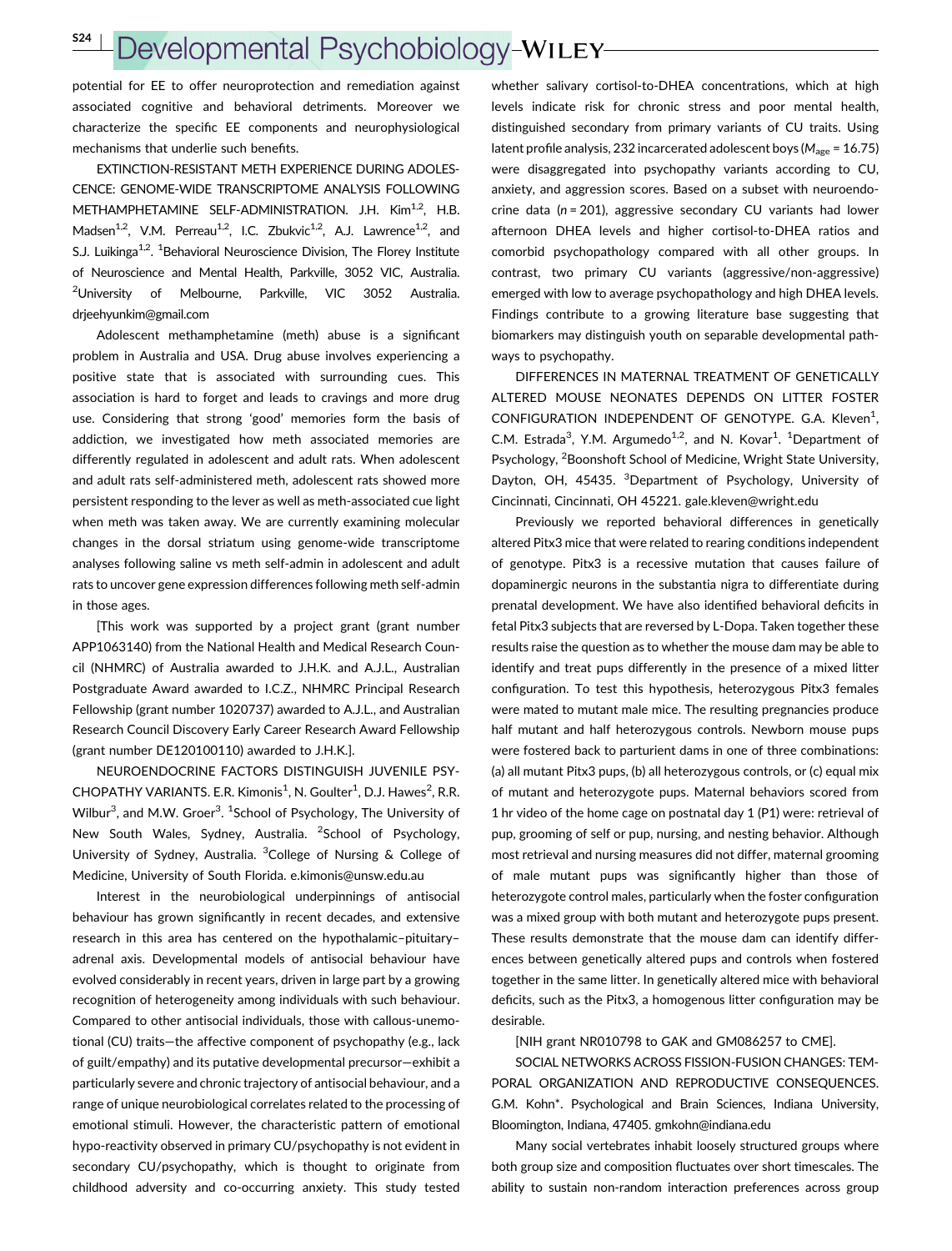changes is important in maintaining social organization. Nonetheless, we currently know very little about which interaction preferences are consistent across fission-fusion changes, the temporal social dynamics responsible for them, and their consequences for reproductive success. Here I discuss a series of studies that investigate the organization of social networks in flocks of Brown-headed Cowbirds across fissionfusion changes. I found that female cowbirds create enduring subgroups with familiar individuals across multiple fission-fusion changes. I then show how moment-by-moment changes in sequential interaction patterns preferentially reinforce familiar connections over others in the network, and that stronger familiarity preferences during autumn predict later reproductive output during the breeding season. These results highlight how investigating the patterns and processes underlying social networks across varying timescales can yield new insights into the emergence and evolution of animal social organization.

EFFECTS OF EARLY CHILDHOOD PARENTING BEHAVIORS ON LATE CHILDHOOD NEURAL FUNCTIONING. D.C. Kopala-Sibley<sup>1,\*</sup>, M. Cyr<sup>2</sup>, J. Orawe<sup>1</sup>, M. Finsaas<sup>1</sup>, A. Huang<sup>1</sup>, H.-C. Leung<sup>1</sup>, D.N. Klein<sup>1,3</sup>. [1] Department of psychology, Stony Brook University, Stony Brook, NY 11794. <sup>2</sup>Department of psychiatry, New York State Psychiatric Institute, New York, NY, 10032. <sup>3</sup>Department of psychiatry, Stony Brook University, Stony Brook, NY 11794. daniel.kopala-sibley@mail.mcgill.ca

Early caregiving has lasting influences on children's psychosocial development. While this effect is undoubtedly mediated via neural development, relatively little research has examined the effects of parenting in early childhood on brain function in late childhood. Eighty 3-year olds and their mothers participated in a lab-based interaction task from which maternal hostility and the quality of their relationship were assessed. When children were approximately 10 years old, functional magnetic resonance imaging data was acquired while they completed resting-state task and viewed affective faces. Resting state connectivity analyses showed that more maternal hostility predicted decreased connectivity between both the right and left lateral parietal cortex and the medial prefrontal cortex, whereas a better quality relationship predicted increased connectivity between the right lateral parietal cortex and the medial prefrontal cortex. Task results showed that elevated maternal hostility predicted increased reactivity of the inferior parietal cortex to sad faces relative to neutral faces. Psychophysiological interaction (PPI) analyses with a seed in the left or right amygdala subsequently showed that maternal hostility predicted differences in amygdala connectivity during exposure to sad or happy faces relative to neutral faces with a range of areas, including the medial prefrontal cortex, inferior parietal cortex, posterior or anterior cingulate, and the anterior hippocampus. A better quality relationship predicted differences in amygdala connectivity with the anterior cingulate, medial prefrontal cortex, and the temporal-parietal junction during exposure to sad or happy faces. Results support the long term influence of parenting on resting state functional connectivity and a range of neural markers of affective processing.

#### [NIMH grant R01 MH45757 to D.N. Klein].

LONG-TERM EFFECTS OF IN UTERO SERTRALINE EXPOSURE (A SELECTIVE SEROTONIN REUPTAKE INHIBITOR) ON MALE AND FEMALE RATS. J.M. Kott<sup>1,\*</sup>, S.M. Mooney-Leber<sup>1</sup>, S.A. Perrine<sup>2</sup>, and

S. Brummelte<sup>1</sup>. <sup>1</sup>Department of Psychology, <sup>2</sup>Department of Psychiatry and Behavioral Neurosciences, Wayne State University, Detroit, MI, USA. jennifer.kott@wayne.edu

Sertraline, a selective serotonin reuptake inhibitor (SSRI), has the ability to cross the placental barrier in pregnant women and may consequently impact the development of a fetus. Anti-depressantinduced changes in the serotonergic system may have drastic effects on brain development and thus the behavioral outcome of the offspring. This study seeks to investigate the long-term consequences of sertraline exposure during pregnancy in a translational animal model of preconceptional stress/depression. In this model, female Sprague-Dawley rats were first treated with a vehicle (sesame oil) or the stresshormone corticosterone (CORT, 40 mg/kg, s.c.) for 21 days to induce a depressive-like phenotype. After 16 days of CORT or oil administration, these "depressed' or healthy (control) rats were further divided to either receive sertraline (20 mg/kg, p.o.) or a vehicle (water) daily and then mated with healthy males one day after the cessation of CORT treatment. This approach was chosen to mimic a situation in which a woman experiencing depression requires treatment with an SSRI, but then becomes pregnant, and is faced with the choice whether or not to continue the antidepressant medication. Therefore, half of the sertraline-animals discontinued the treatment on gestational day 16, while the other half continued treatment through parturition. Results revealed altered neurotransmitter levels in the brains of neonatal animals exposed to sertraline during gestation. However, preliminary data suggests that sertraline does not have a significant impact on anxiety-related behaviors in adult animals, though more data needs to be analyzed to determine the long-term consequences of the in utero exposure.

NEUROBEHAVIORAL IMPLICATIONS FOR EARLY EXPOSURE TO MATERNAL VOICE IN THE VERY LOW BIRTHWEIGHT PREMA-TURE INFANT. C. Krueger. College of Nursing, University of Florida, Gainesville, Florida, 32605. ckrueger@ufl.edu

The objective was to determine whether exposure to repetitive, low decibel recordings of maternal voice regulates early neurobehavioral development in very low birth weight (VLBW) preterm infants. Infants born during their 27th to 28th gestational week were randomly assigned to one of two groups. Group 1 heard a recording of their mother reciting a rhyme twice a day from 28 to 34 weeks postmenstrual age (PMA). Group 2 waited four weeks and heard the recording from 32 to 34 weeks PMA. Heart rate variability (using a spectral analysis of heart periods) and heart rate (for detection of a cardiac orienting response) was recorded weekly during a silent period and while the recording of the rhyme (read by an unfamiliar female) was played back to each infant, respectively. Weekly measures of high frequency tone varied significantly by group assignment ( $p < .05$ ) with consistently higher levels of tone in Group 1 compared to Group 2. At 33 weeks PMA heart rate varied significantly between groups ( $p < .05$ ). Group 1 infants responded to the recording with a cardiac orienting response (small cardiac deceleration) and Group 2 infants showed no acceleration or deceleration in heart rate. Findings suggest that the preterm infant's neurobehavioral response varies, depending on the developmental timing or when exposure to a repetitive maternal recording is begun. Group differences are discussed in relation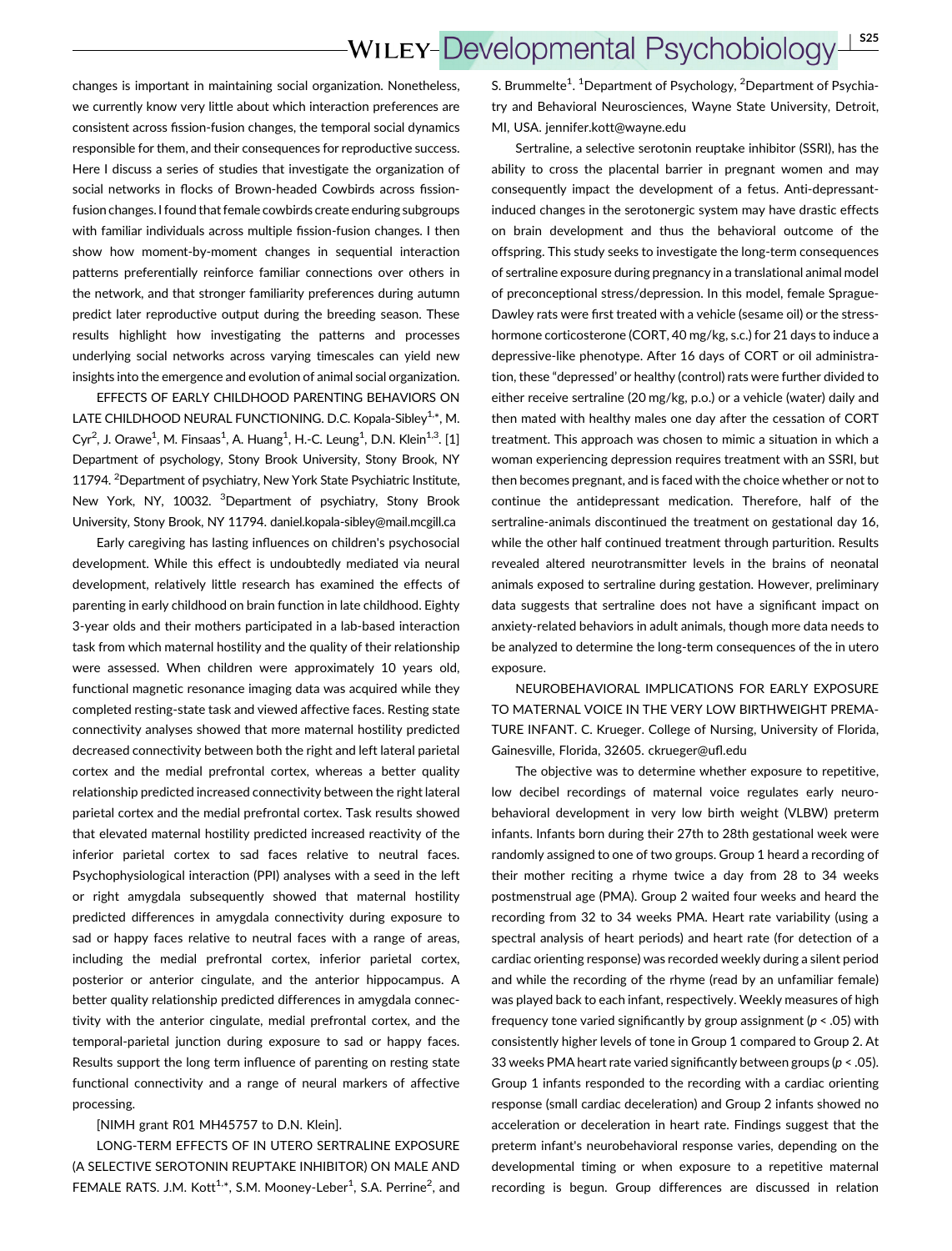# Developmental Psychobiology-WILEY

maturity of the autonomic nervous system, auditory sensitization and ongoing environmental stimuli within the Neonatal Intensive Care Unit.

[Supported by a Biobehavioral Research Center Award from the National Institutes of Health, Institute of Nursing Research (NIH/NINR P20 NR07791), the General Clinical Research Center at the University of Florida (NIH/NCRR MO1 RR00082), and the Southern Nursing Research Society].

MATERNAL HEART RATE REACTIVITY TO INFANT STIMULI MODERATES PERCEPTION OF INFANT AFFECT. S. Kuzava, A. Frost, K. Bernard. Department of Psychology, Stony Brook University, Stony Brook, New York, 11790. sierra.kuzava@stonybrook.edu

Accurate perception of infant characteristics and behavior is thought to significantly contribute to sensitive caregiving (Swain, Lorberbaum, Kose, & Strathearn, 2007). Further, parental perception of negative infant temperament has the potential to elicit and reinforce problem behavior in children over the course of development, which may result in adverse outcomes (De Fruyt & De Clercq, 2014). Few studies, however, have characterized both the psychological and physiological factors contributing to parents' ability to accurately differentiate their infants' positive and negative attributes. In this study, we examined whether maternal bias in evaluating infant negative affect predicts differences in physiological reactivity to infant crying and laughing sounds. Infants ( $N = 43$ ) were videotaped in several distress-eliciting tasks, which were independently coded by researchers for infant negative affect. Parent-reported infant temperament was collected via the Infant Behavior Questionnaire. Maternal bias was operationalized as the difference between the negative affect IBQ composite and researcher-coded negative infant affect. Mothers' heart rate variability (HRV) was then measured during presentation of infant laughing and crying sounds. Results from OLS regression indicated that increased maternal bias was significantly associated with decreased difference in HRV between laughing and crying clips  $(\beta = -.353, p = .017)$  while controlling for infant gender and maternal education. This model accounted for a significant amount of the variance in HRV difference between stimuli ( $R^2$  = .227,  $p$  = .017). These results suggest that lack of physiological differentiation between positive and negative infant stimuli may contribute to misperception of negative infant affect.

PROGRESSIVE DEFICITS IN SUSTAINED ATTENTION IN THE HIV-1 TRANSGENIC (TG) RAT AS A MODEL FOR HIV-1 ASSOCI-ATED NEUROCOGNITIVE DISORDERS (HAND).

A.L. Lafond\*, K.A. McLaurin, R.M. Booze, and C.F. Mactutus. Department of Psychology, University of South Carolina, Columbia, South Carolina, 29208. alafond@email.sc.edu

The human immunodeficiency virus (HIV) is a significant public health problem throughout the world currently afflicting 35 million people. Despite the success of combined antiretroviral therapy (cART) with decreasing mortality rates, neurocognitive deficits characteristic of HAND appear relatively intractable to therapy; attention and executive function are the processes commonly affected. In the present study, we tested the hypothesis that with advancing age, there will be an HIV-1 viral protein-induced progressive loss of neurocognitive function as indexed by sustained attention performance. A longitudinal approach was employed that used both male and female HIV-1 Tg and Fischer-344N control rats (background strain). Beginning at 60 days of age, sustained attention was tested with a signal detection task consisting of 162 trials that were either reinforced (hit or correct rejection) or non-reinforced (miss or false alarm) with sucrose pellets until a criterion was met (70% accuracy for 5 consecutive or 7 total days). The control rats learned and improved on the task when retested every 60 days, and with this distributed practice, reached asymptotic criterion approximating 6 days at 300 days of age. In contrast, the HIV-1 transgenic rats displayed an initial impairment, an asymptotic criterion approximating 7.5 days at 300 days of age, and deterioration of performance beginning at 360 days of age. The HIV-1 Tg-induced impairment was most prominent in female rats. The present study is the first to demonstrate progressive deficits in sustained attention in the HIV-1 Tg rat and is proposed as a translational model for HAND.

[NIH grants: DA013137 to RMB, HD043680 and MH106392 to CFM].

RESILIENCY AND ADAPTATION TO EARLY SENSORY IMPOVER-ISHMENT IN HOSPITALIZED PRETERM INFANTS EXPOSED TO ENVIRONMENTAL NOISE VS. WOMB-LIKE SOUNDS. A. Lahav. Harvard Medical School, Boston, MA02115 USA. amir@hms.harvard.edu

Brain development is largely shaped by early sensory experience. However, it is currently unknown whether, how early, and to what extent the newborn's brain is shaped by exposure to mother's voice. Our studies demonstrate experience-dependent brain plasticity in preterm newborns exposed to authentic recordings of maternal sounds before full-term maturation. These results suggest that the brain is more adaptive to womb-like maternal sounds than to the environmental noise present in the neonatal intensive care unit. Resiliency and adaptation to early sound exposure will be discussed in light of the developmental problems often seen in children born prematurely.

STRESS HISTORY AND GENETIC POLYMORPHISMS IN HYPO-THALAMIC-PITUITARY-ADRENAL AXIS REGULATION. H.E. Lapp\*, R.G. Hunter, and C.L. Moore. Department of Psychology and Developmental Science Research Center, University of Massachusetts Boston, Boston, MA 02125. hannah.lapp001@umb.edu

A history of major early life stress (ELS) and social discrimination have been linked to altered acute social stress responses in adulthood. However, there are important individual differences in the size and direction of these effects. We explored developmental and contextual sources of individual differences in the relationship between ELS and adult responses: perceived status, social support, background activity of HPA axis, genetic variants in aspects of stress response system. In keeping with other reports, it was predicted that both childhood adversity (ACE) and perceived social discrimination (Lifetime and Daily) would be negatively related to salivary cortisol response and recovery in the Trier Social Stress Test (TSST) of adults. Moderating effects were expected and assessed for several variables: contextual neuroendocrine activity (cortisol accumulations in hair during past 3 months, baseline salivary cortisol); for perceived social support (perceived social status, other), and for genetic polymorphisms in the neuroendocrine system. Participants (N = 90; ages 18–66) were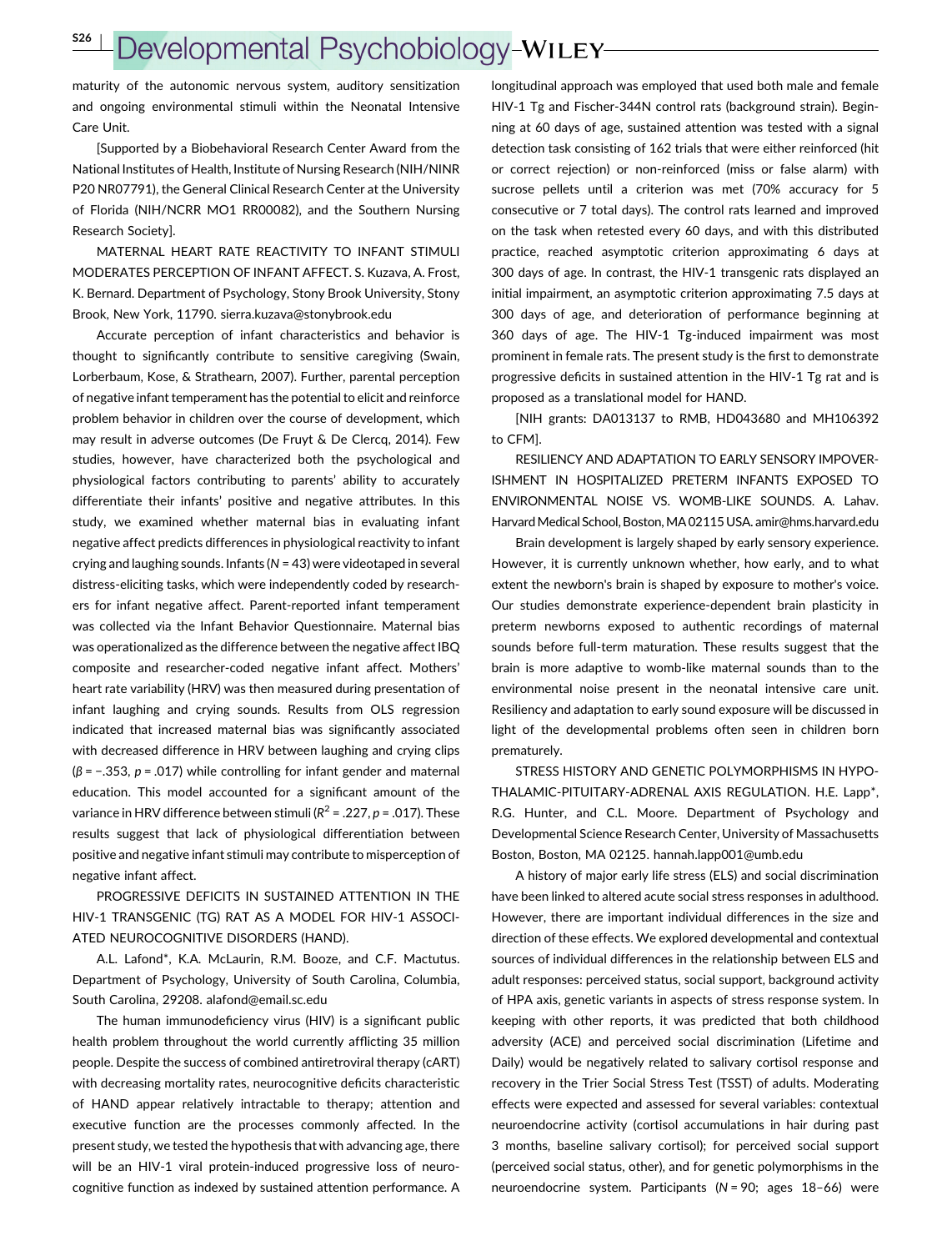recruited from the greater Boston area. Baseline salivary cortisol level was elevated in the High ELS group ( $p < .01$ ,  $\eta_p^2 = .24$ ). FKBP5 T carriers had significantly lower baseline cortisol levels ( $p < .05$ ,  $r = .30$ ). There was a significant association between baseline cortisol and Lifetime Discrimination ( $p = .003$ ,  $r_s = .30$ ) and Daily Discrimination ( $p = .044$ ,  $r_s = .214$ ). Percent change in cortisol from baseline in response to the TSST was blunted in the High ELS group ( $p < .05$ ,  $\eta^2$  =.22). These findings suggest multiple contributions across psychological, genetic, and social domains to vulnerability and resilience in hypothalamic-pituitary-adrenal axis regulation which should be explored further.

VIDEO MODELING AND IMITATION IN CHILDREN WITH ASD: PRELIMINARY ANALYSES. A. Learmonth<sup>1</sup>, R. Barr<sup>2</sup>, P. Gerhardstein<sup>3</sup>, E. Janerhofer<sup>2</sup>, J. Napolitano<sup>1</sup>, A. Blazkiewicz<sup>1</sup>, M. Lui<sup>2</sup>, and N. Strautman<sup>2</sup>. <sup>1</sup>Department of Psychology, William Paterson University, Wayne, NJ 10901. <sup>2</sup>Department of Psychology, Georgetown University, Washington, DC 20057. <sup>3</sup>Department of Psychology, Binghamton University, Binghamton, NY 13902. learmontha@wpunj.edu

Research has demonstrated that children with Autism Spectrum Disorder have an imitation deficit in comparison to typically developing children (Edwards, 2014). Consequently, teaching social skills, many of which are learned through imitation, to children with autism can be challenging (Chawarska, Macari & Shic, 2012). To compensate, some intervention programs use video modeling, which is thought to be easier and more comfortable for children with ASD due to its predictability and low social salience (Golan et al., 2009, Moore & Calvert, 2000). Video modeling removes many stimuli that seem to be difficult for children with autism, such as eye contact, background noise, and social interaction. However, few studies have attempted to compare video models to live models directly in children with ASD. The current study was tests the hypothesis that children with autism will imitate better from a video than from a live model. Young children (32–54 months) were shown a live or video demonstration of a puzzle task. We predicted that, while children with ASD would imitate less overall, imitation scores in the ASD group would be higher following a video demonstration. Although data collection is ongoing, our preliminary data with 3- to 4-year-old children with ASD  $(n = 10)$ show that they imitated gestures and puzzle completion comparably to a larger group of typically developing children ( $n = 32$ ) on both live and video conditions. Both groups were more likely to copy the specific gestures with the virtual pieces on the touchscreen than the real puzzle pieces.

ENVIRONMENTAL ENRICHMENT THERAPY FOR AUTISM: OUTCOMES WITH INCREASED ACCESS. M. Leon<sup>1</sup>, E. Aronoff<sup>2</sup>, and R. Hillyer<sup>2</sup>. <sup>1</sup>Center for Autism Research and Translation, Center for the Neurobiology of Learning and Memory, Department of Neurobiology and Behavior, 2205 McGaugh Hall, The University of California Irvine, <sup>2</sup>Mendability, LLC, 915 South 500 East American Fork, UT 84003. melon@uci.edu

Two randomized clinical trials from our group have shown that environmental enrichment can ameliorate symptoms of autism spectrum disorder, and here we determined its efficacy under realworld circumstances. 1,002 children and young adults were given daily environmental enrichment by their parents, guided by an online

system. The parents were asked to assess the symptoms of their child with a comprehensive questionnaire in regular intervals for 7 months. An intention-to-treat analysis showed significant gains for a wide range of symptoms that included: learning, memory, anxiety, attention span, motor skills, eating, sleeping, sensory processing, self-awareness, communication, social skills, and mood/autism behaviors. The children of compliant caregivers were more likely to have significant improvement in their symptoms. The treatment was effective across a wide age range and initial symptom severity. There was equal progress for males and females. Environmental enrichment in the form of Sensory Enrichment Therapy, delivered via an online system, therefore appears to be an effective, low- cost means of treating a wide range of symptoms across different ages, gender, and symptom severity.

[Funding from Mendability, LLC to M.L.].

COGNITIVE RECRUITMENT IN YOUTH WITH ANXIETY DUR-ING A SPEEDED RESPONSE TASK. A.K. Leonard<sup>1,\*</sup>, M.L. Ramos<sup>1</sup>, M. Bechor<sup>1</sup>, W.K. Silverman<sup>2</sup>, J.W. Pettit<sup>1</sup>, B.C. Reeb-Sutherland<sup>1</sup>. <sup>1</sup>Department of Psychology, Florida International University, Miami, FL USA. <sup>2</sup> Child Study Center, Yale University School of Medicine, New Haven, CT USA. aleon100@fiu.edu

Anxiety is one of the most common and most costly psychiatric disorders. Therefore, it is important to understand the underlying neural mechanisms and identify potential biomarkers for anxiety. Participants with anxiety may have depleted attentional resources within a threatening context such that those with anxiety exhibit a decreased attentional responses compared to controls. To examine potential underlying neural mechanisms of this phenomenon, the current study investigated the N2 component in youth diagnosed with anxiety ( $n = 25$ , 12 male, 11.72 years) and healthy controls ( $n = 19$ , 12 male, 10.89 years). Participants completed 384 trials (50% congruent) of the arrow version of the Eriksen flanker task while simultaneous EEG was collected. Data was filtered, segmented, and baseline corrected offline, and the N2 was identified within a 200–350 ms window post response and maximal at site FCz. While controlling for age, a repeated measures ANOVA with trial type (congruent, incongruent) as the within subjects factor and group as the between subjects factor yielded a significant type x group interaction effect was observed  $(F(1,41) = 5.988, p < .05)$ . Post hoc analysis suggested healthy controls have a stronger N2 response to incongruent compared to congruent trials  $(t(18) = 3.254, p < .005)$  while the N2 in youth with anxiety did not differ between trials ( $p > 0.2$ ). These results suggest that youth with anxiety may have depleted resources during conflict monitoring compared to non-anxious youth possibly due to the increased negative emotional context of making errors. In contrast, controls may be conserving and utilizing their attentional resources even within this negative context to accurately resolve conflict.

[NIH Grant R34MH097931 to JWP and WKS, NRSA F31 MH105144-01A1 to MB].

MEASURING BIASED ATTENTION TO THREAT IN INFANCY. V. LoBue. Department of Psychology, Rutgers University, Newark, NJ 07102. vlobue@psychology.rutgers.edu

A growing literature has implicated biased attention to threat as a potential mechanism in the development of various anxiety-related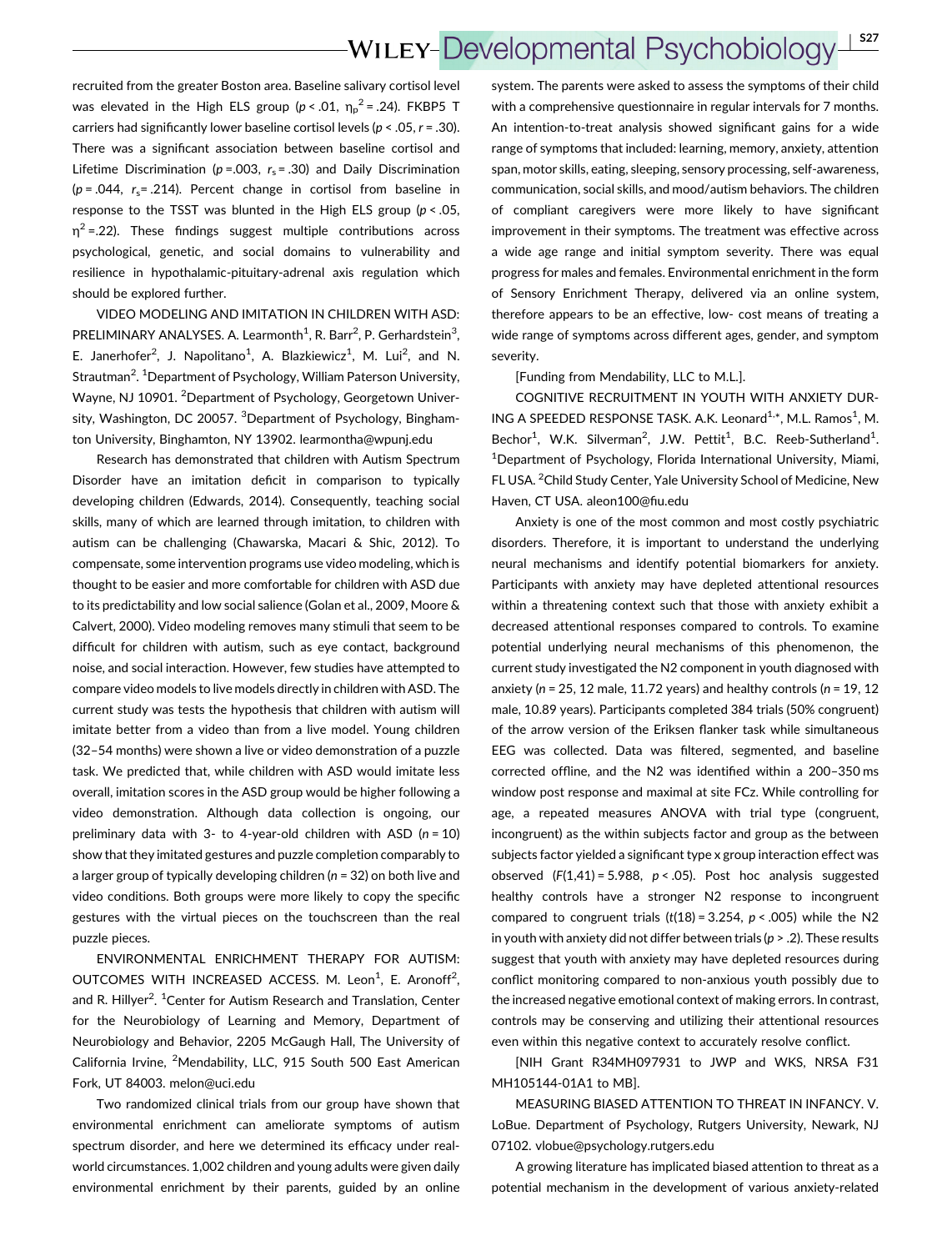## Developmental Psychobiology-WILEY

behaviors. However, there is little data on biased attention in infants, limiting our ability to examine the broader question of how biased attention to threat might lead to later anxiety. Here we present data from a large cross-sectional sample of infants (4–24 mos) on three new eye-tracking tasks designed to investigate three core attention mechanisms—attention bias to threat (baby dot-probe task), attention vigilance (vigilance task), and the ability to disengage from threat (overlap task). In the baby dot-probe task, we found a general decrease in latency to fixate probes that followed threatening (i.e., angry) versus non-threatening (i.e., happy) faces with age. Further, for infants high in negative affect, increased attention to threatening faces was associated with slower responding to the probe. Similarly, in the vigilance task, we found that latency to first fixate threatening faces was associated with higher levels of negative affect, but only for older infants. Finally, in the overlap task, we found that higher maternal anxiety predicted infants' latency to disengage from threatening faces. Together, findings across the three tasks point to the presence of early attentional biases for social threats, and suggest that such biases might constitute early markers of risk for socio-emotional development.

SLEEP POSITION DURING PREGNANCY: EFFECTS ON MATER-NAL AND FETAL HEART RATE. M. Lucchini<sup>1,2</sup>, J.S.C. Yang<sup>3</sup>, J. Zavala<sup>3</sup>, A.J. Elliott<sup>4,5,6</sup>, and W.P. Fifer<sup>1,3,7</sup>. <sup>1</sup>Department of Psychiatry, Columbia University, New York, NY, 10032. <sup>2</sup>DEIB, Politecnico di Milano, Milano, Italy, 20100. <sup>3</sup>New York State Psychiatric Institute, Division of Developmental Neuroscience, New York, NY, 10032. <sup>4</sup>Department of Pediatrics, Sanford School of Medicine at the University of South Dakota, Sioux Falls, SD 57105. <sup>5</sup>Community & Population Health Sciences, Sanford Research, Sioux Falls, SD, 57104. 6 Department of Obstetrics & Gynecology, Sanford School of Medicine at the University of South Dakota, Sioux Falls, SD, 57105. <sup>7</sup>Department of Pediatrics, Columbia University, New York, NY, 10032. maristella.lucchini@polimi.it

During late pregnancy mothers could experience prolonged occlusion of major blood vessels depending on their position particularly during sleep. Recent studies on maternal sleep position showed that women who slept on their backs or right side in late pregnancy were more likely to experience a stillbirth. Stillbirths are often unexplained and thus, investigation of the etiology of these deaths is the initial step in the development of preventive strategies. Therefore, this study aims to characterize patterns of fetal and maternal heart rate (HR) depending on maternal position, during overnight recordings under normal sleep conditions in late pregnancy. Ninety-one mother-fetus dyads were analyzed. Average RR intervals (RRi), standard deviation of RRi (SDNN) and beat to beat variability (RMSSD) were calculated for each minute for the entire recording. Maternal cardiovascular activity was dramatically influenced by position. Maternal HR was significantly different for supine vs left ( $p$  < 0.001), supine vs right ( $p$  < 0.005) and right vs left ( $p$  < 0.001) and was highest in the supine position and lowest when on the left, with right position resulting in intermediate values. Analysis of sustained positons (>30 min), showed mothers' SDNN and RMSSD increasing while in the left position and decreasing in the right. Moreover, mothers showed clear circadian rhythms, with a significant decrease in HR through the night. In contrast, fetuses were buffered from these changes, showing no average differences by position, except for increased variabilty during sustained right-sided positions. Investigations are underway to examine the effect of alcohol and smoking on these patterns.

[Supported by NIH Grant R37 HD32774, NICHD Grant 5U01HD055155 and the Sackler Institute].

SOMATOSTATIN INTERNEURONS AFFECTED IN ADULT BUT NOT ADOLESCENT VENTRAL STRIATUM AFTER METHAMPHET-AMINE SELF-ADMINISTRATION IN RATS. S.J. Luikinga<sup>1,2,\*</sup>, H.B. Madsen<sup>1,2</sup>, I.C. Zbukvic<sup>1,2</sup>, A.J. Lawrence<sup>1,2</sup>, and J.H. Kim<sup>1,2</sup>. <sup>1</sup>The Florey Institute of Neuroscience and Mental Health, Parkville, VIC 3052 Australia. <sup>2</sup>University of Melbourne, Parkville, VIC 3052 Australia. s.luikinga@florey.edu.au

Methamphetamine (Meth) abuse is a growing problem in Australia, with the rise in its purity as a main concern. Additionally, the age of Meth abusers has significantly dropped over the past few years with children as young as 10 years admitted to hospital on Meth. Therefore, we used the intravenous self-administration (IVSA) paradigm to compare Meth abuse-related behaviour in adolescent and adult rats. Rats were trained to lever press for Meth at a dose of 0.03 mg/kg/infusion. It was found that both adults and adolescents acquired Meth in a similar manner, however, adolescent rats escalated their intake when the dose was increased (0.1 mg/kg/infusion,  $p < 0.05$ ). To test whether this escalation was due to adolescents possessing a particular affinity for 0.1 mg/kg/infusion, a new group of rats acquired at 0.1 mg/kg/infusion, and then were tested on 0.3 mg/ kg/infusion. Interestingly, both age groups acquired in a similar manner and again an escalation of intake was seen in the adolescent group on the higher dose ( $p < 0.05$ ). After this paradigm, different brain regions were stained for Parvalbumin (PV) and Somatostatin (SST), to investigate Meth-related changes in interneuron numbers. Compared to saline IVSA, there was an increase of PV interneurons in the ventral striatum in both adults and adolescents following Meth IVSA ( $p < 0.05$ ). In the ventral striatum, there was also an increase in SST interneurons in the adults, but not in adolescents following Meth IVSA ( $p < 0.05$ ). Taken together, Meth self-administration during adolescence leads to a markedly different behavioural and neural outcome compared to Meth self-administration during adulthood.

[Funded by National Health and Medical Research Council Australia].

DIFFERENTIAL BEHAVIORAL AND MOLECULAR CONSEQUEN-CES OF POSTNATAL AND JUVENILE FLUOXETINE TREATMENT. M. Maheshwari\*, P. Chachra, and V.A. Vaidya. Tata Institute of Fundamental Research, Mumbai, India. meghaa.maheshwari@gmail.com

Multiple studies indicate that exposure of developing brain to exaggerated levels of serotonin adversely affects emotional development. Studies in mouse models point towards enhanced depressiveand anxiety-like behavior following postnatal administration of selective serotonin reuptake inhibitors (SSRIs), such as fluoxetine. In contrast, adult fluoxetine induces antidepressant and anxiolytic responses in patients and animal models. These studies suggest an opposing effect of fluoxetine on emotionality based on the temporal window of administration, for which the underlying mechanisms remain unknown. In this study, we have examined paradoxical effects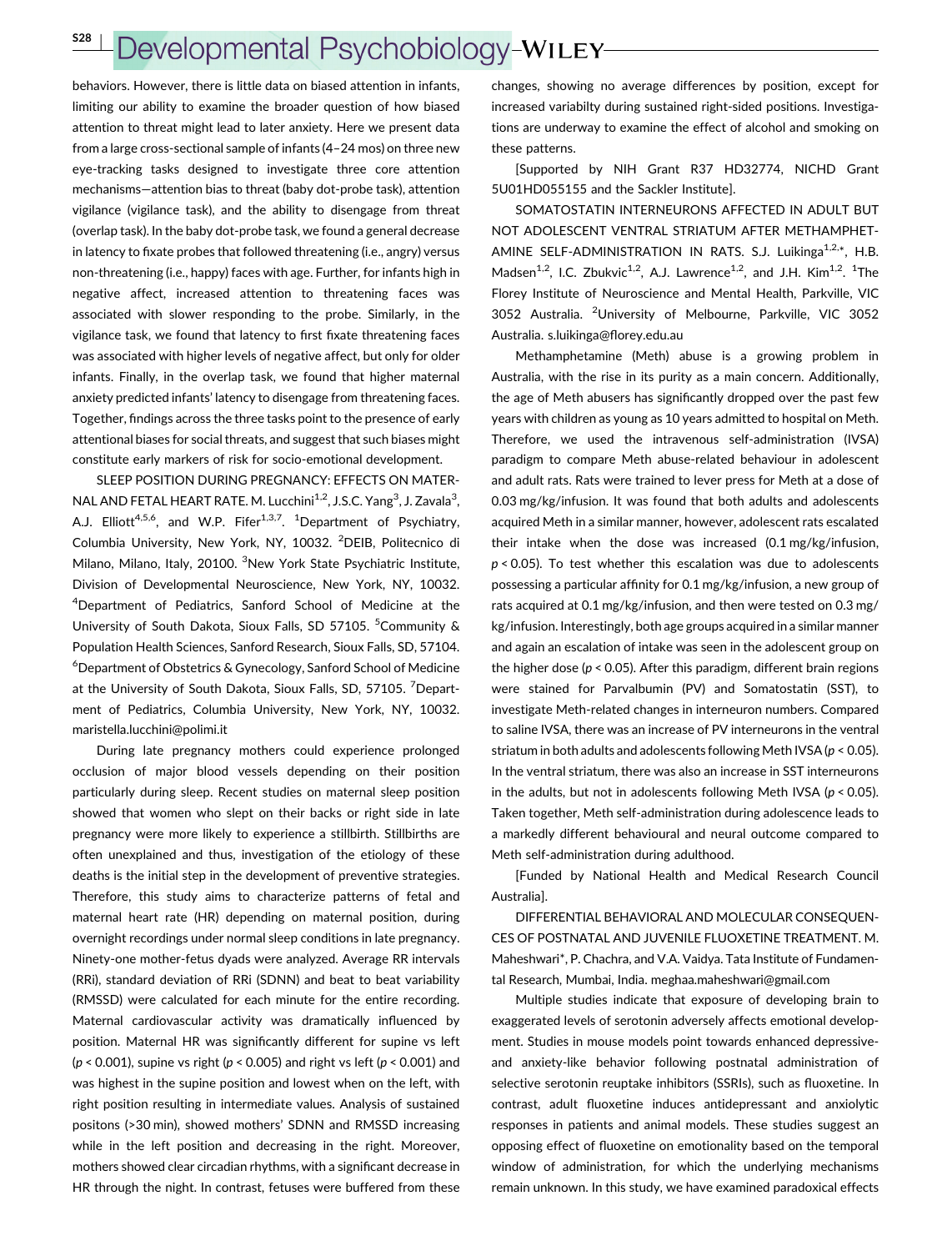of fluoxetine administration in: postnatal life, postnatal day (P) 2 to P21 and juvenile window, P28-P48. We aimed to compare behavior, and transcriptional regulation in adult animals with a history of SSRI treatment. We identified that in contrast to the anxiogenic and depressive-like effects of postnatal fluoxetine (PNFlx) treatment, juvenile fluoxetine (JFlx) treatment results in anxiolytic and antidepressant-like effects in adulthood. We showed that unlike the shortterm anxiolytic and antidepressant effects of adulthood SSRI treatment, effects of juvenile fluoxetine treatment persist long after the treatment is over and are observed until at least six month of age in adult rats. Postnatal and juvenile fluoxetine treatments evoke differential and largely non-overlapping changes in the medial prefrontal cortex (mPFC) transcriptome. Further, we noted that the biological processes enriched in the mPFC transcriptome of PNFlx as against JFlx animals vary substantially. Collectively, our findings demonstrate that a history of fluoxetine exposure programs transcriptional and behavioral consequences that differ based on specific window of treatment in early-life.

[Funding: TIFR-DAE].

EFFECTS EARLY LIFE STRESS ON PARVALBUMIN POSITIVE NEURON MATURATION AND CIRCUIT DEVELOPMENT. G. Manzano-Nieves<sup>1,</sup>\*, and K.G. Bath<sup>2</sup>. <sup>1</sup>Department of Neuroscience, Brown University, Providence, RI 02906. <sup>2</sup> Department of Cognitive, Linguistic, and Psychological Sciences, Brown University, Providence, RI 02906.

Prolonged stress incurred early in life increases the risk of developing anxiety and depressive-like behaviors in both humans and animal models. However, the effect of early life stress (ELS) on neural development, and their consequences on circuit activation are not well understood. Here we suggest that ELS is inducing the accelerated maturation of specific neuronal regions in juvenile mice leading to an imbalanced pattern of network connectivity in these developing mice. First, we demonstrate how ELS alters the developmental trajectories of parvalbumin positive (PV+) neurons in a region specific manner. Specifically we present evidence suggesting that ELS is primarily accelerating subcortical (e.g., amygdala, hippocampus), but not cortical (e.g., prefrontal cortex) maturation. Furthermore, we suggest that the ELS induced accelerated maturation profiles may be impacting the functional circuitry, leading to the differential behavioral phenotypes observed between control and ELS juvenile mice. To study the circuit imbalances caused by the accelerated maturation profiles we focus specifically on the basolateral amygdala. Using behavioral, optogenetic, and anatomical methods we assess changes in the projections to and from the basolateral amygdala.

BIMANUAL ACQUISITIONS DIFFER ACCORDING TO INFANT HAND PREFERENCE GROUP. E.C. Marcinowski<sup>1,\*</sup>, J.M. Campbell<sup>2</sup>, and G.F. Michel<sup>3</sup>. <sup>1</sup>Department of Physical Therapy, Virginia Commonwealth University. <sup>2</sup>Department of Psychology, Illinois State University. <sup>3</sup>Department of Psychology, The University of North Carolina Greensboro. ecmarcinowski@gmail.com

Infants explore much of their environment using one or both hands. Thus, how infants use their hands likely affects how they acquire information about the environment and could affect a number of related, developmental processes. We describe the differences in

bimanual hand use in relation to infant hand preference. Infants (n = 380; 189 males) had their hand preference assessed across 9 monthly visits from 6–14 months of age. The hand preference assessment comprised 32 toys presented either singly (26) or in pairs (6 pairs). Coders identified from video which hand(s) the infant used to acquire the object initially (right, left, or both). For each infant at each month, a handedness index  $(R/(R + L))$  was identified from unimanual acquisitions (left/right) and a group-based trajectory analysis was performed to identify handedness groups in the individual trajectories (average posterior probability was 0.80). Four unique handedness subgroups were found: stable right (32.2%), trending right (25.4%), left (12.2%), or no hand preference (30.2%). Using a multilevel model, the trending right-handers and no preference group increased bimanual hand use more rapidly after 10 months, than stable right-handers ( $\beta$  = −.297,  $p$  = .34) and left-handers ( $\beta$  = −.500,  $p$  = .014). As predicted, the development of bimanual acquisitions differed according to the infant's hand preference. Infants without a preference and trending right-handers increased their frequency of bimanual hand use with age in similar ways. These findings have implications for understanding how infant hand preferences and bimanual hand use affects object exploration and, in turn, knowledge of object properties.

INFANT COGNITION AND COMT GENOTYPE PREDICT EARLY CHILDHOOD EXECUTIVE FUNCTIONS. J. Markant<sup>1</sup>, A. Hodel<sup>2</sup>, K. Offen<sup>1</sup>, S.J. Sherman<sup>2</sup>, K.L. Senich<sup>2</sup>, D. Cicchetti<sup>2</sup>, and K.M. Thomas<sup>2</sup>. <sup>1</sup>Department of Psychology, Tulane University, New Orleans, LA 70118. <sup>2</sup>Institute of Child Development, University of Minnesota, Minneapolis, MN 55455. jmarkant@tulane.edu

Cognitive control requires focusing on relevant tasks (cognitive stability) while remaining sensitive to novel information (cognitive flexibility). The COMT Val<sup>158</sup>Met gene has been linked to individual differences in cognitive control among adults and young infants, with the Met allele associated with enhanced stability and the Val allele associated with enhanced flexibility. The present study examined contributions of COMT genotype to continuity of cognitive control from infancy into early childhood. Ninety-five 7-month-olds were genotyped for COMT Val<sup>158</sup>Met. Infants were tested on a spatial cueing task to assess selective attention (i.e., inhibition of return) and a habituation-dishabituation task to assess learning. At Time 1, COMT genotype was related to both infants' selective attention and learning scores. Participants returned for additional testing at 5 years of age. Tasks included a working memory task and a spatial Simon task requiring inhibitory control. Of the initial sample, thirty-four participants provided genetic data and usable data on all four tasks. COMT genotype and infant attention and learning were examined as predictors of early childhood executive functions. Results indicated that 1) COMT and infant selective attention scores were reliable predictors of inhibitory control during the Simon task in early childhood and 2) COMT and infant learning scores were reliable predictors of working memory performance in early childhood. Thus, specific measures of attention and learning at 7 months of age predicted unique aspects of early childhood executive functions over and above individual differences in a known genetic marker of cognitive control.

[NICHD grant T32-HD007151 to JM].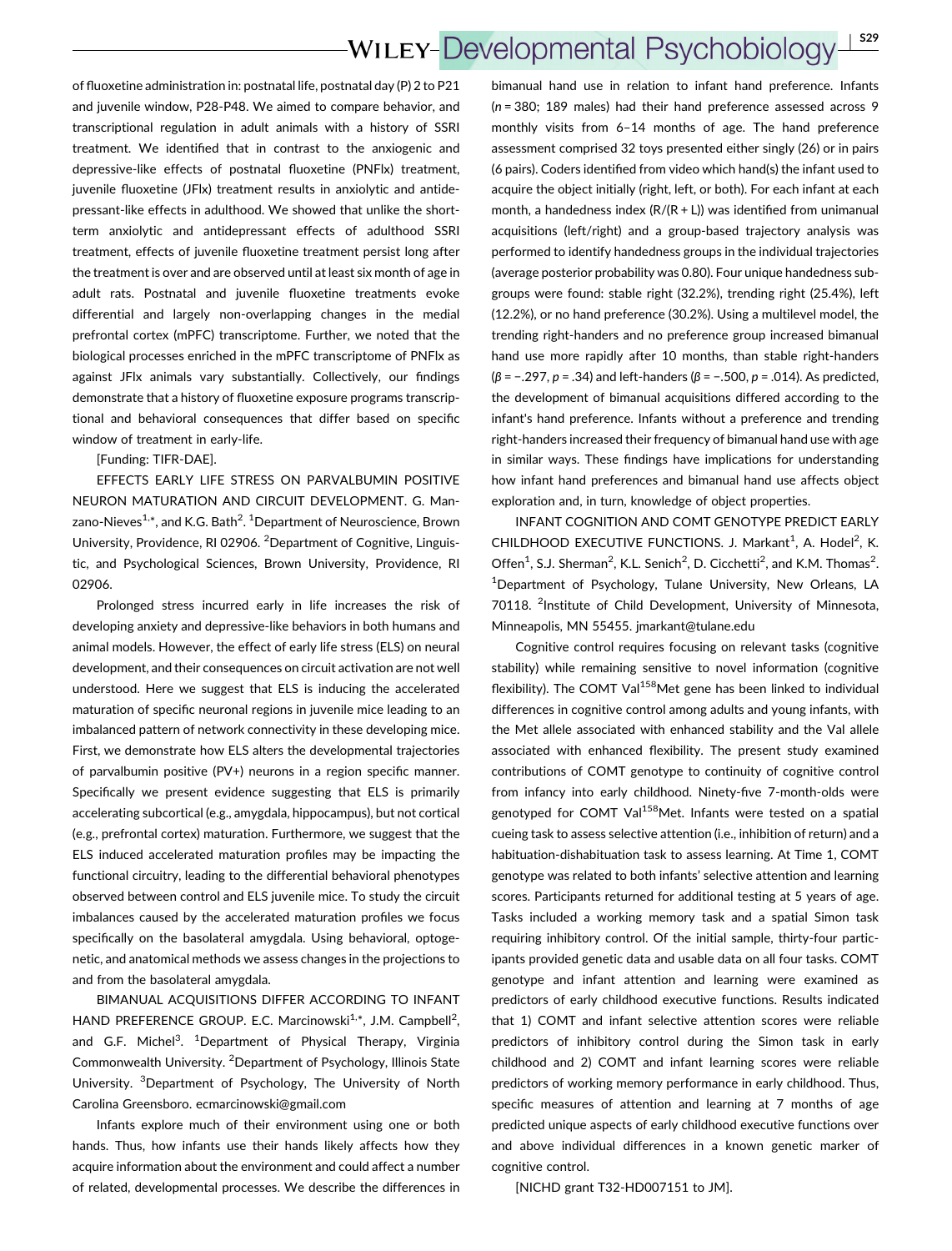S30 <sup>|</sup>

## Developmental Psychobiology-WILEY-

ATTUNEMENT OF MATERNAL-CHILD DIURNAL CORTISOL IS MODERATED BY CHILD MALTREATMENT. C.G. McDonnell and K. Valentino. Department of Psychology, University of Notre Dame, Notre Dame, IN 46565. cmcdonne@nd.edu

Maternal physiology and behavior are salient predictors of child physiology during early childhood; however, no study has examined how maternal physiology and sensitivity affect child physiology in the context of child maltreatment. Using a sample of 102 mothers (59 maltreating and 43 nonmaltreating) and their children (3–6 years), we examined the attunement of maternal and child diurnal cortisol levels and maternal sensitivity. Mother and child cortisol was collected from dyads three times a day (waking, midday, bedtime) on 2 consecutive days to assess daily levels and diurnal decline. Maternal sensitivity was objectively coded from video-recordings of two 10 min mother-child play sessions using the Maternal Behavior Q-Sort (MBQS). The association of maternal to child cortisol levels was moderated by maltreatment; attunement was weaker in maltreating than in nonmaltreating dyads. Maternal sensitivity was not related to child cortisol. Future analyses will examine maternal and child negativity variables as explanatory mechanisms.

[This investigation was supported by NIH grant R01HD071933 to K. Valentino].

MINDING THE GAP: PROGRESSION OF TEMPORAL PROCESS-ING DEFICITS IN THE HIV-1 TRANSGENIC RAT. K.A. McLaurin\*, R.M. Booze, C.F. Mactutus. Department of Psychology, University of South Carolina, Columbia SC 29208. mclaurik@email.sc.edu

Despite the success of combination antiretroviral therapy (cART) in diminishing the prevalence of progressive HIV-1 encephalopathy (PHE) in children, high rates of chronic neurological impairment are still being reported. Temporal processing, as indexed by prepulse inhibition, appears to be a fundamental neurocognitive impairment in HIV-1. A longitudinal analysis of temporal processing deficits, assessed using the gap-prepulse inhibition (gap-PPI) experimental paradigm, may provide insight into the effect of long-term HIV-1 viral protein exposure on the development of chronic neurologic impairment. Male and female Fischer HIV-1 Tg and control animals were tested at 30-day intervals from postnatal day (PD) 30 to PD 180. HIV-1 Tg rats, which express 7 of the 9 HIV-1 genes, displayed alterations in the development of temporal processing on measures of the startle response (0 and 4000 msec interstimulus intervals (ISI)) and, more profoundly, on prepulse inhibition, assessed using mean area under the amplitude curve measurements. Presence of the HIV-1 transgene was diagnosed with 87.4% accuracy using gap-PPI measures on PD 30 and PD 180. Temporal processing deficits observed in the HIV-1 Tg rat, as assessed using gap-PPI resemble sensorimotor gating deficits commonly exhibited in HIV-1 seropositive individuals. Understanding the progression of temporal processing deficits in the HIV-1 Tg rat affords an opportunity to increase our understanding of the role of long-term exposure to HIV-1 viral proteins, observed in pediatric HIV-1, in the development of chronic neurological impairment, as well as suggest an innovative point-ofcare screening tool.

[NIH Grants: DA013137 to RMB, HD043680 and MH106392 to CFM].

ODOR-INDUCED CRAWLING LOCOMOTION IN THE NEW-BORN RAT: STEPPING PATTERNS AND VARIABILITY OF INTER-LIMB COORDINATION. V. Mendez-Gallardo<sup>1</sup>, V. Nalluri<sup>1</sup>, and S.R. Robinson<sup>2</sup>. <sup>1</sup>Department of Psychology, Penn State University-Brandywine, Media, PA 19063. <sup>2</sup>Pacific Ethological Laboratories, Olympia, WA 98501. vum12@psu.edu

Amniotic fluid (AF) and milk are biologically relevant stimuli that evoke behavioral responses in perinatal mammals. Among the behavioral effects of AF and milk described in the literature on neonates are attraction toward these stimuli, mediation of the development of flavor preferences, promotion of nipple search or attachment during suckling, and reduction of behavioral responsiveness to novel chemosensory stimuli. We previously have shown that exposure to AF and milk also evokes a crawling response towards these stimuli. The present study expanded on this finding and characterized the stepping pattern of the neonatal rat during the crawling test with AF and milk. One-day-old rat pups were exposed to 0.3 mL of AF collected on day 20 of gestation or commercially available half-and-half milk. Fluids were presented inside a 1.5 mL microcentrifuge tube that was placed over the pup's snout during testing. All pups expressed crawling during odor presentation. Video recordings from a ventral camera view (through glass) were used to observe the crawling response and to characterize patterns of stepping. Although a general stepping pattern resembling typical quadrupedal walking was observed, the sequence of footfalls, timing of steps, and duration of stance and swing phases of the step cycle were extremely variable. Newborn rats are indeed capable of crawling. But actual crawling bears little resemblance to the cartoon-like depictions often reported in studies of stepping on treadmills, air-stepping, or spinal cord explants in vitro.

NEONATAL PAIN AND REDUCED MATERNAL CARE INTERACT TO IMPACT BRAIN DEVELOPMENT. S.M. Mooney-Leber\* and S. Brummelte. Department of Psychology, Wayne State University, Detroit, 48202. sbrummelte@wayne.edu

Preterm infants are exposed to a multitude of stressors and painful procedures while in the neonatal intensive care unit (NICU), most of which are mandatory for survival. However, exposure to painful procedures during the neonatal period may result in impaired brain development. Further, preterm infants also experience reduced maternal care due to the constraints of the NICU which may also have a profound negative impact on biobehavioral development. Thus the current study sought to investigate the biological consequences of neonatal pain in combination with reduced maternal care using a rodent model. First, rat pups within a litter were assigned to one of 5 groups: unhandled control, tactile control, pain group, reduced maternal care group, and pain and reduced maternal care. Painful procedures consisted of needle insertion into alternating paws several times a day. Pups in the reduced maternal care groups were placed in a tea-ball infuser for 30 min immediately following administration of painful procedures or tactile stimulation. We observed maternal care during and after tea-ball encapsulation and on postnatal day 8 rat pups underwent a cardiac perfusion and brains were collected for histological analysis. Results revealed that tea-ball pups received less maternal care (as intended), but still received sufficient nursing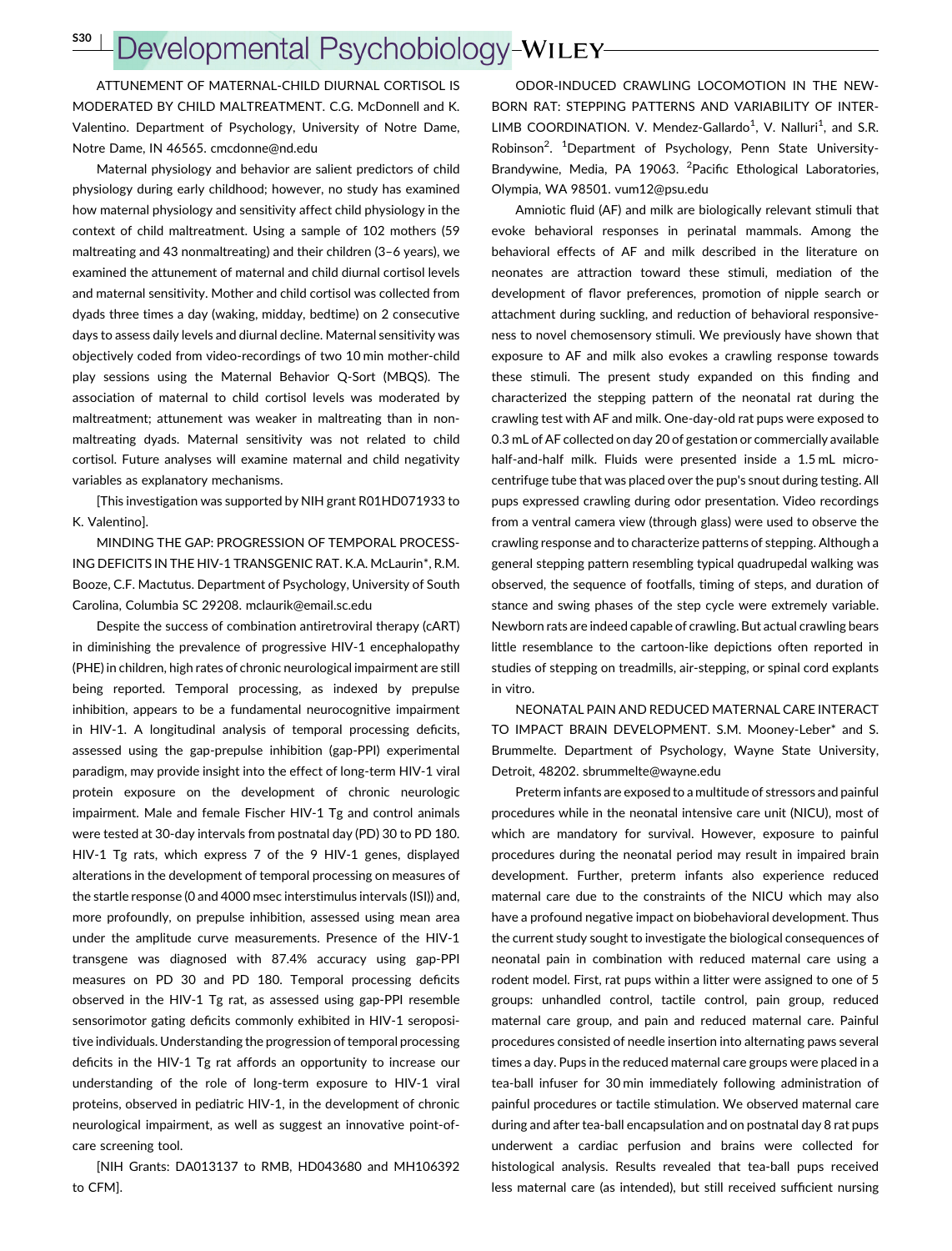## **WILEY-Developmental Psychobiology** <sup>|</sup> S31

(no difference in body weight). Further, we hypothesize that reduced maternal care and neonatal pain individually will produce impairments in brain development and that this deleterious effect will be exacerbated in pups that experienced both stressors.

BREAKING THE 4TH WALL: USING CLOSED-CIRCUIT TV & EYE-TRACKING TO PARSE THE VIDEO DEFICIT. A. Moser<sup>1,\*</sup>, S. Olsen<sup>1</sup>, D. Hipp<sup>2</sup>, S. Rusnak<sup>3</sup>, R. Barr<sup>3</sup>, and P. Gerhardstein<sup>1</sup>. 1 Psychology Department, Binghamton University, Binghamton, NY 13902-6000. <sup>2</sup>Department of Psychology, University of Denver, Denver, CO 80208. <sup>3</sup>Department of Psychology, Georgetown University, Washington, D.C. 20057. Amoster1@binghamton.edu

Observational learning is highly dependent on the physical and social context in which learning takes place. This learning has shifted dramatically with the increased use of TV, touchscreens and most recently videochat (McClure et al., 2015). Multiple studies have demonstrated that toddlers learn less from video than from live interactions. This "video deficit" may be due to physical or social discrepancies between 2D and 3D demonstrations (Moser et al., 2015; Zimmermann et al., in press). However, discriminating between these accounts remains difficult using current methods, such as prerecorded videos that lack socially contingent information shown to facilitate word learning (Roseberry et al., 2014) and object retrieval (Troseth et al., 2006). To test these competing accounts, the current study employed a closed-circuit television (CCTV) setup to investigate the effect of social contingency in a 2D learning context using a wellestablished puppet imitation task. Eighteen- and 24-month-olds watched a socially contingent (videochat), pre-recorded (noncontingent), or live demonstration followed by an imitation test. Both behavioral and eye-tracking data were collected to investigate the relation between visual attention and performance across differences in the social context (contingent, noncontingent) and test dimension (2D, 3D). Preliminary results suggest that social contingency may lead to differential fixation patterns during the demonstration and a trend towards improved imitation performance during test. The emerging effect of social contingency suggests that parents and teachers may be able to bridge the gap in learning involving 2D media by enhancing the social context during learning.

[This material is based upon work supported by the National Science Foundation under Grant No. 1023373].

UNPREDICTABLE VARIABLE PRENATAL STRESS ALTERS EX-PRESSION OF GENES INVOLVED IN APPETITE CONTROL AND ENERGY EXPENDITURE. E.L. Moyer<sup>1,\*</sup>, B. Al-Shayeb<sup>1</sup>, L.A. Baer<sup>2</sup>, and A.E. Ronca<sup>1,3,4,5</sup>. <sup>1</sup>Space Biosciences Division, NASA Ames Research Center, Moffett Field, CA. <sup>2</sup>Surgical Sciences, University of Texas Medical Center, Houston, TX. <sup>3</sup>Obstetrics and Gynecology, <sup>4</sup>Program in Neuroscience, <sup>5</sup>Molecular Medicine & Translational Science, Wake Forest School of Medicine, Winston-Salem, NC. eric.l.moyer@nasa.gov

Exposure to stress in the womb shapes neurobiological and physiological outcomes of offspring in later life, including body weight regulation and metabolic profiles. Our previous work demonstrated significantly increased body weight in male rats exposed to Unpredictable Variable Prenatal Stress (UVPS) as compared to nonstressed controls. In this study, we examine this fetal programming effect on the appetite control and energy expenditure pathways in

prenatally stressed adult (90-day-old) male Sprague-Dawley rats. Time-mated female rats were exposed throughout pregnancy to UVPS consisting of white noise, strobe light, and tube restraint individually once per day on an unpredictable schedule for 15, 30 or 60 min. To control for potential changes in postnatal maternal care, newborn pups were fostered to non-manipulated, newly parturient dams. At 90-days postnatal, we analyzed plasma concentrations of hormones involved in appetite control and energy expenditure (leptin and adiponectin), and quantified expression of key genes in epididymal fat pads harvested from adult male offspring and controls. Leptin regulates energy balance by inhibiting hunger, and adiponectin modulates glucose levels and fatty acid breakdown. Our findings indicate significantly elevated plasma leptin concentrations and reduced expression of epididymal fat leptin (OB) and adiponectin (ADIPOQ) genes compared to controls. Analyses presently underway include quantification of plasma insulin and glucose, and the expression of ghrelin, a peptide that acts on the central nervous system and the body's perception of hunger. Collectively, these findings will further understanding of the consequences of UVPS on body weight regulation and metabolism.

[Research supported by NICHD 1R0150201 to AER].

PRENATAL STRESS EXPOSURE PREDICTS 6-YEAR-OLD'S STRESS REGULATION: DISENTANGLING MATERNAL DEPRESSION AND EXPOSURE TO ANTIDEPRESSANTS. R. Neuenschwander<sup>1,\*</sup>, K. Hookenson<sup>1</sup>, U. Brain<sup>1</sup>, R.E. Grunau<sup>1</sup>, A. Devlin<sup>1</sup>, J. Weinberg<sup>2</sup>, and T.F. Oberlander<sup>1</sup>. <sup>1</sup>Department of Pediatrics, Child and Family Research Institute, University of British Columbia, Vancouver, BC, V6H 3V4. <sup>2</sup>Department of Cellular and Physiological Sciences, University of British Columbia, Vancouver, BC, V6T 1Z3. rneuenschwander@cfri.ca

Prenatal exposure to maternal mood shapes the hypothalamicpituitary-adrenal (HPA) axis. Little is known, however, about how combined exposure to prenatal maternal depression and serotonin reuptake inhibitor antidepressants (SSRIs) shapes a child's HPA axis during everyday and stress challenges in middle childhood. Maternal depression (Hamilton Depression Scale) was assessed at early and late 3rd trimester, and when children were 6 years old  $(N = 134, n = 50$  SSRI-exposed,  $n = 84$  non-exposed). Children's salivary cortisol was assessed 3 times on 4 consecutive days (diurnal profile) and during a lab challenge stress procedure at 6 years. Elevated diurnal cortisol levels across the day in 6-yearolds exposed to higher levels of maternal depression in the late, but not early, 3rd trimester were observed. Prenatal SSRI exposure was not associated with daily cortisol levels. Regarding cortisol responses to the lab stressor, a quadratic main effect was found for SSRI exposure and a linear main effect for maternal depression in late, but not early, 3<sup>rd</sup> trimester. Post-hoc analyses indicated that children with exposure to high maternal depression and no SSRIs  $(n = 15)$  showed the greatest cortisol reactivity, whereas children exposed to SSRIs and low maternal depression ( $n = 15$ ) showed the least stress reactivity, controlling for concurrent maternal depression and child sex. Exposure to prenatal maternal depression and SSRIs thus appear to have different impacts on child HPA function, suggesting that prenatal maternal depression is associated with overall elevated cortisol levels, whereas prenatal exposure to SSRIs is associated with blunted stress reactivity. These findings have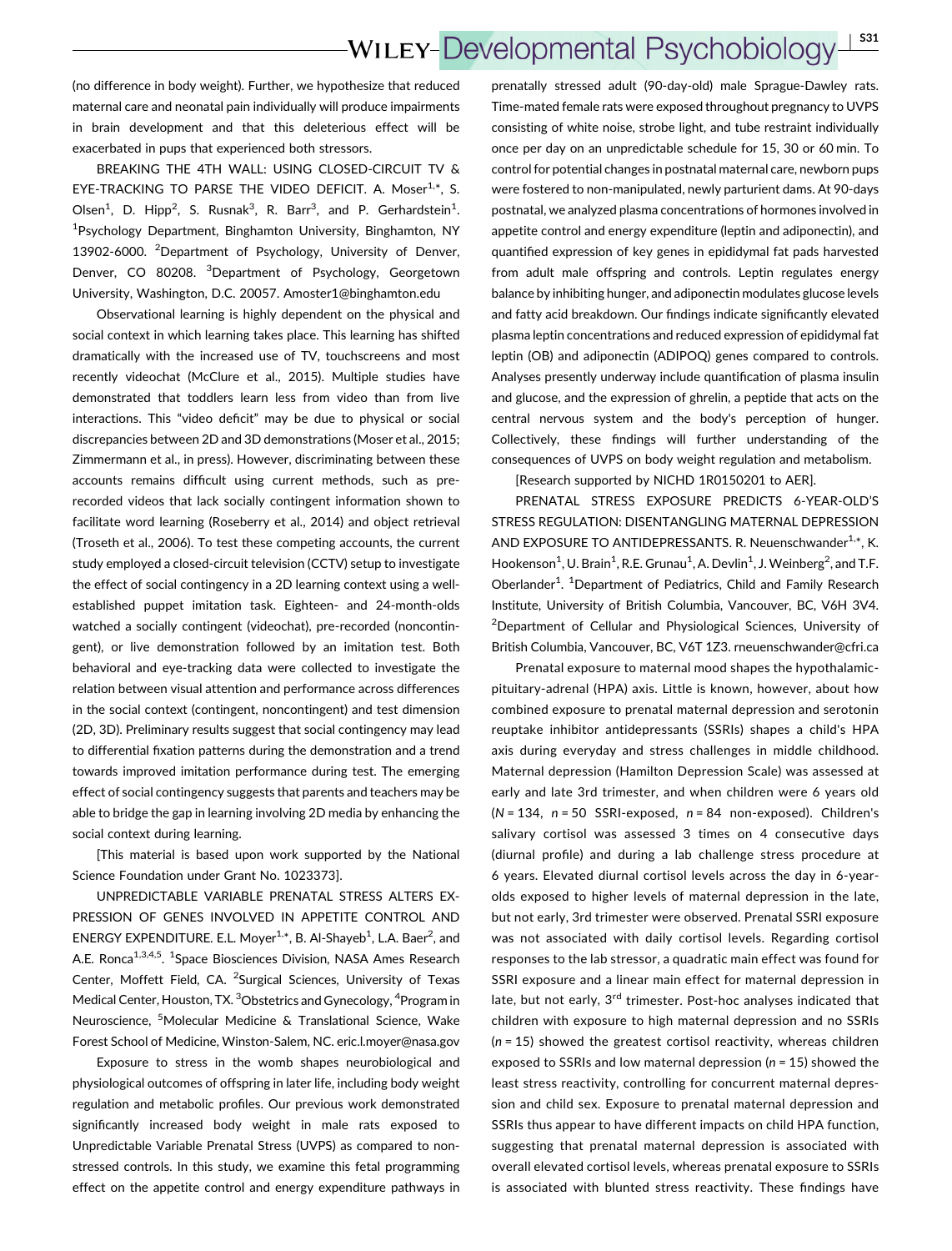S32 <sup>|</sup>

## Developmental Psychobiology-WILEY

important implications for child cognitive and emotional development.

[CIHR grant MOP-89916 to TFO].

PATERNAL ALCOHOL EXPOSURE ALTERS BEHAVIOR OF ADULT MALE AND FEMALE OFFSPRING. S.J. Nieto $^{1,*}$ , D.A. Nielsen $^2$ , and T.A. Kosten<sup>1</sup>. <sup>1</sup>Department of Psychology, University of Houston, Houston, Texas, 77004. <sup>2</sup>Department of Psychiatry and Behavioral Sciences, Baylor College of Medicine, Houston, TX 77030. takosten@UH.edu

Familial transmission of alcohol use disorders reflects genetic and environmental factors. For decades, studies in rodents demonstrated that paternal alcohol exposure produces cognitive and physiological abnormalities in offspring. The mechanisms of these effects may reflect epigenetic modifications transmitted through the male germ line. However, little research has tested this notion. We exposed male Wistar rats to a chronic intermittent ethanol (EtOH) procedure (CIE) in alcohol vapor chambers (8 hr/day; 5 days/week; 6 weeks) or to air. Eight weeks later, rats were mated with EtOH-naive females and adult offspring (F1) were tested on EtOH-induced behaviors. Separate groups were administered EtOH (1.5 g/kg; IG) or water 30-min prior to testing for anxiety-like behaviors (elevated plus maze [EPM]), locomotor activity, and motor coordination (rotorod). Female, but not male, F1 offspring of paternal-alcohol exposed sires show less anxiety behaviors at baseline (EPM) or after alcohol administration (center time in locomotor apparatus). Male, but not female, F1 offspring of paternal-alcohol exposed sires show less sensitivity to alcohol-induced decreases in locomotor activity. Paternal-alcohol exposed offspring of both sexes exhibit deficits in motor coordination that is not impaired further by alcohol. We examined global DNA methylation levels in several brain regions and in sperm of the sires (F0). Levels were significantly higher in CIE rats ( $p < .05$ ), particularly in hippocampus ( $p < .01$ ). Studies in the F1 generation are ongoing. Overall, these results indicate that paternal alcohol exposure affects functional responsiveness in adult offspring which, in some cases, occurs in a sex-dependent manner and may reflect alterations in the epigenome.

#### [NIAAA grant U01-AA013476 to TAK].

A MULTIDISCIPLINARY APPROACH TO INVESTIGATING WORK-RELATED WELL-BEING, STRESS REGULATION AND QUAL-ITY OF PEDAGOGICAL WORK AMONG EARLY CHILDHOOD PROFESSIONALS. M. Nislin. Department of Teacher Education, University of Helsinki, FI-00014 Helsinki, Finland. mari.nislin@helsinki.fi

The aim was to investigate early childhood professionals' (ECP) stress regulation, work-related well-being and pedagogical work in kindergartens, as well as to determine whether these factors were connected. The goal was to enhance knowledge of working life in the field of early childhood education by utilising an interdisciplinary approach and multiple methodologies. The study was part of two larger projects undertaken by the Department of Teacher Education at the University of Helsinki and involved in total 206 ECPs from 45 kindergartens in Helsinki metropolitan area. Data was collected in 2009–2013 through salivary cortisol and alpha-amylase measurements, observational assessments of pedagogical work and surveys measuring work-related well-being. The results indicated that the

ECPs generally found their work resources to be adequate, and, on average, their stress regulation was balanced. ECPs experienced high levels of work engagement, yet there were also participants who showed moderate signs of burnout. In addition, the results demonstrated the importance of social support, especially the role of the supervisor, which proved to be one of the key factors positively enhancing well-being at work. The main findings demonstrated the close relationship between ECPs' stress regulation and the quality of pedagogical work in teams. However, no associations between different biomarkers and work engagement and burnout were found. This study is novel in that it combines approaches from different disciplines to investigate work-related well-being among ECPs. The study highlights the importance of teamwork not only as fundamental to high-quality early childhood education, but also in supporting the well-being of ECPs.

[Finnish Work Environment Fund Grant 114231]

NEWBORN AUTONOMIC MEASURES PREDICT 1-MONTH AUTONOMIC FUNCTION DURING SLEEP. M. Ordonez-Retamar<sup>1,\*</sup>. N. Burtchen<sup>1,2</sup>, N.H. Brito<sup>1,3,</sup> T. Thai<sup>1</sup>, J.D. Nugent<sup>1</sup>, M.M. Myers<sup>1,3,4</sup>, and W.P. Fifer<sup>1,3,4</sup>. <sup>1</sup>Division of Developmental Neuroscience, New York State Psychiatric Institute, New York, NY 10032. <sup>2</sup>Department of Psychosomatic Medicine and Psychotherapy, University of Freiburg, 79104 Freiburg, Germany. <sup>3</sup>Department of Psychiatry, Columbia University, New York, NY 10032. <sup>4</sup>Department of Pediatrics, Columbia University, New York, New Yor 10032. ordonez@nyspi.columbia.edu

Previous studies have shown that instability in autonomic control (ANS) is associated with risk for Sudden Infant Death Syndrome (SIDS). However, no previous study has investigated if early neonatal markers of ANS function, specifically Heart Rate (HR) and Heart Rate Variability (HRV), are related to subsequent measurements of ANS control during the vulnerable period for SIDS starting at 1-month of age. Heart rate and respiration were recorded during supine sleep in 45 healthy newborns within 72 hr of delivery, and again at 1-month of age (n = 39). We utilized time domain derived basal HR and HRV measures as markers of ANS functioning. Newborn average HR and beat-to-beat variability during quiet sleep (QS) predicted QS these same autonomic measures at their one-month assessment (HR  $r = .517$ ,  $p < .05$ ; RMSSD  $r = .468$ ,  $p = .068$ .), independent of sex and gestational age at birth. ANS data were not always obtainable in both sleep states during our standard 10-min baseline condition neonatal assessments. In order to explore whether measurements obtained during either sleep state could be used to characterize early risk, we examined correlations between newborn quiet and active sleep (AS) measures ( $n = 44$ ). HR and HRV during newborn QS were highly and positively correlated with measures obtained during AS (HR  $r = 0.812$ ,  $p < 0.001$ ; RMSSD  $r = .835$ ,  $p < .001$ ). This newly found association could facilitate risk assessment independent of sleep state, as early as the first few days of life. Ultimately, early identification of risk for ANS related disorders could lead to timely intervention and more effective prevention strategies.

[Supported by NIH Grant R37 HD32774 and the Sackler Institute].

NEURAL SUBSTRATES OF ATTENTION BIASES TO THREAT IN RISK FOR PEDIATRIC ANXIETY. K. Pérez-Edgar<sup>1</sup>, S. Morales<sup>1</sup>, N.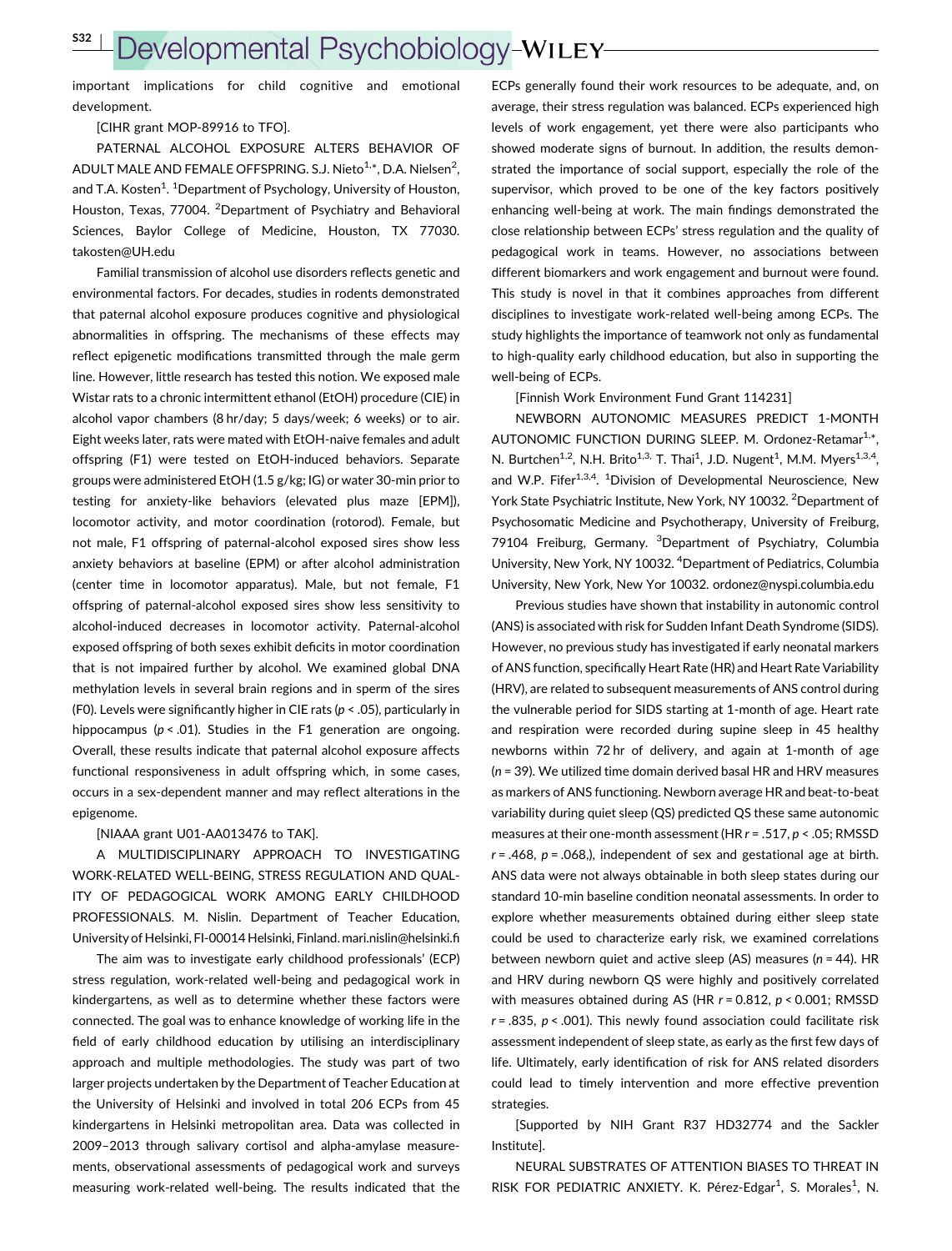Thai<sup>1</sup>, E. Auday<sup>1</sup>, X. Fu<sup>1</sup>, and B. Taber-Thomas<sup>1,2</sup>. <sup>1</sup>Department of Psychology, The Pennsylvania State University, University Park PA, 16802. <sup>2</sup>Department of Psychology, University at Buffalo, Buffalo NY, 14260. Kxp24@psu.edu

Attention biases (AB) to threat are evident in individuals with, and at risk for, anxiety. AB may play a causal role in anxiety and researchers are examining the utility of attention-bias modification (ABM) as a novel treatment. However, recent research questions the reliability of both AB measures and ABM. We know even less concerning AB and ABM in children. Understanding accompanying biological correlates may help probe the AB-anxiety link, noting markers for early identification and targets for intervention. We will present the behavioral, psychophysiological (ERP), and neural (fMRI) correlates of attention biases to threat in a large sample of children at risk for anxiety due to temperamental behavioral inhibition (BI). Behaviorally, we will show that BI predicts social anxiety when children show stable biases towards OR away from threat across bias tasks (Morales et al, in press). Neurally, BI children show perturbations in frontolimbic functioning when presented with visible (Fu et al., in press) and subliminal (Auday et al., under review) threat faces. These functional differences are subserved by variations in resting state connectivity (Taber-Thomas et al, in press). Finally, early ERP components (particularly the P1) moderate the relation between attention bias and anxiety (Thai et al, in press). We will then present data from the ongoing ABM trial. ABM is associated with decreases in anxiety symptoms vs. placebo. In addition, the ABM group presents decreased amygdala and increased PFC activity vs. baseline when completing our AB task (Pan, Taber-Thomas et al., in prep).

NEURAL PREDICTORS OF TRAJECTORIES OF ATTENTIONAL CONTROL AND EMOTION REGULATION. N.B. Perry<sup>1,\*</sup>, M.M. Swingler<sup>1</sup>, S.D. Calkins<sup>1</sup>, and M. Bell<sup>2</sup>. <sup>1</sup>Human Development and Family Studies, The University of North Carolina at Greensboro, Greensboro, NC 27412. <sup>2</sup>Psychology, Virginia Tech, Blacksburg, VA 24061. nicoleebperry@gmail.com

Attentional control and emotion regulation are critical for adaptive functioning across a range of developmental domains (Blair, Calkins, & Kopp, 2010). Although children show dramatic improvements in their ability to regulate their attention and emotion from infancy through childhood, the etiology of individual differences in this developmental progression is poorly understood. Current biopsychosocial theoretical perspectives underscore the importance of biological mechanisms in developmental pathways to and from complex behavior (Calkins, Perry, & Dollar, 2015). Maturation of the Executive Attention Network, encompassing the anterior cingulate cortex (ACC) and other areas of the prefrontal cortex (Posner, Rothbart, Sheese, & Voelker, 2012), are particularly important for the development and deployment of attention, as well as the modulation of emotional expression and experience (Bush, Luu, & Posner, 2000). In the current study, we examine growth trajectories of emotion regulation and attentional control across 6 time points (5, 10, 24, 36, 48, and 72 m) from infancy through early childhood ( $N = 388$ ). We utilize electroencephalogram (EEG) measures of neural activity, organization, and development from scalp locations thought to reflect activity of the ACC and the greater executive attention network.

Specifically, we examine baseline measures of EEG power, asymmetry, and coherence at each time point as time-varying predictors of the developmental trajectories of emotion regulation and attentional control. We aim to identify developmental periods in which neural organization incurs the most change and has the strongest influence on the development of attention and the regulation of emotion.

### [NIH grants HD049878 and HD043057 to MAB].

BEHAVIORAL ACTIVITY CHANGES IN THE ADULT TO MIDDLE-LIFE PERIOD IN MALE RHESUS MONKEYS WITH DIFFERENT INFANT REARING EXPERIENCES. P.J. Pierre<sup>1</sup>, P.D. Tenpas<sup>2</sup>, and A.J. Bennett<sup>2</sup>. <sup>1</sup>Wisconsin National Primate Research Center, Behavioral Management Unit, University of Wisconsin-Madison, <sup>2</sup>Department of Psychology, University of Wisconsin-Madison, Madison, WI 53715 USA.

In humans, adverse early life experiences are associated with deleterious health outcomes across the lifespan. Although many studies have evaluated the effects of differential early rearing experiences on behavior in infant and juvenile monkeys, relatively few have examined whether the early rearing effects persist into later adulthood. In this study, activity levels were measured in adult male rhesus macaques who were either mother-reared  $(n = 6)$  or nurseryreared ( $n = 6$ ) for the first 6 months of life. Activity was measured at six time-points over 7 years (age 10, 12, 13, 14, 15, and 16 years). For each time-point, activity was assessed for 30 consecutive 24 hr periods by using primate collars modified to house an Actiwatch™ (AW) actimeter. Linear mixed effects models (LMEM) with rearing group serving as a between-subjects variable and age as a continuous withinsubjects variable were performed for the dependent variables: Total activity, activity during the light, and during the dark, phases of the light cycle. Activity in the light phase decreased with age, b = −21.88,  $F(1, 9.93) = 7.22$ ,  $p < 0.05$ . However, total activity levels did not change across this 7-year timespan, nor did activity levels in the dark portion of the light:dark cycle. Infant rearing experience did not significantly affect activity, nor were there interactions between rearing and age. The findings suggest that the effects of infant rearing experience on activity may not persist into later adulthood, or that previously reported differences in activity between animals from these different rearing conditions may be related to context or maturational effects.

[The research was partially supported by NIH grants AA11997 (AJB), AA13995 (AJB), MH084980 (PJP/AJB), and P51OD011106; the University of Wisconsin-Madison Department of Psychology, Graduate School, and Wisconsin Alumni Research Foundation].

GONADAL HORMONES MEDIATE MATERNAL CARE-PROGRAMMING OF ETHANOL-USE BEHAVIORS. D.O. Popoola\* and N.M Cameron. Department of Psychology, State University of New York, Binghamton, New York USA.

Using Long Evans rats, we investigated maternal care's influence on ethanol consumption, and sensitivity to ethanol-induced sedationhypnosis. Litters were categorized into high or low licking/grooming (High-LG, Low-LG). In experiment 1, adolescent or adult male and female High-LG and Low-LG offspring were tested for 5% v/v ethanol consumption and preference for four weeks in a two-bottle choice paradigm. The groups were males, Sham females and ovariectomized females. In experiment 2, sensitivity to ethanol-induced hypnosis was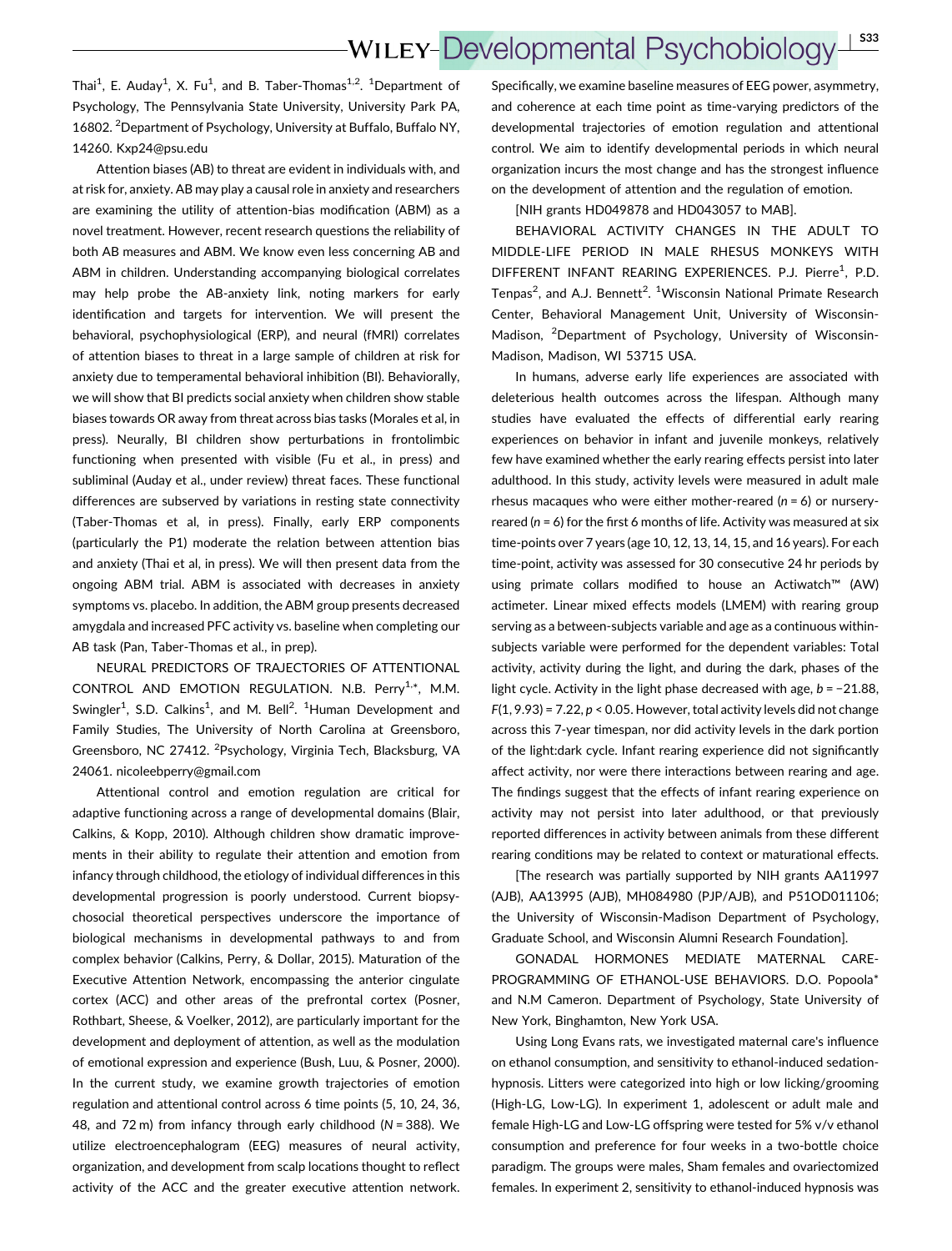## Developmental Psychobiology-WILEY-

tested during mid-adolescence, late-adolescence, and adulthood in males and females (metestrus) using the loss of righting reflex paradigm. In experiment 1, adolescent Low-LG females consumed less total fluid (ethanol + water) compared to High-LG but consumed more ethanol and preferred it to water. In adulthood, sham High-LG females consumed more ethanol and preferred it to water compared to Sham Low-LG. Male, as well as ovariectomized female High-LG and Low-LG did not differ in consumption and preference. In experiment 2, Low-LG male and female offspring were more sensitive to ethanol-induced sedation-hypnosis than High-LG at all tested doses during late-, but not mid-adolescence. Attenuated sensitivity persisted into adulthood in males but not females. These results suggest that early-life maternal care is capable of programming ethanol-use pattern and should be given significant consideration when assessing alcohol-use behavior. Furthermore, these differences appear to emerge during puberty. In females, maternal care effects on consumption are modulated by gonadal hormones. Future studies will investigate the mechanisms involved in maternal programming of these effects and the gonadal contribution in males.

THE ASSOCIATIONS BETWEEN MATERNAL ACCULTURATIVE STRESS AND ANXIETY SYMPTOMS ON MATERNAL AND INFANT HAIR CORTISOL. A. Preciado and K. D'Anna-Hernandez. Psychology Department, California State University, San Marcos, California 92069. Preci011@cougars.csusm.edu

Over half of women report increases in anxiety symptoms while pregnant and this maybe more so in the Mexican-American population. Pregnant Mexican-American women experience high levels of psychosocial factors that could place the mother-child dyad at risk for adverse perinatal outcomes. Mexican American women also experience acculturative stress, the stress from the psychological and cultural changes when interacting between cultures, but whether this impacts prenatal anxiety levels and related biological markers in the mother/child dyad is unknown. The use of chronic stress-related biomarkers, such as hair cortisol, may contribute to the understanding of cultural stressors in the perinatal period. Mexican American pregnant women ( $n = 155$ ) completed three visits during pregnancy to assess state anxiety, acculturative stress, and hair cortisol. Hair samples from a subset of newborns were also collected. Multilevel model analysis showed acculturative stress was significantly associated with trajectory of anxiety symptoms across pregnancy  $(b = -.046, t(143) = -2.004, p = .047)$ . No significant associations were found with maternal or infant hair cortisol. Separate trimester analysis suggests that high levels of state anxiety symptoms were associated with high levels of acculturative stress during the first ( $R^2$  = 0.038, B = .108, SE = .044, t = 2.45, p = .015) and second trimester ( $R^2$  = .036, B = .099., SE = .043, t = 2.319, p = .022), but not the third trimester. This study suggests culturally specific stressors are associated with maternal mental health. Further work on the potential fetal programming effects of acculturative stress is needed.

PATTERNS OF BRAIN ELECTRICAL ACTIVITY DURING COGNI-TIVE FLEXIBILITY PERFORMANCE IN EARLY CHILDHOOD. V. Rajan<sup>1</sup> and M. A. Bell<sup>2</sup>. <sup>1</sup>Department of Behavioral and Social Sciences, University of the Sciences, Philadelphia, PA, 19104, USA. <sup>2</sup> Department

of Psychology, Virginia Tech, Blacksburg, VA, 24061, USA. v.rajan@usciences.edu

The present study examined patterns of brain electrical activity associated with cognitive flexibility performance in a sample of 4- and 6-year-old children (N = 44). Continuous electroencephalogram (EEG) measures were recorded at the 6–10 Hz frequency band during the Dimensional Change Card Sort (DCCS) Task and during a baseline phase. Children were divided into three cognitive flexibility performance groups (Group 1: Fail Post-switch; Group 2: Pass Post-switch/ Fail Border; and Group 3: Pass Post-switch & Border) based on DCCS performance. Repeated measures MANOVAS revealed main effects for condition,  $F(1, 41) = 4.762$ ,  $p < .05$ , region,  $F(7, 35) = 29.903$ ,  $p < .001$ ), and a performance group X condition interaction,  $F(2, 1)$  $41$ ) = 2.910, p = .06. Children in the high performance groups (i.e., children who passed the post-switch phase of the task) exhibited an increase in EEG power from baseline to task [Group 2: t(27) = −2.945,  $p < .01$ , Group 3:  $t(7) = -2.100$ ,  $p = .07$ ]. In contrast, children in the low performance group who failed the post-switch phase (Group 1) showed no change in EEG power from baseline to task,  $t(7) = .966$ ,  $p = 0.366$ . These results suggest that patterns of task-related electrophysiology can differentiate successful and unsuccessful cognitive flexibility performance.

ENHANCED ERROR MONITORING AND ATTENTIONAL CON-TROL ABILITY IN YOUTH WITH AND WITHOUT ANXIETY. M.L. Ramos<sup>1,\*</sup>, M. Bechor<sup>1</sup>, J.W. Pettit<sup>1</sup>, W.K. Silverman<sup>2</sup>, and B.C. Reeb-Sutherland<sup>1</sup>. <sup>1</sup>Department of Psychology, Florida International University, Miami, FL USA. <sup>2</sup>Child Study Center, Yale University School of Medicine, New Haven, CT USA. mramo033@fiu.edu

Anxiety disorders are one of the most common psychological disorders observed within a pediatric population, and does not appear to be a fleeting phenomenon. Thus, understanding the neural mechanisms underlying its etiology and manifestation in childhood is imperative. The error-related negativity (ERN), has been identified as a neural correlate of anxiety, as this ERP component has been observed to be much more negative within an anxious population relative to healthy controls. It has been suggested that the enhanced ERN observed within anxious populations may be attributed to attentional control. Attentional control refers to one's ability to choose what to pay attention to and what to ignore, and this ability is suggested to be impaired. As little work as focused on attentional control and increased ERN amplitudes in youth, the current study examined the relation between this component and attention in youth with an anxiety disorder ( $N = 21$ , 14 males, 11.63 years) and non-anxious youth (N = 19, 13 males, 10.90). Youth completed the arrow version of the Eriksen flanker task while simultaneous EEG was collected. Youth completed the child version of the Attentional Control Scale, and parents completed the Parent version of the Screen for Child Anxiety Related Disorders to assess child anxiety symptoms. Finding suggest that attentional control may play a role in the increased ERN exhibited by youth with anxiety. Mean differences in attentional control ability and ERN amplitudes are significantly different, with anxious youth scoring significantly lower on the ACS-C, and expressing more negatively neural responses to error.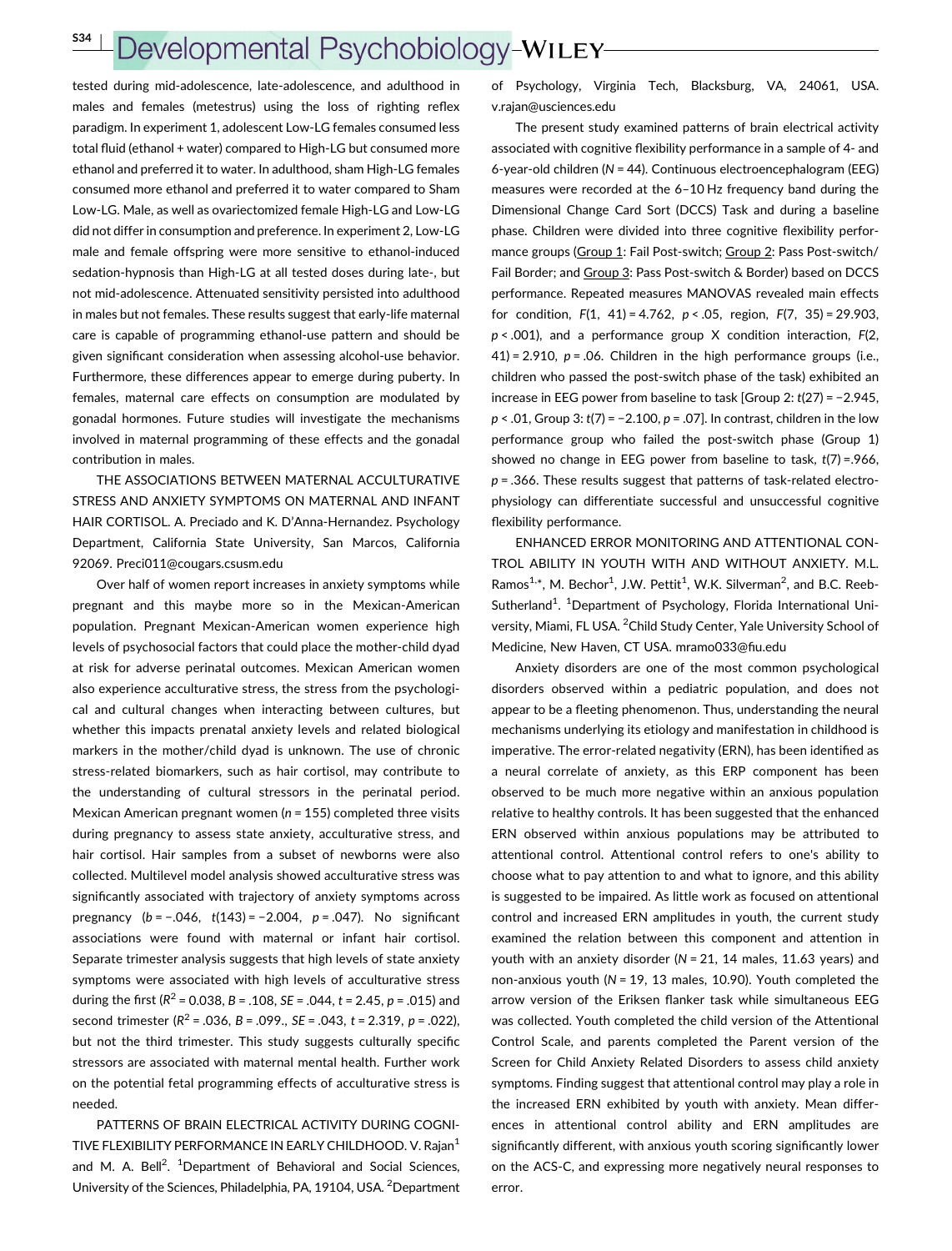[NIH Grant R34MH097931 to JWP and WKS, NRSA F31 MH105144-01A1 to MB].

COVERT ATTENTION AND GAZE DURING INFANT FREE-LOOKING. S.S. Robertson. Department of Human Development, Cornell University, Ithaca, NY 14853. ssr4@cornell.edu

We have shown that the dynamics of infant visual foraging can be probed by monitoring covert attention (CA) in real time using steady state visual evoked potentials (SSVEPs). Our results demonstrate robust inhibition of return − slower gaze shifts back to the target of CA − following short as well as long delays after the SSVEP-measured termination of CA. This suggests that facilitation of return, sometimes found after short delays in spatial cuing experiments, may actually occur only in response to events delivered during CA. Thus, in the current study of 52 3-month-olds we delivered events (brief rotation of 2 objects on opposite sides of a fixated object) during CA to one peripheral object, defined as high SSVEP amplitude driven by that object and low SSVEP amplitude driven by the other for 250 ms. The latency of gaze shifts to the target of CA was faster (882 vs. 1324 ms,  $p = .013$ ) in response to events delivered during versus 625 ms after CA, but the effect was limited to moderate magnitudes of CA. Reduced effects on shift latency are expected when CA magnitude is small. Reduced effects when CA magnitude is large were not expected and are being investigated further. Facilitation and inhibition of return during infant free-looking may aid visual exploration by speeding the redirection of high-resolution foveal vision toward locations at which CA is currently engaged (to support information gathering), and away from locations from which CA has recently been withdrawn (to inspect other potentially more informative locations).

[NIFA grant 1004111 to SSR].

AGE AND EXPERIENCE-DEPENDENT CHANGES IN EGR-1 EXPRESSION DURING THE ONTOGENY OF THE CONTEXT PREEXPOSURE FACILITATION EFFECT (CPFE). P.A. Robinson-Drummer\*, T. Chakraborty, N.A. Heroux, J.B. Rosen, and M.E. Stanton. Psychological and Brain Sciences, University of Delaware, Newark, Delaware, 19716. probinson@psych.udel.edu

The context preexposure facilitation effect (CPFE) is a variant of contextual fear conditioning in which acquisition of the contextual representation, association of the retrieved contextual memory with an immediate footshock, and retrieval of the context-shock association are each separated by 24 hr. During the CPFE, learning-related expression patterns of the early growth response −1 gene (Egr-1) vary based on training phase and brain sub-region in adult and adolescent rats (Asok et al., 2013; Shreiber et al., 2014; Chakraborty et al., 2016). The current experiments extended our previous findings by examining Egr-1 expression in infant (PD17) and juvenile (PD24 rats during the CPFE. Following a 5 min preexposure, Egr-1 expression in the medial prefrontal cortex (mPFC), dorsal hippocampus (dHPC) and lateral nucleus of the amygdala (LA) was differentially increased in PD24 rats relative to PD17 rats. In contrast, increased Egr-1expression following an immediate footshock (1s, 1.5 mA) did not differ between PD17 and PD24 rats, and was not learning-related. Interestingly, increased exposure to the training chamber on the preexposure day altered training-day expression in PD24 rats such that a learning-related increase in expression was observed in the mPFC on the training day.

Together, these results illustrate a clear maturation of Egr-1expression that is both age and experience dependent. In addition, the data suggest that regional activity and plasticity within the mPFC may contribute to the ontogenetic profile of the effect. Further study is necessary to elucidate the role of subregion-specific neuroplasticity in the ontogeny of the CPFE.

[NIH grant R01 HD075066-01A1 to MES and JBR].

ASSOCIATIONS BETWEEN NEUROBEHAVIORAL AND EEG MEASURES AT 9 AND 15 MONTHS OF AGE. D.J. Rodriguez<sup>1,\*</sup>, C. Rodriguez<sup>1</sup>, N.H. Brito<sup>1</sup>, T. Thai<sup>1</sup>, P.G. Grieve<sup>3</sup>, M.M. Myers<sup>1,2</sup>, C. Monk<sup>2</sup>, and W.P. Fifer<sup>1,2</sup>. <sup>1</sup>Division of Developmental Neuroscience, New York State Psychiatric Institute, New York, New York, 10032. <sup>2</sup>Department of Psychiatry, Columbia University, New York, New York, 10032. <sup>3</sup>Department of Pediatrics, Columbia University, New York, New York, 10032. drodrig@nyspi.columbia.edu

Past research has shown links between newborn electroencephalogram (EEG) and subsequent behavioral outcomes in toddlerhood, where frontal power is correlated with attention and memory. This prospective study assessed neurodevelopment of 17 healthy toddlers from 9 to 15 months of age. EEG was collected during awake "resting state" 10-min baseline while quietly sitting on the mothers lap and visually attending to an interesting toy. Neurobehavioral assessments were performed using the Visual Paired Comparison test (VPC) and Bayley Scales of Infant Development III. Performance on VPC at 9 months was highly correlated with scores at 15 months ( $r = .68$ ,  $p = .004$ ), as were Bayley cognitive scores ( $r = .51$ ,  $p = .039$ ). EEG was also correlated across ages for several frequency bands, primarily in the frontal regions. Particularly robust stable patterns across ages was found for high gamma (30–50 Hz) power in the left frontal region ( $r = .61$ ,  $p = .028$ ) and for theta (3–6 Hz) in left frontal regions ( $r = .73$ ,  $p = .005$ ). Baseline EEG and neurobehavioral measures at 9 months were not correlated and no significant associations were found between theta power and scores at either age. However, high gamma power at 15 months was positively correlated with the Bayley cognitive measure at the same age  $(r = .54, p = .047)$ . These results suggest that individual differences in EEG power and neurobehavioral capacity are relatively stable across these ages and that measures of high frequency brain activity are related to cognitive developmental capacities at 15 months.

ADVERSE CHILDHOOD OUTCOMES AND RISK FOR NEGATIVE MENTAL HEALTH OUTCOMES. T.M. Rushe, P. Fletes-Houston and D. Redmond. School of Psychology, Queen's University, Belfast. Malone Road, Belfast. BT7 1NN. Northern Ireland, UK. t.rushe@qub.ac.uk

Adverse Childhood Experiences (ACEs) are associated with a range of negative neurodevelopmental outcomes in adulthood, including psychosis in its clinical and sub-clinical forms, as well as substance misuse. The purpose of the present study was to explore the link between ACEs, sub clinical psychotic symptoms (Schizotypy) and substance use in a community sample of young adults, and to further investigate whether resilience and/or attachment style are mediators of these associations. The study employed a cross-sectional survey design, using online survey methodology to recruit a Northern Irish convenience sample of normally developing young adults ( $n = 106$ ), aged 18–25 years. Results supported previous research that a strong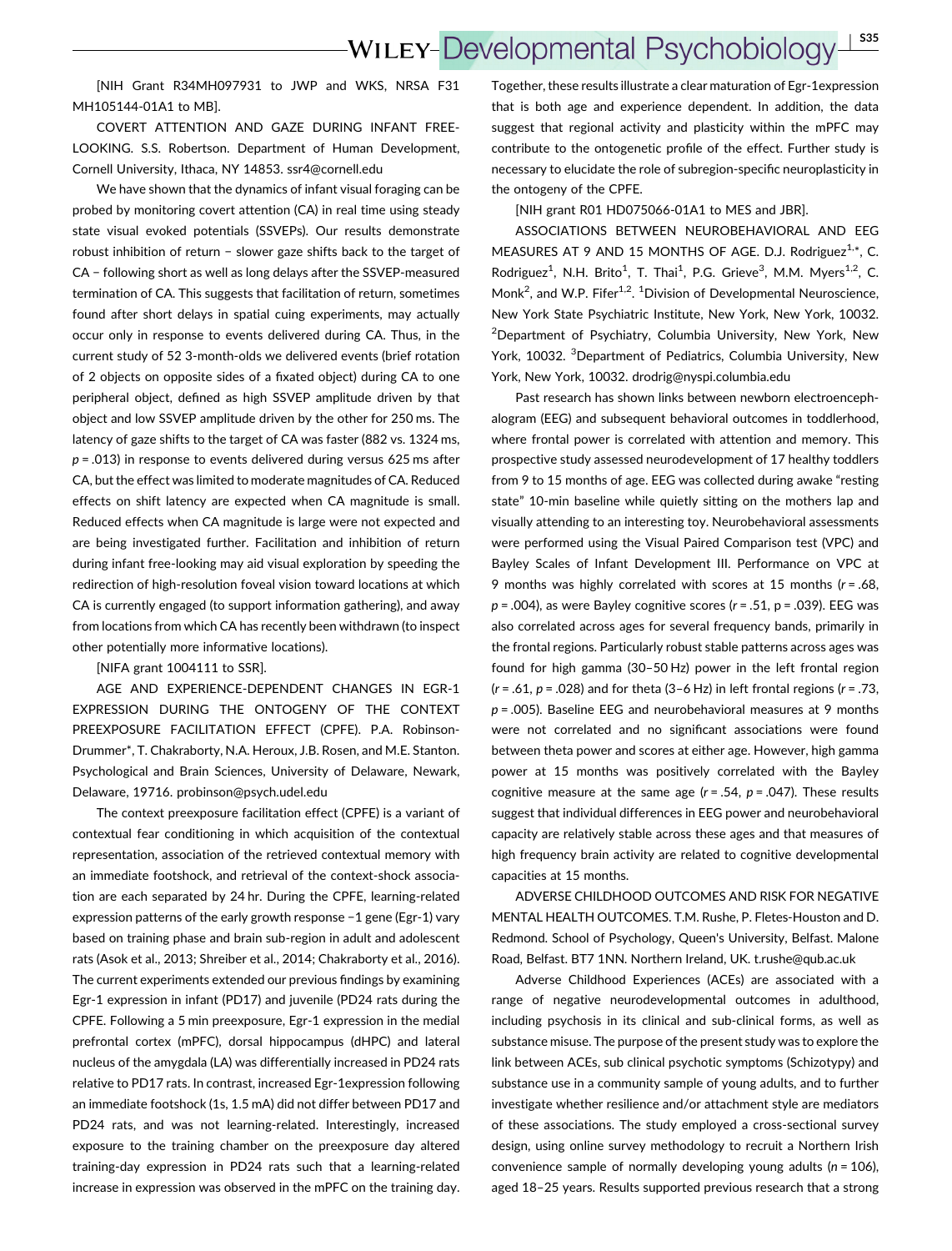## Developmental Psychobiology-WILEY-

positive correlation ( $r = 0.55$ ,  $p < 0.0001$ ) exists between total ACE-IQ score and schizotypy score and that higher ACE-IQ scores was associated with higher risk of ever using drugs (OR = 1.3,  $p < .05$ ). Preliminary mediation analysis showed that the link between ACEs and Schizotypy scores was mediated through anxious and avoidant attachment style. If, as the data suggests, maladaptive Attachment styles are part of a process through which ACEs predict Schizotypy, then this could be a worth-while target area for intervention strategies in those at high risk for developing psychosis and related disorders.

CHILDREN'S STRESS RESPONSES, BIOLOGICAL GIVENS, COGNITIVE ABILITIES, AND FAMILY BACKGROUND AT THE BEGINNING OF DAY CARE IN TODDLERHOOD. N. Sajaniemi, E. Suhonen, M. Nislin, Department of Teacher Education, University of Helsinki, FI-00014 Helsinki, Finland. nina.sajaniemi@helsinki.fi

We aimed to investigate the diversity of stress regulation in relation to temperament, cognitive performance and SES in children who were beginning of out of home care before 2 years of age. Whilst children's stress regulatory systems are extremely vulnerable to environmental influences little is known about how temperament and family characteristics impact on stress regulation in early years. Stress regulation was assessed by measuring salivary cortisol and alphaamylase activity during a day-care day and weekend day. Cognitive performance was assessed using Bayley-test and children temperament with ECBQ-questionnaire. Family characteristics (SES, parental stress) were assessed with surveys. There were significant individual differences between children, and on average toddlers showed higher levels of cortisol during day care day compared to weekend day. There were no associations between stress regulation and temperament or cognitive performance but there were gender differences: boys scored lower on cognitive tests and their cortisol values were lower. This suggests that boys are more vulnerable to environmental stressors and this vulnerability may impact on the development of cognition. EC educators must focus on providing emotional support to mitigate the impact of stress.

URINARY EPINEPHRINE, NOREPINEPHRINE AND MELATONIN AT 18 MONTHS IN A SAMPLE OF INFANTS WITH PRENATAL SSRI EXPOSURE. A.L. Salisbury<sup>1</sup>, G.M. Anderson<sup>2</sup>, J.A. Mattera, and <sup>1</sup>C.L. Miller-Loncar<sup>1</sup>. <sup>1</sup>Women & Infants Hospital, Alpert Medical School at Brown University, Providence, RI, USA. <sup>2</sup> Yale Child Study Center, New Haven, CT, USA. amy\_salisbury@brown.edu

Stress and circadian systems are affected by antidepressant treatment; components of these systems, including the sympathetic nervous system, the adrenomedullary system and the pineal, can be assessed via measurement of urinary norepineprine, epinephrine and melatonin sulfate excretion. The measures might provide important biomarkers for behavioral patterns leading to later psychopathology. Long term changes in neuronal structure have been documented in animals following selective serotonin/norepineprhine reuptake inhibitor (SRI) exposure. Human studies document relations between maternal and infant norepinephrine. This study examined the diurnal pattern of urinary excretion of melatonin, norepinephrine, and epinephrine in infants exposed in-utero to SRIs and maternal depression. The current study draws from a prospective longitudinal study of pregnant women and their infants followed from the second

trimester of pregnancy through 18-months post-delivery. Mothers and their infants were categorized into 3 groups based on standardized measures of current psychiatric diagnoses and treatment during pregnancy: No depression/no SRI use ("NoEXP"), Depression/no SRI use ("DEP"), and Depression/with SRI use ("SRI"). Overnight and daytime urine samples were collected from 60 18-month-old infants and melatonin, epinephrine, and norepinephrine excretion rates (expressed as per mg of creatinine) were determined. General Linear Models were used to examine group differences in excretion rates across day and night samples. Infants in the NoEXP and SRI groups showed the expected decrease from day to nighttime levels of epinephrine whereas infants in the DEP group did not show a significant change. Excretion rates and diurnal pattern of excretion for norepinephrine and for melatonin did not differ significantly across groups. These data will be discussed in the context of maternal depression and concurrent infant sleep and behavior.

[NIH grants to ALS: R01MH078033 and R03MH096036]

THE RELATIONSHIPS BETWEEN GESTATIONAL SRI EXPO-SURE, SRI BIOEFFECT, AND INFANT NEUROBEHAVIORAL OUTCOMES. A.L. Salisbury<sup>1</sup>, G.M. Anderson<sup>2</sup>, C.L. Miller-Loncar<sup>1</sup>, and J.A. Mattera<sup>1</sup>. <sup>1</sup>Women & Infants Hospital, Alpert Medical School at Brown University, Providence, RI, USA. <sup>2</sup>Yale Child Study Center, New Haven, CT, USA. amy\_salisbury@brown.edu

Gestational exposure to selective reuptake inhibitors (SRI) contributes to alterations in newborn neurobehavior. However, there is a lack of clarity on the nature and mechanisms of these findings. Gestational SRI exposure reduces fetal platelet serotonin (5-hydroxytrptamine, 5-HT) due to SRI inhibitory bioeffect at the platelet 5-HT transporter which can be used as a proxy for CNS bioeffects. To examine relationships between infant platelet 5-HT levels, plasma drug levels, maternal prenatal SRI dosage/duration, and newborn neurobehavior, pregnant women were given standardized interviews to determine depression diagnosis and gestational SRI use, dosage, and timing. Cord blood  $(N = 79)$  and maternal blood samples ( $N = 85$ ) were assayed for platelet 5-HT and plasma SRI drug levels. Standardized infant neurobehavioral assessments were completed five times across the first postpartum month. General linear models examined relationships between the variables of interest.As expected, platelet serotonin levels were significantly lower for mothers using SRIs in pregnancy and for their infants compared to unexposed mothers and infants; and significant correlations were observed between maternal and infant SRI drug levels. Mean daily dose and duration of SRI use was significantly negatively correlated with infant 5-HT levels, but not with maternal 5-HT or SRI drug levels. Lower infant 5-HT (indicating greater SRI bioeffect) predicted higher stress signs and lower attention within the first postnatal week. Longer duration of gestational SRI exposure was related to more stress signs, higher excitability and lower attention after the first 2 postnatal weeks. Assessing SRI bioeffect allowed a more precise determination of SRI exposure effects on neurobehavioral outcomes and indicated that early SRI behavioral effects are graduated depending on degree of bioeffect at the transporter.

[NIH:R01MH078033 to ALS].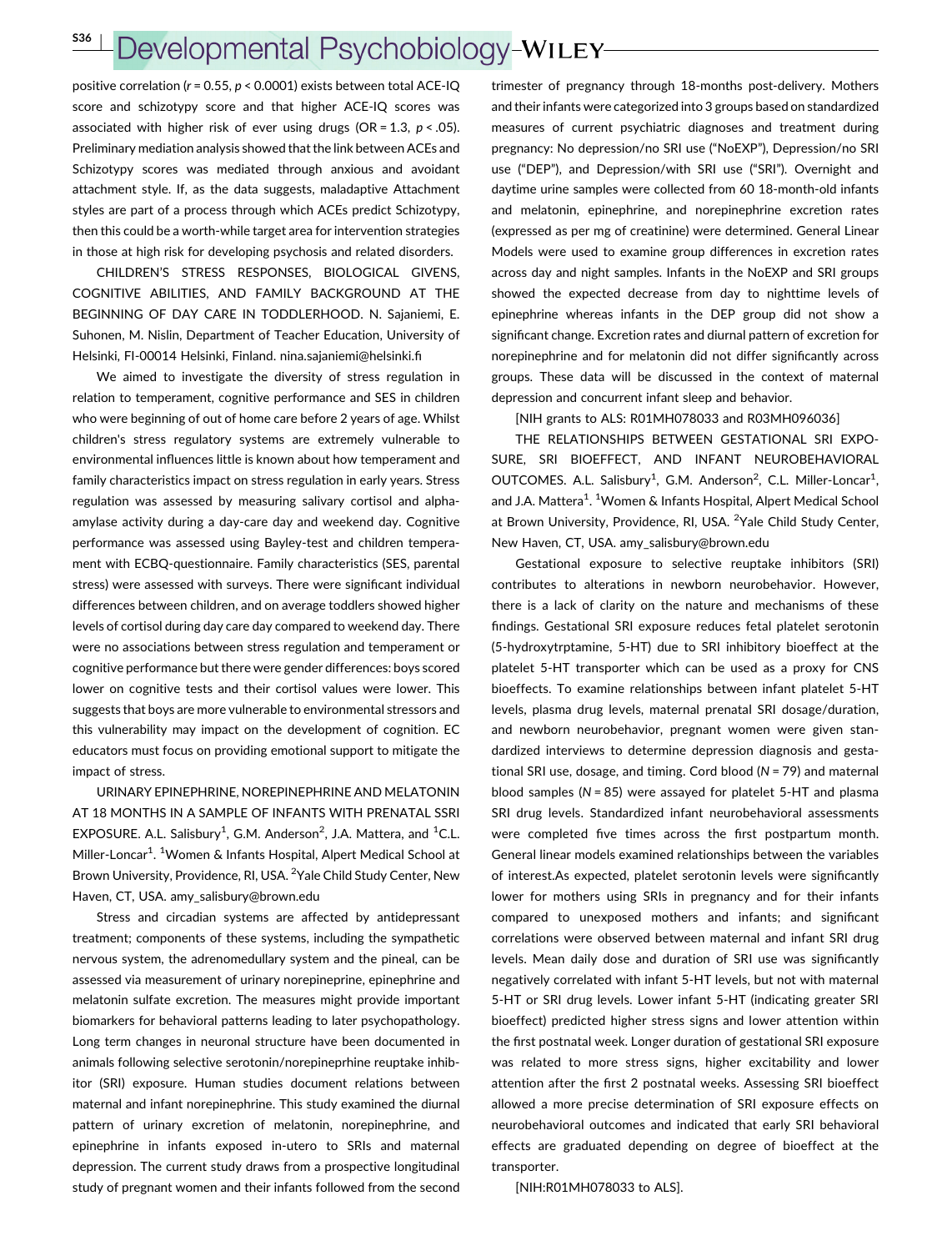### **WILEY-Developmental Psychobiology** <sup>|</sup> S37

ADOLESCENT EXPOSURE TO METHYLMERCURY INCREASES THE RATE OF MEMORY SATURATION AND DECREASES MINI-MUM RESPONSE TIME IN MICE. R.A. Sauer\*, S.R. Boomhower, and M.C. Newland. Psychology Department, Auburn University, Auburn, Alabama 36849. ras0046@auburn.edu

Human exposure to methylmercury (MeHg), an environmental neurotoxicant that bioaccumulates in fish, is a significant public health issue in the United States and abroad. Adolescence may represent a period of increased susceptibility to MeHg because brain regions underlying choice and decision making mature during this time and adolescents consume more fish high in MeHg than younger populations. To assess whether adolescent MeHg exposure results in long-lasting behavioral changes, thirty-six male C57Bl/6n mice were randomly assigned to three MeHg exposure groups ( $n = 12$  in each): 0, 0.3, and 3.0 ppm MeHg (via drinking water). Exposure lasted from postnatal day (PND) 21 to 60, the murine adolescent period. As adults (PND 300), mice were trained to press a lever for a 0.1-cc droplet of sweetenedcondensed milk solution. Lever pressing was placed under a multiple fixed-ratio (FR) schedule of reinforcement in which the number of lever presses for milk delivery increased within a session (FR 1, 5, 15, 30, 60 and 120). Response rates (lever presses/sec) were analyzed using Mathematical Principles of Reinforcement, a theoretically-driven model of reinforcement-based learning. Adolescent MeHg exposure decreased estimates of minimum response time, indicating psychomotor enhancement. The highest dose of MeHg also increased saturation rate, indicating that past target responses were less likely to be strengthened by reinforcement. These findings suggest that adolescence may represent a vulnerable developmental window during which neurotoxicant exposure may have long-lasting behavioral effects.

[NSF GRFP grant DGE - 1414475 to SRB].

FATHER TESTOSTERONE ACROSS THE TRANSITION TO PARENTHOOD. D.E. Saxbe, A.B. Tsai, H.A. Lyden, G.W. Corner, S.A. Stoycos, and M. Khaled. Psychology Department, University of Southern California, Los Angeles, California, 90089. dsaxbe@usc.edu

Testosterone, a hormone that supports mating and aggression, has been associated with fathering behavior. Cross-sectionally, lower testosterone have been found in partnered human fathers and fathers with greater childcare involvement. The current study measured the salivary testosterone of first-time expectant fathers prenatally and at six months postpartum. On average, testosterone decreased from prenatal to postpartum assessments. Fathers' prenatal testosterone was negatively associated with their trait empathy,  $r(32) = -.35$ ,  $p = .05$ and partners' ratings of spouse support,  $r(37) = -.42$ ,  $p = .01$  and subsequently predicted greater parenting stress  $(r(23) = .42, p = .04$ . Paternal testosterone may be an important marker of father motivation to invest in the family.

OXYTOCIN RECEPTOR DISTRIBUTION IN THE PRAIRIE VOLE (MICROTUS OCHROGASTER) NEOCORTEX. A.M.H. Seelke<sup>1</sup>, A. Duchemin<sup>1,2</sup>, T.C. Simmons<sup>1</sup>, S.M. Freeman<sup>3</sup>, and K.L. Bales<sup>1</sup>. <sup>1</sup>Department of Psychology, University of California, Davis, Davis, CA USA 95616. <sup>2</sup>Department of Biology, Ecole Normale Superieure de Cachan, Cachan, France. <sup>3</sup>California National Primate Research Center, University of California, Davis, Davis, CA USA 95616. amseelke@ucdavis.edu

The neuropeptide oxytocin (OT) is involved in social behaviors including the formation of pair bonds in prairie voles (Microtus ochrogaster). Prairie voles are socially monogamous and biparental rodents that exhibit well-characterized complex social behaviors. The distribution of OT receptors in the prairie vole brain has been well documented in the limbic system and hypothalamus, however the distribution of OT receptors in the neocortex has never been examined. Using autoradiography, we measured the relative density of OT receptors in the nucleus accumbens (NAcc), primary somatosensory cortex (S1), primary auditory cortex (A1), primary motor cortex (M1), parietal association area (PAA), temporal association area (TAA), insular cortex (Ins), and limbic areas of the cortex (Lim). OT density was compared across areas using ANOVA. As expected, the NAcc exhibited high OT receptor density, but surprisingly, this value did not significantly differ from OT receptor density in the Ins, Lim, or Taa. The Paa and M1 exhibited significantly lower OT receptor density, and the OT receptor density in A1 was lower still. Finally, the density of OTR in S1 was significantly lower than in all other areas. These results demonstrate a non-homogenous distribution of OT receptors throughout the cortex, with the highest density in association areas and the lowest density in primary sensory and motor areas. Developmental changes in OT levels caused by differences in parental care result in altered cortical organization, and the high density of OT receptors in association cortex may be the force driving those effects.

PREVIOUS INSTITUTIONALIZATION IS FOLLOWED BY BROADER AMYGDALA-HIPPOCAMPAL-PFC NETWORK CONNEC-TIVITY DURING AVERSIVE LEARNING IN HUMAN DEVELOPMENT. J.A. Silvers<sup>1</sup>, D.S. Lumian<sup>2</sup>, L. Gabard-Durnam<sup>3</sup>, D.G. Gee<sup>4</sup>, B. Goff<sup>1</sup>, D.S. Fareri<sup>5</sup>, C. Caldera<sup>1</sup>, J. Flannery<sup>6</sup>, E.H. Telzer<sup>7</sup>, K.L. Humphreys<sup>8</sup>, and N. Tottenham<sup>3</sup>. <sup>1</sup>Department of Psychology, University of California-Los Angeles, Los Angeles, CA 90095. <sup>2</sup>Department of Psychology, University of Denver, Denver, CO 80208. <sup>3</sup>Department of Psychology, Columbia University, New York, NY 10027. <sup>4</sup>Sackler Institute for Developmental Psychobiology, Weill Cornell Medical College, New York, NY 10065. <sup>6</sup>Department of Psychology, University of Oregon, Eugene, OR 97403. <sup>6</sup>Gordon F. Derner Institute of Advanced Psychological Studies, Adelphi University, Garden City, NY 11530. <sup>7</sup> Department of Psychology, University of Illinois-Urbana-Champaign, Champaign, IL 61820. <sup>8</sup>Department of Psychology, Stanford, Stanford, CA 94305. silvers@ucla.edu

Early institutional care can be profoundly stressful for the human infant, and as such, can lead to significant alterations in brain development. In animal models, similar variants of early adversity have been shown to modify amygdala-hippocampal-prefrontal cortex development and associated aversive learning. The current study examined this rearing aberration in human development. Eighty-nine children and adolescents who were either previously institutionalized (PI youth) ( $N = 46$ ;  $33F/13M$ ;  $7-16$  years) or were raised by their biological parents from birth (N = 43; 22F/21M; 7–16 years) completed an aversive learning paradigm while undergoing functional neuroimaging wherein visual cues were paired with either an aversive sound or no sound (CS+ and CS−, respectively). For the PI youth, better aversive learning was associated with higher concurrent trait anxiety. Both groups showed robust learning and amygdala activation for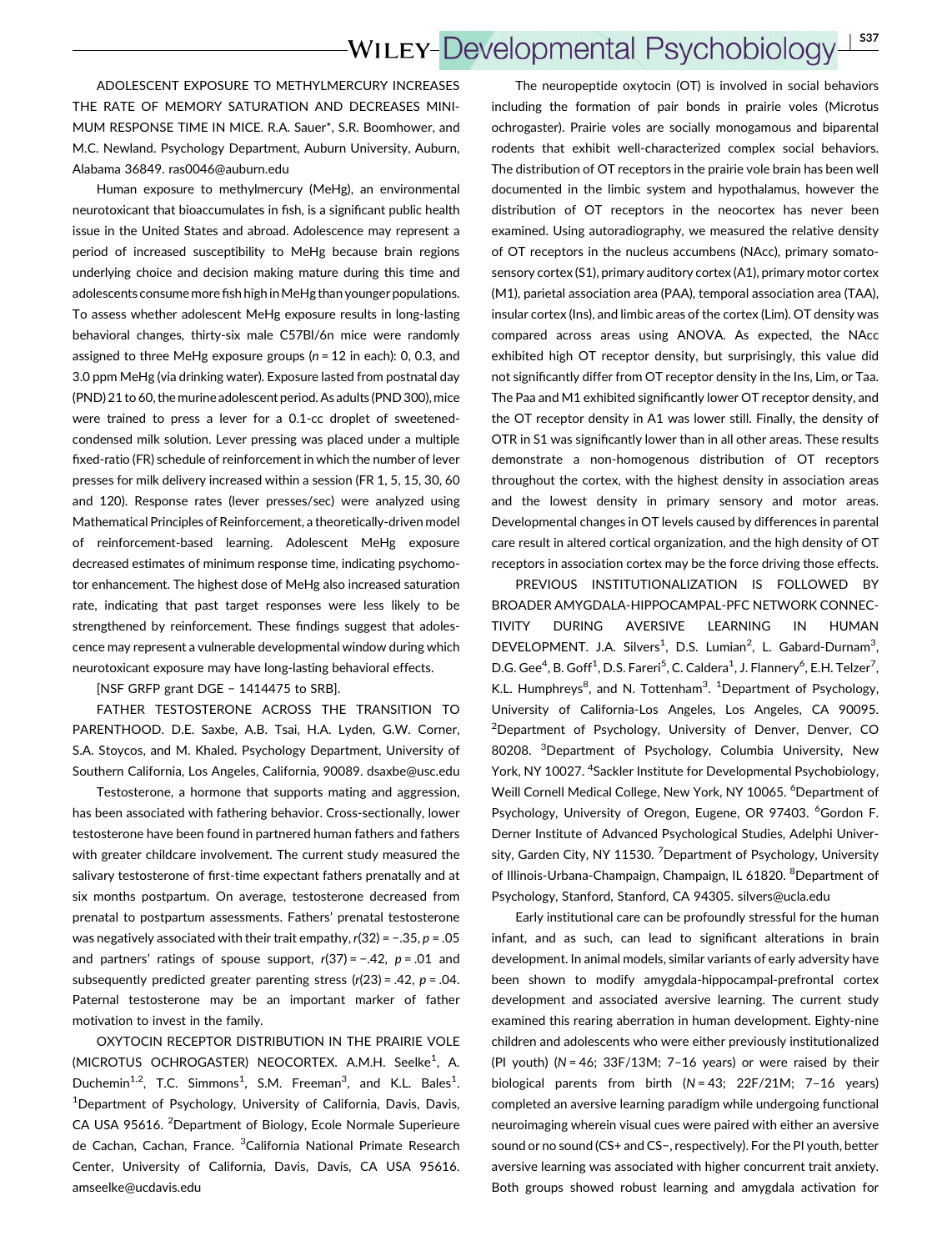# Developmental Psychobiology-WILEY

CS+ versus CS− trials. However, PI youth also exhibited broader recruitment of several regions and increased hippocampal connectivity with prefrontal cortex. Stronger connectivity between the hippocampus and vmPFC predicted significant improvements in future anxiety (measured 2 years later), and this was particularly true within the PI group. These results suggest that for humans as well as other species, early adversity alters the neurobiology of aversive learning by engaging a broader prefrontal-subcortical circuit than same-aged peers. These differences are interpreted as ontogenetic adaptations and potential sources of resilience.

[R01MH091864 awarded to NT; and the Dana Foundation].

NEONATAL IMITATION PREDICTS SOCIALITY IN ONE-YEAR-OLD RHESUS MACAQUES. E.A. Simpson<sup>1</sup>, S.S.K. Kaburu<sup>2</sup>, A. Paukner<sup>3</sup>, SJ. Suomi<sup>3</sup>, and P.F. Ferrari<sup>4</sup>. <sup>1</sup>Department of Psychology, University of Miami, Coral Gables, FL 33146. <sup>2</sup>Department of Population Health and Reproduction, University of California, Davis, CA 95616.<sup>3</sup> Eunice Kennedy Shriver National Institute of Child Health and Human Development, National Institutes of Health, Dickerson, MD 20842. <sup>4</sup> Dipartimento di Neuroscienze, Università di Parma, 43100 Parma, Italy. simpsone@miami.edu

Accumulating evidence from animal models suggests that neonatal imitation is a marker for deficits in sociality. Infant monkeys who fail to exhibit neonatal imitation are less socially attentive and exhibit poorer social cognitive skills, such as gaze following (looking where another individual looks). Here we investigated whether newborn monkeys' capacity to imitate facial gestures is a predictive marker for the emergence of social competencies later in development, at 1 year of age. We first assessed whether infant macaques (n = 126) imitate lipsmacking—an affiliative expression—performed by a human experimenter in their first week of life. We then collected data on infants' social interactions (aggression, grooming, and play) and selfscratching (an indicator of anxiety) at 11–14 months, when infants were transferred into a new enclosure with a large social group. We found that neonatal imitators exhibited more dominant behaviors, ere less anxious, and, for males only, spent more time in play at 1 year of age. These findings suggest that neonatal imitation may be an early predictor of infant sociality. Extending this line of research—individual differences in neonatal imitation—to humans is critical to understanding neurodevelopmental disorders marked by social dysfunction, such as autism spectrum disorder.

[NIH grant to P01HD064653 PFF; Provost Research Award to EAS]. AN INVESTIGATION OF ATTENTIONAL BIASES TOWARDS EMOTIONAL MALE AND FEMALE FACES IN EARLY CHILDHOOD. R.N. Sims\*, J.L. Burris, and S.M. Rivera. Department of Psychology, University of California, Davis, CA 95616. rnsims@ucdavis.edu

MacLeod et al.'s (1989) dot probe task (DPT) is the cornerstone research methodology employed for measuring attentional bias towards emotional stimuli in adolescence and adulthood. In the current study we administered a modified eyetracking DPT to investigate, for the first time, young children's attention biases to emotional stimuli, and to specifically explore children's attentional bias towards the gender of the faces presented in the task. We administered our task to 122 children (53 girls), ranging from 9 to 49 months of age. We found that across age groups, participants performed differently towards

emotional female and male faces  $(F(1,118) = 37.85, p < .0001)$ . Participants were significantly biased towards emotional female faces, yet were significantly avoidant of emotional male faces. This suggests that young children may differentially attend to gender based upon differences in early experience. Further analysis showed that age was significantly negatively correlated with bias towards emotional female faces ( $r(120) = -0.18$ ,  $p < 0.05$ ), but not with emotional male faces. These data highlight the importance of examining both the age-related changes in children's attentional biases towards emotional stimuli and the underlying factors contributing to young children's differential processing of gendered stimuli using the DPT.

[NIH grant 1 R01 HD056031 to SR].

PARASYMPATHETIC NERVOUS SYSTEM FUNCTIONING PRE-DICTS BEHAVIORAL CHANGES IN CHILDREN EXPOSED TO EARLY LIFE STRESS. K.E. Smith<sup>1,\*</sup> and G.J. Norman<sup>1,2,3</sup>. <sup>1</sup>Department of Psychology, University of Chicago, Chicago, IL, 60637. <sup>2</sup>Center for Cognitive and Social Neuroscience, University of Chicago, Chicago, IL, 60637. <sup>3</sup> Grossman Institute for Neuroscience, University of Chicago, Chicago, IL, 60637. kelsmith@uchicago.edu

Early life stress has been associated with a host of emotional and behavioral difficulties for children later in life. There is evidence that autonomic regulation, particularly changes in parasympathetic nervous system regulation of cardiac functioning, is predictive of some of the effects of early life stress on emotional and behavioral outcomes, as well as children's susceptibility to interventions aimed at improving these outcomes. The purpose of the current study was to examine whether children's initial autonomic cardiac functioning is associated with social and emotional behavioral responses to a preschool program targeting children exposed to early life stress. The study included 26 children enrolled in the preschool program. Children's behavior and physiological functioning were assessed daily via teacher ratings and ambulatory physiological monitors. The study found that overall children's behavior improved over the course of the program. Additionally, this change was predicted by children's parasympathetic functioning at the beginning of the program, with children with low initial parasympathetic nervous system activity exhibiting more behavior regulation difficulties at the beginning of the program. However, these same children also demonstrated greater improvement in regulatory behaviors over the course of the program. This suggests that while low parasympathetic nervous system functioning is associated with initial behavioral difficulties in children exposed to early life stress, these children maintain the capacity to improve social and emotional behavioral regulation, and indeed demonstrate the most improvement during the preschool program studied.

TRANSGENERATIONAL EFFECTS OF PRECONCEPTIONAL STRESS & GESTATIONAL ANTIDEPRESSANT EXPOSURE. A.M. Suleiman\* and S. Brummelte. Department of Psychology, Wayne State University, Detroit, MI, 48202. sbrummelte@wayne.edu

Recent research suggests that stress can lead to epigenetic changes that can be transmitted from parents to children and grandchildren. However, less is known about the transgenerational effects of gestational drug exposure. The current study was designed to test transgenerational effects of gestational antidepressant exposure using a rodent model of maternal depression based on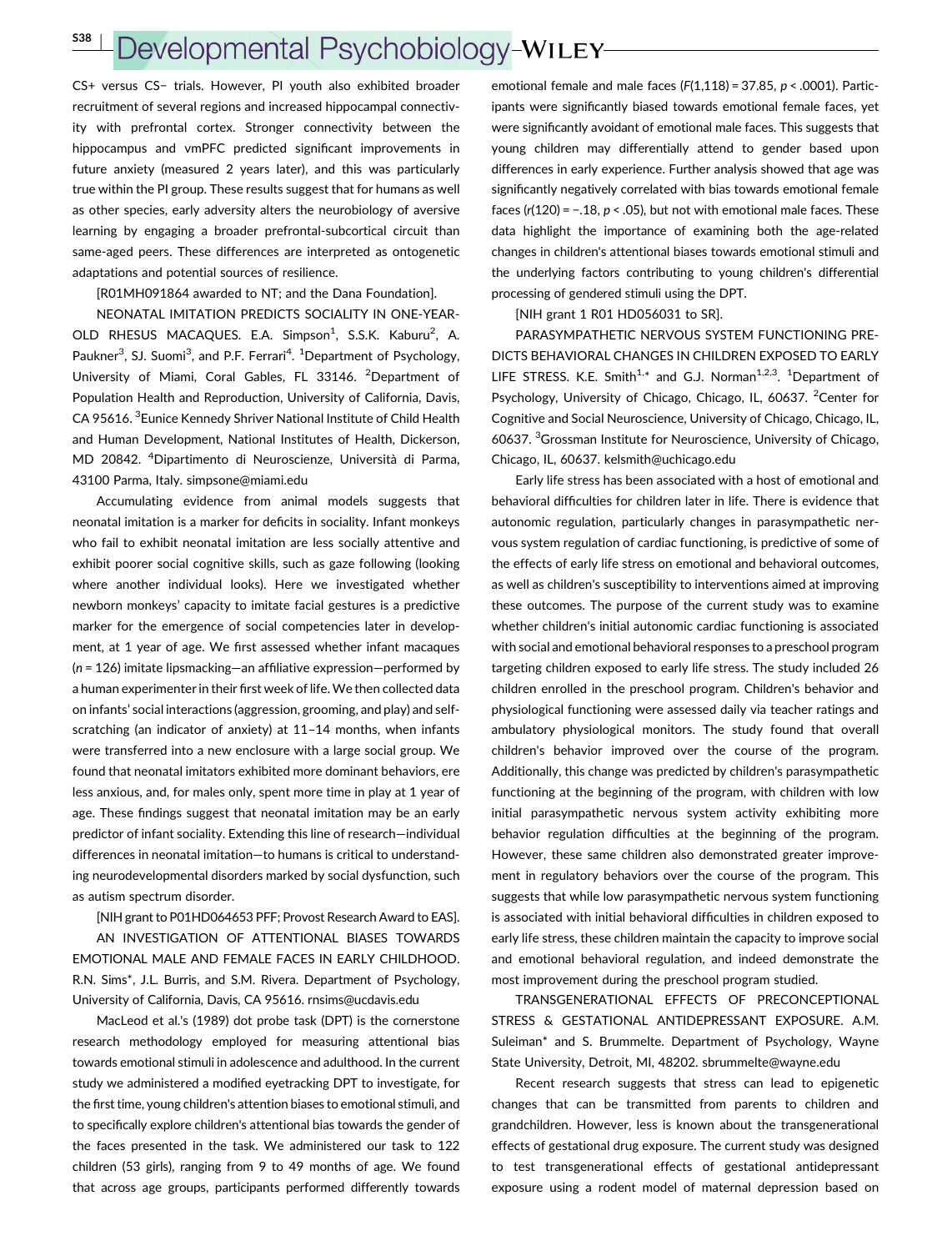giving high levels of the stress hormone corticosterone (40 mg/kg) for 21 days before pregnancy. "Depressed" (corticosterone-treated) or healthy female rats (F0 generation) received sertraline (a selective serotonin reuptake inhibitor; SSRI; 20 mg/kg) or vehicle via oral gavage ∼5 days prior to mating and continued the treatment until the end of gestation. The resulting F1 generation females were mated with new male rats in adulthood to produce the F2 generation that was investigated in this study. Male and female F2 rats were tested in the Forced Swim Test for depressive-like behavior, the Open Field Test for anxiety-like behavior, and the Restraint Stress Test for Hypothalamic-Pituitary-Adrenal axis function. Furthermore, the F2 brains will be analyzed for hippocampal neurogenesis. Preliminary results suggest a transgenerational effect of preconceptional stress hormone exposure on the F2 litter weights but surprisingly there was no strong effect on the adult behavioral outcome, nor was there any transgenerational effect of the gestational antidepressant exposure.

DOES ANKLE PROPRIOCEPTION CONTRIBUTE TO SELECTIVE RECRUITMENT OF FLEXOR MUSCLES DURING REPETITIVE LEG MOVEMENTS IN CHICK EMBRYOS? S. Sun\* and N.S. Bradley. Division of Biokinesiology and Physical Therapy, University of Southern California, Los Angeles, CA 90089. sooyeons@usc.edu

Chick embryos spontaneously generate repetitive limb movements (RLMs) characteristic of locomotion beginning several days before hatching. During RLMs, flexor and extensor muscles are alternately active. However, flexor muscles are more consistently recruited than extensors across RLM cycles. We hypothesized that proprioceptive input generated by the flexed posture and movement in ovo contributes to the more consistent recruitment of flexor than extensor leg muscles. Embryonic day 20, ankle flexor (tibialis anterior, TA) and extensor muscle activity (lateral gastrocnemius, LG) was recorded during RLMs. Muscles were recorded bilaterally to control for postural asymmetry. EMG was recorded for 2 hr pre and post cut of the left TA or LG tendon (10 TA, 10 LG tenotomies); in 4 experiments, the right TA or LG was subsequently tenotomized, and recording continued for 2 hr. The number of TA and LG bursts was compared pre/post tenotomy in both ankles. Neither TA nor LG tenotomy altered the consistency of muscle recruitment during RLMs in either ankle. On average, TA burst counts were twice that of LG counts pre/ post tenotomy. TA was consistently recruited across all cycles in 85–92% of RLMs pre/post TA or LG tenotomy. LG was consistently recruited in only 28–42% of RLMs pre/post tenotomy. Bilateral TA or LG tenotomy did not alter these trends. Results indicate that ankle proprioception does not contribute to the more consistent recruitment of flexors compared to extensors during RLMs under normal postural conditions in ovo. Our findings suggest that this bias in recruitment is centrally determined.

#### [NIH R01 HD053367 to NSB].

MATERNAL POSTPARTUM DEPRESSIVE SYMPTOMS AFFECT INFANT ATTENTION TO SAD FACES. D. A. Swales\*, L. Berger, L. Gulley, B. Hankin, and E. Davis. Department of Psychology, University of Denver, Denver 80208. danielle.swales@du.edu

Early exposure to maternal postpartum depressive symptoms is a profound and well established risk factor for the development of later internalizing forms of psychopathology. We evaluate the effect of maternal depressive symptoms on infant risk processes that may contribute to the intergenerational transmission of risk for psychopathology. The current study explores the association between maternal depressive symptoms in the postpartum period, and infant attentional biases to affective stimuli using a visual paired comparison eyetracking task. Method: The current study recruited 32 mothers and their 6-month-old infants. Infants attentional biases were assessed using a passive viewing, paired comparison task; in which 48 facial stimuli (including happy, sad, angry, and neutral faces), were presented beside a neutral face for 5-s durations. Infant gaze was tracked using the Tobii T120 eye tracker. Maternal depressive symptoms were assessed using the Edinburgh Postnatal Depression Scale (EPDS). Results: Infants of mothers with more severe depressive symptoms displayed shorter fixation durations on sad faces, when compared to its neutral counterpart ( $r = -.507$ ,  $p < .01$ ); while total looking time at sad faces was not associated with maternal depression. Discussion: Findings suggest that offspring of mothers with elevated depressive symptoms display a lower tolerance of stimuli related to depressive affect, as they were less likely to sustain longer fixations on sad faces. Further, these processes of selective attention may contribute to the development of later internalizing forms of psychopathology.

ONTOGENY OF LOCOMOTION AND POSTURE IN NEWBORN RATS: A COMPARISON OF SENSORY-DEPRIVED VERSUS SENSORY-ENRICHED TESTING ENVIRONMENTS. H.E. Swann\* and M.R. Brumley. Department of Psychology, Idaho State University, Pocatello, ID 83201. swanhill@isu.edu

Nearly every research article that has examined the development of locomotion in rats, or how this trajectory may be affected by experimental manipulations, bases their time points of emergence of locomotion on a study conducted over 40 years ago by Altman and Sudarshan (1975). In that study, rats were examined in what may be characterized as a sensory-deprived situation. The aim of the current study was to provide updated normative data on rat locomotion and posture development in a sensory-enriched and sensory-deprived testing environment. Rats were tested daily from P1 to P15 in a temperature-controlled incubator. Pups in the sensory-deprived condition were placed in a square, Plexiglas box for a 20-min test period. Pups in the sensory-enriched condition were placed in the same box with 3 siblings (2 M, 2 F) and bedding from the home cage to provide sensory stimulation. Findings show that pups demonstrate some locomotor and posture behaviors (i.e., pivoting, head elevation, and crawling) 1 to 3 days earlier than previously reported, across conditions. This suggests that controlling for temperature may influence the first occurrence of these behaviors. Additionally, preliminary findings suggest that subjects in the sensory-enriched condition show longer durations of locomotor behavior, possibly due to increased sensory stimulation or differences in substrate across conditions. Given that most experiments utilize an open-field test or apparatus with a stiff substrate, it is important to understand any differences in behavior that may arise from the testing environment rather than experimental manipulations.

[NIH NIGMS P20GM103408].

MOTHER-INFANT DYAD TOUCH BEHAVIOR DURING POS-TURE AND LOCOMOTION IN 8- TO 16-MONTH OLD HUMAN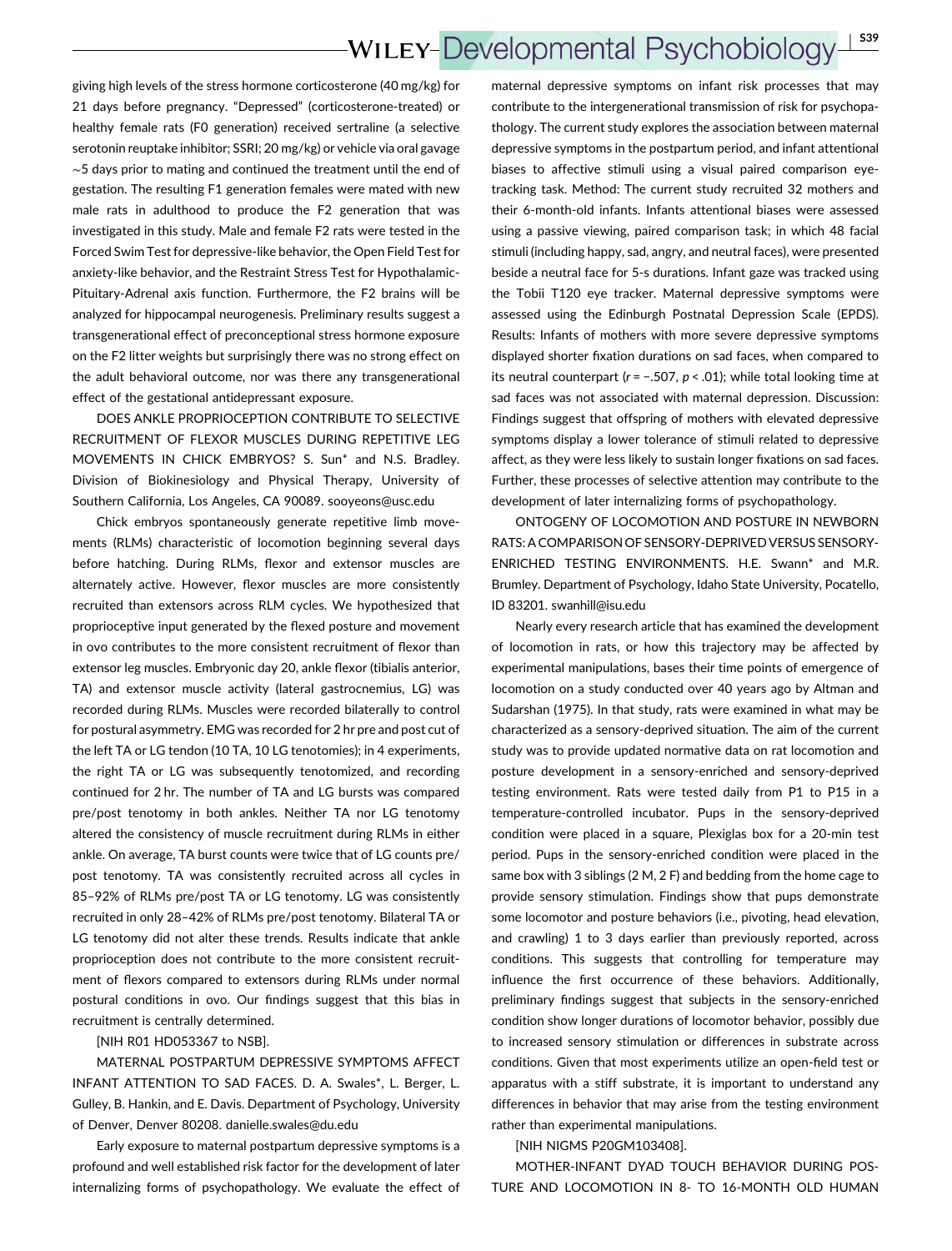## Developmental Psychobiology-WILEY-

INFANTS. H.E. Swann $^1$ , N. Burgett $^1$ , N. Devine $^1$ , M.R. Brumley $^1$  and H. Ramsdell-Hudock<sup>2</sup>. <sup>1</sup>Department of Psychology, Idaho State University, Pocatello, ID, 83201. <sup>2</sup>Department of Communication Science, Idaho State University, Pocatello, ID 83201. swanhill@isu.edu

Research has suggested that maternal sensitivity and responsiveness impacts infant motor outcomes, in that more responsive parents facilitate motor development. Also, mothers interact and touch male and female children differently, potentially impacting motor development. The aim of the current study was to longitudinally examine maternal-infant touch behavior during free play sessions at 8, 12, and 16 months of age, as well as to quantify infant locomotion and postural behaviors. Mother-infant dyads came into the laboratory and were observed for a 60-min free play session. For our purposes, the middle 20 min of the sessions were coded during video playback for touch, posture, and locomotion. Preliminary data indicates that 8-month old infants spent most of the session sitting, which decreased over the range of ages examined, with infants increasingly coming to stand, walk, and squat more often. Additionally, with increasing age infants spent more time touching at least one object. Mother-initiated touch during infant postural and locomotor behaviors were highest for 8-month olds, and gradually decreased, as did infant-initiated touch (directed to mom). This suggests that physical touch between mother and infant declines as infants become more independent motorically.

NEURAL CORRELATES OF EXECUTIVE FUNCTION IN PRE-SCHOOL CHILDREN: ASSOCIATIONS WITH ACADEMIC SCHOOL READINESS. M.M. Swingler<sup>1</sup>, S.E. Halliday<sup>2</sup>, S.D. Calkins<sup>1,2</sup>, and E.M. Leerkes<sup>1</sup>. <sup>1</sup>Human Development and Family Studies and <sup>2</sup>Psychology, University of North Carolina at Greensboro, Greensboro, NC, 27402. mmswingl@uncg.edu

The development of executive function (EF) during early childhood is critical because it contributes to the acquisition of behavioral and pre-academic skills that are required for a successful transition to formal schooling (Blair & Razza, 2007; McClelland et al., 2007). Age-graded improvements in EF are assumed to reflect changes in brain development that occur during the time period of rapid growth from 3–6 years of age. During this developmental period, individual differences in performance on tasks that measure core components of EF, such as inhibitory control (IC; inhibiting a well-learned or prepotent response in favor of a subdominant one) and working memory (WM; holding information in mind for goal directed action), may be a result of underlying neural processes. In addition, neural processes contributing to EF performance may predict to other areas of functioning that rely on EF abilities, such as academic readiness. The current study utilized a large sample of  $4\frac{1}{2}$ -year-olds (N = 275) to examine the relation between behavioral performance and neural functioning during EF (Go/No Go and Dimensional Change Card Sort) tasks, and performance on sub-scales of the Woodcock-Johnson III. Preliminary results suggest that ERP measures of neural activity predicted performance on the EF tasks, which then predicted performance on the Applied Problems sub-scale of the WJ-III. The results will be discussed in the context of the importance of neural processes supporting EF in the preschool period for both current and future functioning across multiple domains.

[NICHD grant 5R01HD071957 to E.M. Leerkes].

SEXUALLY-DIMORHIC GENE EXPRESSION PATTERNS WITHIN THE ADULT HPA AXIS FOLLOWING UNPREDICTABLE VARIABLE PRENATAL STRESS. Y. Talyansky<sup>1,2</sup>, E.L. Moyer<sup>1</sup>, J. Varholick<sup>3</sup>, J.L. Bollinger<sup>5</sup>, C.D. Tulbert<sup>5</sup>, L.A. Baer<sup>4</sup>, A.E. Ronca<sup>1,5,6,7</sup>. <sup>1</sup>Space Biosciences Division, NASA Ames Research Center, Moffett Field, CA 94035. <sup>2</sup>San Jose State University, San Jose, CA 95192. <sup>3</sup>University of North Carolina at Greensboro, Greensboro, NC 27412. <sup>4</sup>Surgical Sciences, University of Texas Medical Center, Houston, TX 75390. <sup>5</sup>Obstetrics and Gynecology, <sup>6</sup>Program in Neuroscience, <sup>7</sup>Molecular Medicine & Translational Science, Wake Forest School of Medicine, Winston-Salem, NC 27157. yuli.talyansky@nasa.gov

Environmental influences experienced during gestation can produce persistent alterations in cellular function and physiology, conferring life-long vulnerability to psychopathological and disease states. Prenatal stress has been linked to numerous sex-dependent perturbations in adulthood, including increased mortality rates, neuroendocrine function, obesity/metabolic syndrome, and behavior. These enduring changes are mediated by Hypothalamic-Pituitary-Adrenal (HPA) axis activity and glucocorticoid (GC) receptor expression, programmed by the excessive induction of maternal GC's in utero. In this study, build upon our past work establishing programming effects of Unpredictable Variable Prenatal Stress (UVPS) on adult body weight and anxiety responses. We hypothesize sexually dimorphic changes in the expression of key genes in the adrenal, hypothalamus and pituitary of adult male and female rats exposed to UVPS. Time-mated Sprague-Dawley female rats were exposed throughout pregnancy to Unpredictable, Variable Prenatal Stress (UVPS). UVPS dams were exposed daily to three different stressors: (1) White Noise, (2) Strobe Light, and (3) Tube Restraint. Stressors were presented individually once per day on an unpredictable schedule (morning [0600–1200 hr]; afternoon [1200–1800 hr]; evening [1800–2400 hr]) for one of three durations (15, 30 or 60 min). Comparisons were made with Non-Stressed (NS) Control dams. To control for potential changes in postnatal maternal care, newborn pups were fostered to non-manipulated, newly parturient dams. On Postnatal day 90, we harvested pituitary, hypothalamus and adrenal glands from UVPS and NS male and female offspring. Reversetranscriptase quantitative PCR is being used to analyze: 1) melanocortin-2 receptor (MC2R), POMC, corticotropin-releasing hormone (CRH) in the pituitary; 2) glucocorticoid receptor (NR3C1), proopiomelanocortin (POMC), corticotropin-releasing hormone (CRH), brain-derived neurotropic factor (BDNF), in the hypothalamus; and 3) MC2R, tyrosine hydroxylase (TH), steroidogenic acute regulatory protein (STAR), cytochrome P450scc enzyme (CYP) in the adrenal. These gene expression studies will further understanding of how early life experience differentially programs the stress axis in male and female offspring.

#### [Supported by NICHD 1R0150201].

DEVELOPMENTAL DIFFERENCES IN CHILDREN'S SELF-REC-OGNITION OF OPTIC FLOW. M.A. Taylor<sup>1</sup> and M. Jaime<sup>2</sup>, <sup>1</sup>Psychology, Florida International University Miami, FL 33199. <sup>2</sup>Psychology, Indiana University- Purdue University Columbus, IN 47203. mtayl090@fiu.edu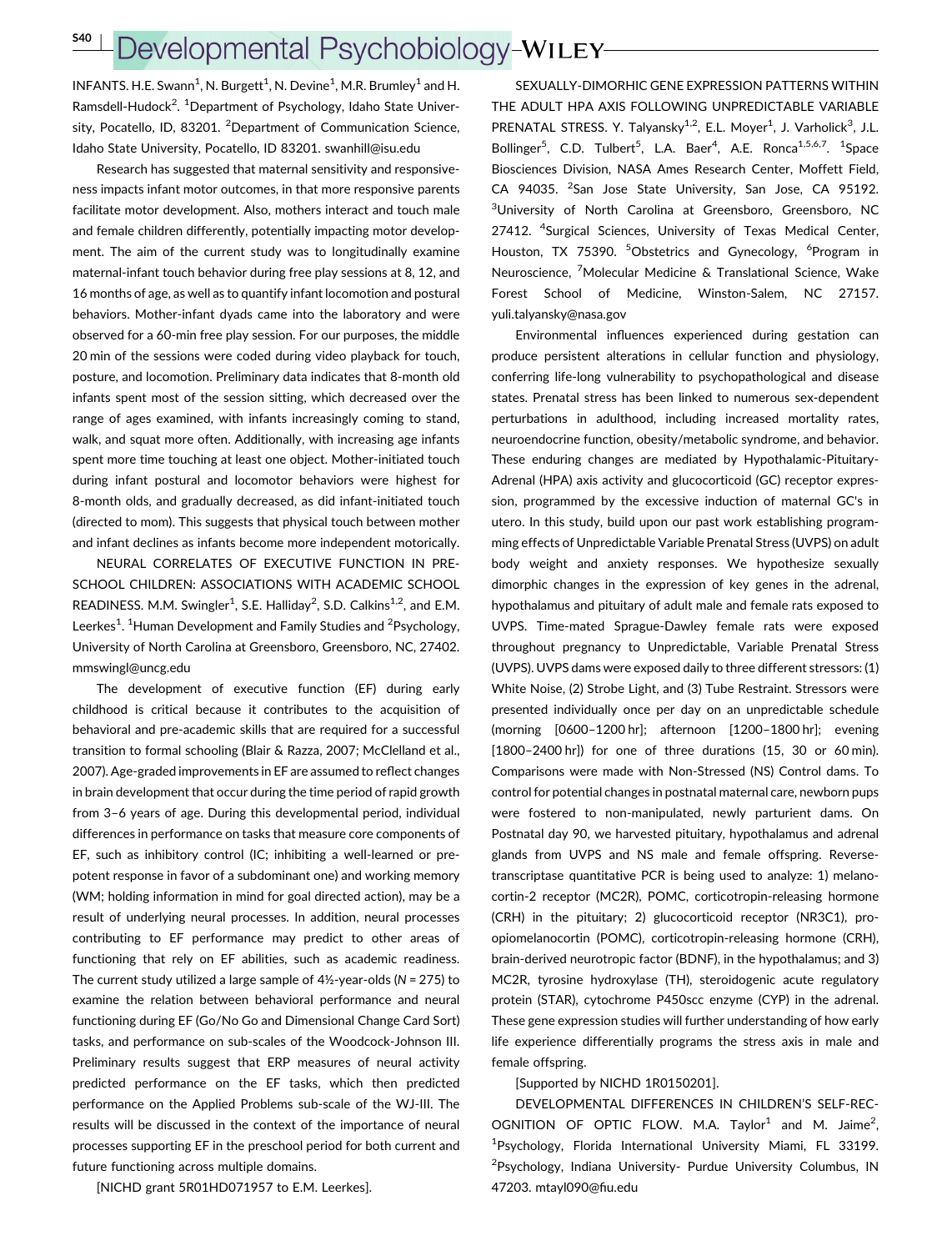Self-generated motion creates visual feedback in the form of optic flow—or the perceived movement of surfaces in the visual array. Prior work indicates that children make postural and locomotive adjustments in response to changes in optic flow. However, children's memory of optic flow information has never been examined. Here we explored this issue via a self-recognition task for first-personperspective videos. Fifty-five 2- to 8-year-olds and 13 adults were tested. Subjects jumped and/or walked in the same location during the recording of a first-person-perspective video of their movements via a small chest-mounted camera. After a 10 min delay each subject's video recording and a recording of a different subject's first-person perspective movements was replayed to the subject on two sideby-side monitors across 10 consecutive trials. After each trial subjects were asked to identify their self-recording. In Condition 1, the actions during video playback were the same between monitors (e.g., walk vs. walk). In Condition 2, the actions during video playback differed between monitors (e.g., jump vs. walk). An analysis of the proportion of correct self-recognition trials revealed an overall age-related improvement in self-recognition, with a marked improvement from age five to adulthood. Children's self-recognition performance was also better in Condition 2 relative to Condition 1. These results suggests that children may have an explicit knowledge of optic flow information for differing action types but cannot detect idiosyncratic differences between self- and other-related optic flow information when the action types are the same. Adults can however detect these idiosyncratic differences.

INFANT EXPERIENCE AND ADULTHOOD ENGAGEMENT: DIFFERENTIALLY-REARED RHESUS MACAQUES' USE OF A COM-PUTER-BASED VIDEOGAME SYSTEM. P.D. Tenpas<sup>1</sup>, P.J. Pierre<sup>2</sup>, and A.J. Bennett<sup>1</sup>. <sup>1</sup>Department of Psychology, University of Wisconsin-Madison, Madison, WI 53715. <sup>2</sup> Behavioral Management Research Unit, Wisconsin National Primate Research Center. Allyson.J.Bennett@wisc.edu

Numerous factors, including early life experience, play a role in individual differences in behavior that emerge across development. In humans and other animals, early adverse experiences influence aspects of cognitive and affective behavior and processing. In a monkey model of early life adversity, infants reared in a nursery demonstrate alterations in each of these domains. There is little research however, on rearing group differences in specific aspects of performance, motivation, and attention that contribute to engagement with a cognitive task. The present study examined monkeys' engagement with a joystick-controlled testing system and compared middle-aged monkeys who were either nursery-reared (NR) or mother-reared (MR) in infancy. All animals were given 2, 5-hr sessions of free access to a testing system with the opportunity to play two games with which they had extensive experience. One task required animals to move a circular cursor to a square target presented randomly across the four sides of the screen, the other task required animals to "chase" a target moving across the screen. Successful trials resulted in delivery of a 0.94 mg grain-based pellet. Following each trial there was a 5-s inter-trial interval after which latency to engage with the system was automatically recorded. All animals interacted with the system across the 5-hr period and completed an average of 1,198 trials (SD = 535.42). We then ran a linear mixed-effects model (LMEM) fit by restricted maximum likelihood

using R, where latency to engage was regressed on the cluster-mean centered within-subject trial number and between-subject rearing experience. A significant effect of trial number was observed, indicating that as the session progressed, animals waited longer to engage with the system,  $b = .006$ ,  $p < .005$ ,  $F(1, 8.32) = 16.58$ . The trial by rearing interaction trended near significance,  $b = -0.007$ ,  $p = 0.06$ ,  $F(1, 7.89) = 4.66$ , suggesting that the observed decrease in latency to engage across trials was greater in MR animals. These findings demonstrate the feasibility of applying LMEMs to assess patterns of engagement. Furthermore, they provide preliminary evidence that infant experience may be a predictor of engagement with such systems in adulthood. From an applied perspective, while use of these systems decreased across the 5-hr period, all animals engaged with the system across the 5-hr session. In turn, these results add to two decades of empirical studies that demonstrate videogame testing systems can be effectively used to provide cognitive enrichment for primates in captive settings.

[This research was partially supported by NIH grant R01MH084980 and NIH grant P51OD011106; the University of Wisconsin-Madison Department of Psychology, Graduate School, and Wisconsin Alumni Research Foundation].

MECHANISMS FOR A DEVELOPMENTAL CRITICAL PERIOD OF HIPPOCAMPAL LEARNING. A. Travaglia<sup>1</sup>, R. Bisaz<sup>1</sup>, E.S. Sweet<sup>2, 3</sup>, R.D. Blitzer<sup>2, 4</sup>, and C.M. Alberini<sup>1</sup>. <sup>1</sup> Center for Neural Science, New York University, New York, 10003 NY, USA.<sup>2</sup> Department of Pharmacological Sciences, <sup>3</sup> Department of Neurology, <sup>4</sup> Department of Psychiatry, Icahn School of Medicine at Mount Sinai, New York, New York 10029. ca60@nyu.edu

Episodic memories formed during the first postnatal period are rapidly forgotten, a phenomenon known as infantile amnesia. Infantile amnesia is conserved throughout evolution, as it has been described in rodents as well as humans. It remains to be understood whether this amnesia is the result of immaturity of the infant brain, impaired memory retrieval, or failure in memory storage. Furthermore, in spite of this apparent memory loss, early life experiences influence brain development and predispose to psychopathologies, raising the question of which mechanisms underlie infantile memories. Using contextual fear-based task inhibitory avoidance (IA) in infant rats, we found that early life experiences are stored as latent memory traces for a long time: later reminders reinstate a robust, context-specific and long-lasting memory. The formation and storage of this latent memory requires the hippocampus and employs mechanisms typical of developmental critical periods, including a BDNF- and mGluR5 dependent expression switch of NMDA receptor subunits from 2B to 2A. Moreover, BDNF administration after training rescues the infantile amnesia, hence closing the critical period. We suggest that the hippocampus, like sensory systems, undergoes a developmental critical period to become functionally competent.

THE ROLE OF NEUROENDOCRINE ALTERATIONS IN WHITE MATTER IN HUMAN ADOLESCENTS WITH FETAL ALCOHOL SPECTRUM DISORDER: SEX MATTERS. K. Uban. Children's Hospital, Los Angeles, CA. Kuban@chla.usc.edu

Despite accumulating evidence from animal models demonstrating that prenatal alcohol exposure (PAE) results in life-long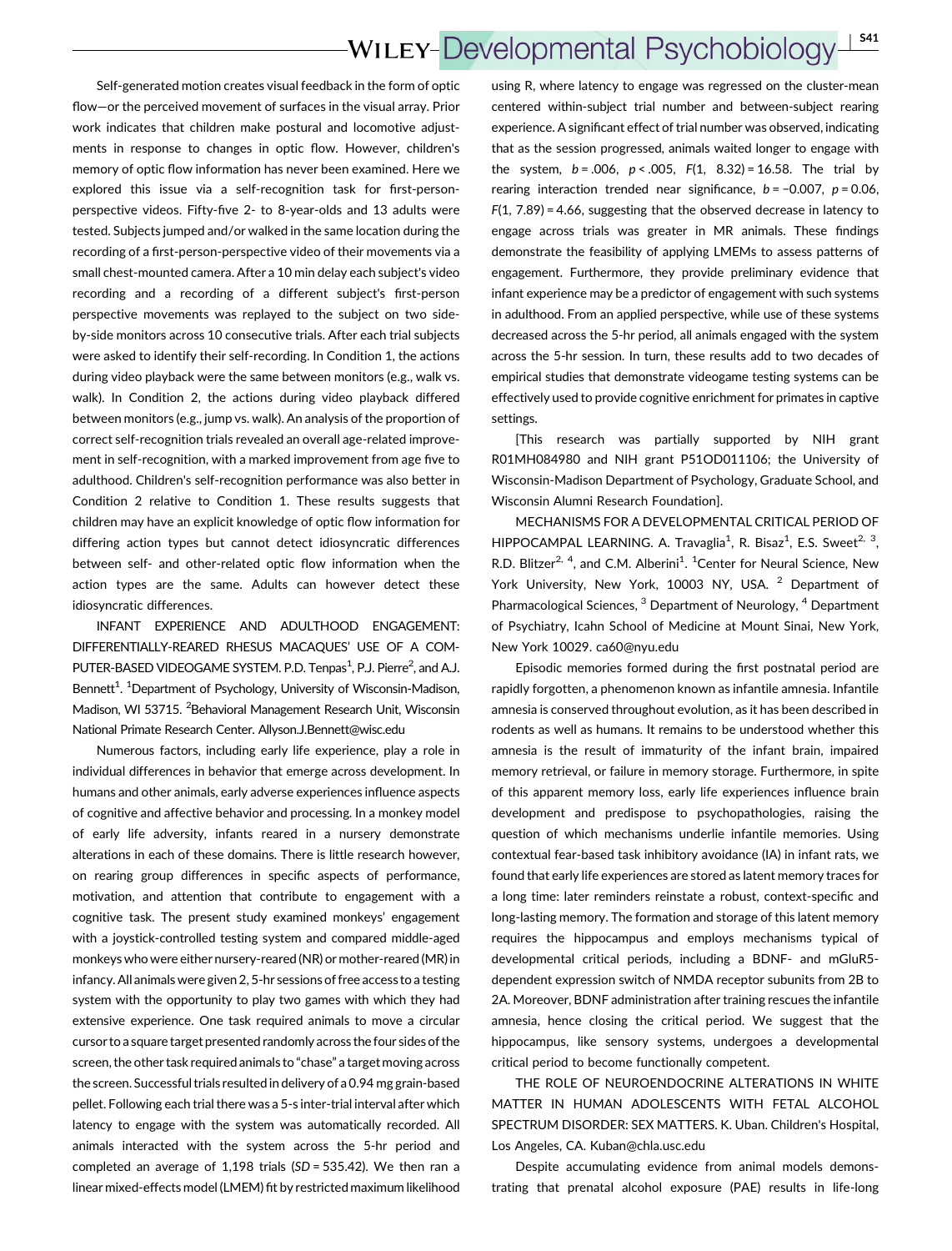## Developmental Psychobiology-WILEY-

neuroendocrine dysregulation, very little is known on this topic among humans with fetal alcohol spectrum disorders (FASD). Our research aims to characterize neuroendocrine alterations in human adolescents with FASD. We hypothesize that this prolonged altered hormonal context, in which the brain continues to mature, may continue to impact the already altered human FASD brain. Understanding neuroendocrine alterations among humans affected by PAE is essential for advancing our understanding of key mechanisms underlying brain alterations observed in individuals with FASDs. It is possible that, through increased understanding of persistent neuroendocrine alterations, novel interventions targeting these systems could be developed in hopes of improving on-going brain development among children and adolescents with FASD.

[Support: R01-MH074736 and Agalma Foundation].

SOCIOECONOMIC STATUS, HAIR CORTISOL, AND INTERNALIZ-ING SYMPTOMS IN PARENTS AND CHILDREN. A. Ursache<sup>1</sup>,\*, E. Merz<sup>2</sup>, and K.G. Noble<sup>3</sup>. <sup>1</sup>Gertrude H. Sergievsky Center, Columbia University, New York, NY, 11550. <sup>2</sup>Department of Epidemiology, Columbia University, New York, NY, 11550. <sup>3</sup>Teachers College, Columbia University, New York, NY, 10027. amu2116@cumc.columbia.edu

Several studies demonstrate socioeconomic disparities in internalizing problems, and stress is likely one important pathway of these disparities. Studies examining socioeconomic differences in physiological measures of stress such as salivary cortisol, however, have produced mixed results, and few studies have examined socioeconomic differences in hair cortisol, a novel marker of chronic stress. Moreover, no studies have incorporated hair cortisol to understand socioeconomic disparities in internalizing problems. To address these gaps, we first examine relations of family income and parental education to variation in both parents' and children's hair cortisol concentrations (HCC) and then test whether HCC and perceptions of stress mediate relations of SES to parents' anxiety and depression. Regression analyses ( $n = 35$  adults, 26 children) demonstrated that parental education was inversely linearly related to both parent  $(\beta = -.602, p = .004)$  and child HCC  $(\beta = -.675, p = .009)$ , even controlling for parent HCC. Family income was inversely related to parent, but not child, HCC in a logarithmic pattern ( $β = -.445$ ,  $p = .025$ ) such that the relation between HCC and income was strongest at the lowest income levels. Furthermore, associations of income and education with anxiety were significantly mediated by parental perceptions of stress 95% CI: [−7.199, −.958], 95% CI: [−2.832, −.307], respectively and marginally mediated by parent HCC 90% CI: [−4.126, −.051], 90% CI:[−1.537, −.024], respectively. Thus, results suggest that both perceived and biological markers of stress capture important facets of the experiences that underlie socioeconomic disparities in anxiety.

[NIH/NINDS T32-NS07153 supported AU, Irving Institute for Clinical and Translational Research grant to KGN, Gertrude H. Sergievsky Center pilot grant to KGN, Teachers College grant to KGN].

THE EFFECTS OF EARLY ADVERSITY ON AMYGDALA-PREFRONTAL CIRCUITRY DURING EMOTIONAL FACE PROCESS-ING IN CHILDREN AND ADOLESCENTS. M. VanTieghem<sup>1,\*</sup>, E. Telzer<sup>2</sup>, L. Gabard-Durnam<sup>1</sup>, L.J. Flannery<sup>3</sup>, B. Goff<sup>4</sup>, D.G. Gee<sup>5</sup>, K. Humphreys<sup>6</sup>, C. Caldera<sup>4</sup>, M. Shapiro<sup>4</sup>, J. Louie<sup>7</sup>, and N. Tottenham<sup>1</sup>.

1 Psychology Department, Columbia University, New York, NY 10027. <sup>2</sup> Department of Psychology, University of Illinois at Urbana-Champaign, Champaign, IL, 61801. <sup>3</sup>Department of Psychology, University of Oregon, Eugene, OR, 97403. <sup>4</sup>Department of Psychology, University of California, Los Angeles, Los Angeles, CA, 90095. <sup>5</sup>Department of Psychology, Yale University, New Haven CT, 06520. <sup>6</sup>Department of Psychology, Stanford University, Palo Alto, 94305. <sup>7</sup> Kaiser Permanente, Santa Clara, CA, 95051. mrv2115@columbia.edu

Early adverse caregiving represents a potent stressor that has been associated with heightened emotional reactivity and risk for internalizing problems. Previous research shows that previously institutionalized (PI) youth with a history of institutional care show heightened amygdala reactivity and altered amygdala-mPFC connectivity when viewing negative stimuli (e.g., fearful faces). However, the effect of early adversity on neuro-affective processing across positive, negative and neutral stimuli has not been well delineated. In the current study, 37 PI children and adolescents (ages 6–18) and 39 comparisons completed an emotion matching fMRI task designed to probe the neural discrimination of happy, angry and neutral facial expressions. Participants viewed a target facial expression (e.g., angry) and chose which of the two following facial expressions (e.g., angry, neutral) matched the emotion of the target. Results showed that PI youth had greater amygdala reactivity relative to comparisons regardless of valence. PPI analyses at the whole-brain level revealed a significant Group x age interaction, such that the PI group showed altered age-related changes in amygdala-vmPFC connectivity to Happy faces relative to comparisons. Importantly, amygdala-vmPFC connectivity to Happy faces is associated internalizing symptoms within the PI group, with stronger positive connectivity predicting fewer internalizing problems. The current results highlight the role of amygdala-prefrontal circuitry in predicting risk versus resilience for internalizing problems following early adversity.

ROBOTIC HENS: MOVEMENT INFLUENCES BOBWHITE QUAIL CHICKS' SOCIAL PREFERENCES (COLINUS VIRGINIANUS). P. Velasquez\*, S.C. Belnap, and R. Lickliter. Department of Psychology, Florida International University, Miami, FL, 33199. vela014@fiu.edu

Few studies of early social preferences in precocial birds have investigated the effects of motion on the development of maternal preference. In the current study, we tested the preference of bobwhite quail chicks at 48 hr and 72 hr following hatching for robotic bobwhite quail hen models in two exposure conditions. In the first condition, chicks were presented with a simultaneous choice test between a motionless robotic hen model paired with a bobwhite maternal call (Audio/Visual) vs. the identical maternal call presented alone (Auditory Only). In the second condition, chicks were presented with two robotic hen models, each paired with an identical bobwhite quail maternal call. One robotic model was not moving (Still Condition), the second robotic model exhibited re-occurring head bobs during the testing trial (Movement Condition). Results indicated that chicks preferred the still hen model paired with the maternal call over the maternal call alone at both 48 hr and 72 hr following hatching. Chicks showed no preference for the moving hen model over the still model at 48 hr; however, chicks tested at 72 hr preferred the moving hen model over the still hen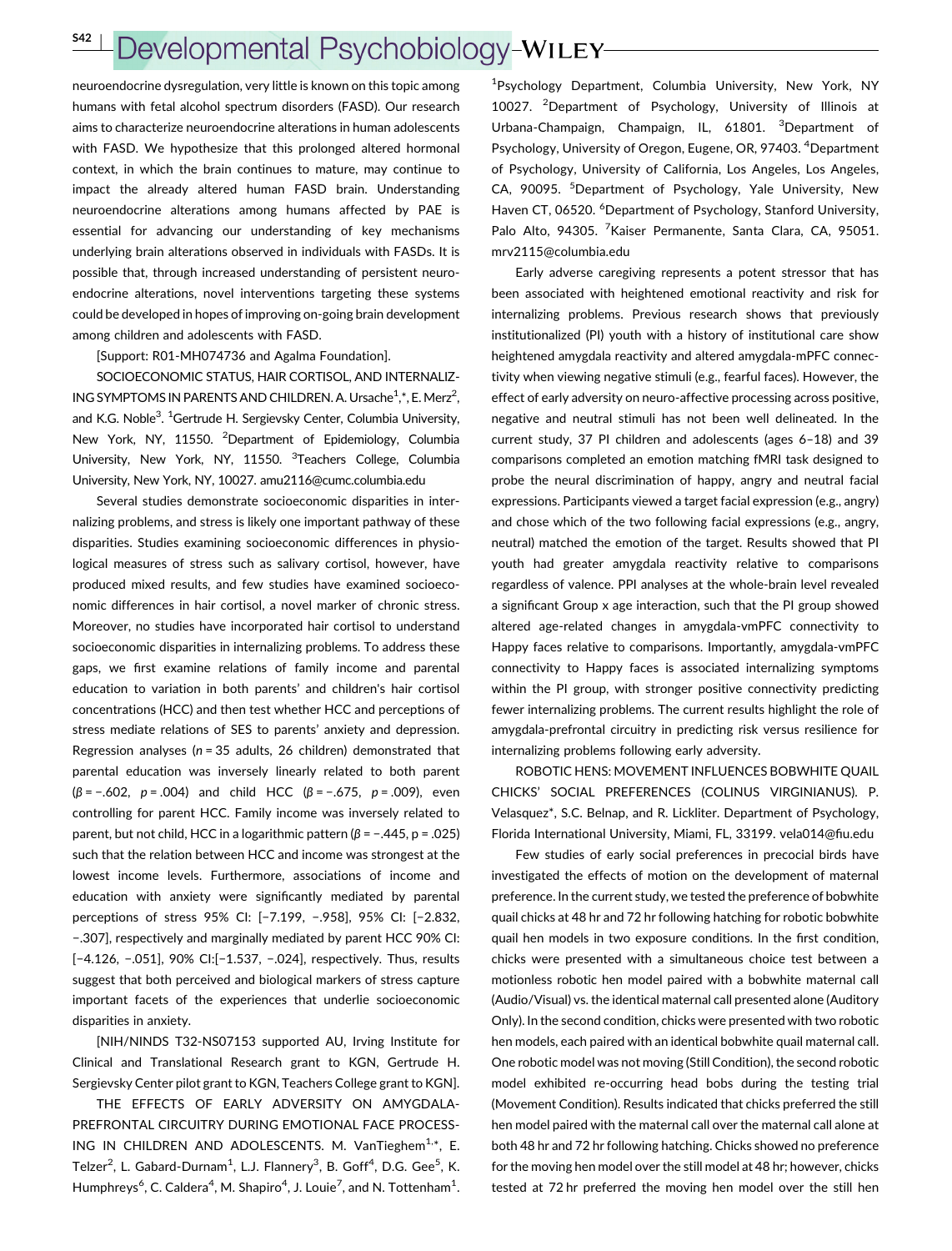model, suggesting that movement can influence early social preferences in young quail chicks. The use of robotic hens provides an opportunity to manipulate both the type and timing of movement available to young chicks, allowing more detailed investigation of the contributions of maternal behavior to neonatal social responsiveness.

RELATION BETWEEN SPATIAL REORIENTATION AND HIPPOCAMPAL-DEPENDENT LEARNING AND MEMORY IN YOUNG CHILDREN. V.Vieites, S.Pruden, and B.C. Reeb-Sutherland. Department of Psychology, Florida International University, Miami, FL 33199. vviei001@fiu.edu

After losing a sense of position in the environment, organisms use a variety of processes to reestablish their orientation and find their way. Consequently, forming links between goals and cues in the environment facilitates navigation-an important, everyday skill. One area of the human brain known to support the formation of spatial and episodic memories is the hippocampus, which continues to develop after birth. Compared to school-aged children, pre-school children tend to perform poorly on episodic memory tests and certain large-scale spatial tasks (e.g., spatial reorientation), suggesting that the hippocampi of young children are not yet fully developed. One common, non-invasive technique used to study associative learning and memory processes in adult and pediatric populations is Pavlovian eyeblink conditioning (EBC), which entails learning the association between pairs of auditory and tactile stimuli. Furthermore, the neural substrates of EBC, including the hippocampus, have been well defined. The current study employs a hippocampal-dependent EBC paradigm (i.e., trace conditioning) to determine whether children's abilities to use a salient landmark to locate a hidden object after being disoriented reflect developmental and/or individual changes in their hippocampal-dependent learning and memory skills. Three- and six-year-old children participated in a trace conditioning paradigm, a spatial reorientation task, and a picture sequence episodic memory test. Pilot analyses revealed moderately high, positive correlations between: correct choices on the spatial reorientation task and scores on the episodic memory test, EBC and age, and episodic memory ability and age. Additionally, we found within-age variation in spatial reorientation performance, suggesting a potential for finding individual differences in the relation between hippocampaldependent learning skills and spatial reorientation.

PRENATAL MATERNAL TESTOSTERONE AND INFANT BIOBE-HAVIORAL REGULATION DURING THE STILL FACE PARADIGM. K.M. Voegtline<sup>1</sup>, G.A. Moore<sup>2</sup>, and J.A. DiPietro<sup>3</sup>. <sup>1</sup>Department of Pediatrics, Johns Hopkins University School of Medicine, Baltimore, MD 21287. <sup>2</sup>Department of Psychology, Pennsylvania State University, University Park, PA 16802. <sup>3</sup>Department of Population, Family and Reproductive Health, Johns Hopkins University, Bloomberg School of Public Health, Baltimore, MD 21205. kvoegtl1@jhu.edu

Maternal sex steroids target the developing fetal brain binding optimally to receptors in the limbic system. To this end, prenatal testosterone exposure has been linked to greater behavioral reactivity in infancy. Drawing from a cohort of 166 women and infants, associations between prenatal maternal salivary testosterone and infant cardiac and behavioral regulation at 6-months during the Still Face paradigm are explored. Findings indicate higher prenatal testosterone is associated with lower heart rate variability in response

to the still face and greater negative affect in infants during the reunion episode. Implications of altered infant stress response and recovery on maternal engagement and mother-infant attunement will be discussed.

[NIH grant K99HD077058 to KV; NIH grant R01HD27592 to JD]. NEURODEVELOPMENTAL CORRELATES OF FEAR EXTINCTION: AN FMRI INVESTIGATION IN HUMAN ADOLESCENTS AND ADULTS. S.L. Whittle<sup>1</sup>, D.E. Ganella<sup>2</sup>, E. Ganella<sup>1</sup>, and J.H. Kim<sup>2</sup>. <sup>1</sup>Melbourne Neuropsychiatry Centre, Department of Psychiatry, The University of Melbourne, Carlton, Victoria, Australia, 3053. <sup>2</sup>Florey Department of Neuroscience, Florey Institute of Neuroscience and Mental Health, Melbourne, Victoria, Australia, 3052. swhittle@unimelb.edu.au

Compromised fear extinction may contribute to increased risk for anxiety during adolescence. While rodent research suggests that deficits in adolescent fear extinction may be caused by abnormal ventromedial prefrontal cortical (vmPFC) function, no similar work has been done in human adolescents. Using a novel fear learning paradigm, we investigated the neural correlates of fear conditioning, and extinction learning and recall, in adolescent and adult humans using functional magnetic resonance imaging. Compared to adults, adolescents evidenced reduced vmPFC and increased dorsal anterior cingulate cortex activation during extinction learning and recall. Further, sex differences were found such that male adolescents showed reduced vmPFC activity during extinction learning, as compared to females. When tested for fear recall, however, the pattern reversed, such that female adolescents showed reduced vmPFC activity compared to males. These findings suggest that in females, vmPFC deficits may not appear until after the initial extinction learning phase. These findings have implications for understanding risk factors and treatments for male and female adolescent anxiety.

STRESS DURING THE PUBERTAL PERIOD EXERTS SEX-SPECIFIC EFFECTS ON BEHAVIOR IN ADULT RATS. J. Willing<sup>1,\*</sup>, L.R. Cortes<sup>1</sup>, C.M. Drzewiecki<sup>2</sup>, and J.M. Juraska<sup>1,2</sup>. <sup>1</sup>Psychology Department, University of Illinois at Urbana-Champaign, Champaign, IL, USA. <sup>2</sup>Program in Neuroscience, University of Illinois at Urbana-Champaign, Champaign, IL, USA. jwillin@illinois.edu

The adolescent period is characterized by many neuroanatomical changes that coincide with changes in behavior. We have previously shown that the period of pubertal onset, specifically, is associated with neuronal and synaptic pruning in the medial prefrontal cortex (mPFC), and an increase in performance on a PFC-dependent task. This collectively suggests that puberty might result in a heightened susceptibility to external stressors. In the present study, we use an isolation and restraint stress paradigm in male and female rats during the period of pubertal onset (females: P32-38, males: P41-47) and compared them with post-pubertally stressed rats (females: P40-46, males: P49-55) and unstressed controls. In adulthood, they were tested in the elevated plus maze, forced swim test, pre-pulse inhibition (PPI) task and novel object recognition task. While there were no effects of stress in either sex on object recognition performance, females stressed during pubertal onset displayed an increased latency to enter an open arm in the elevated plus maze and displayed increased immobility time during the forced swim test. Additionally, males stressed during the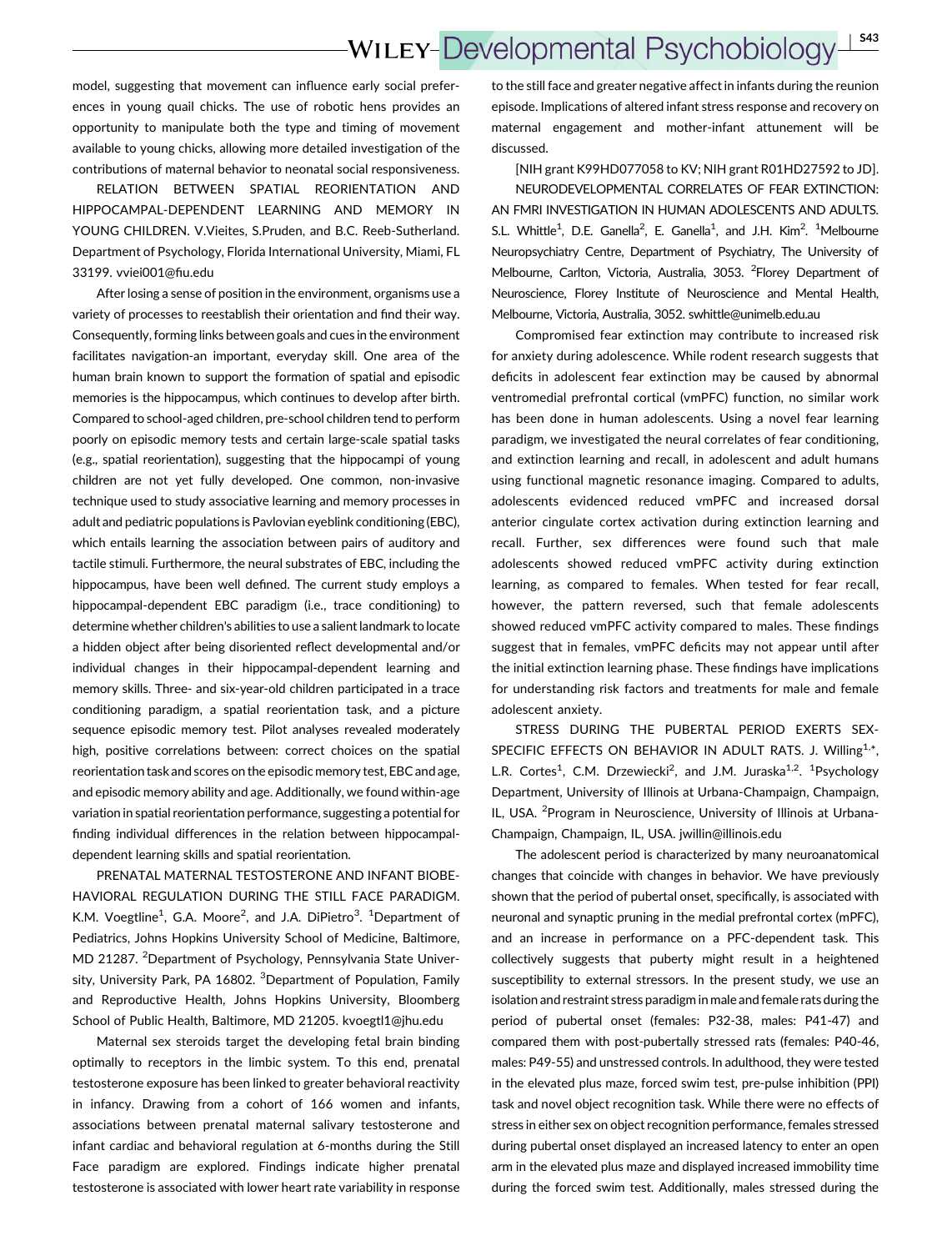# Developmental Psychobiology-WILEY

pubertal period showed a deficit in PPI compared to controls and animals stressed after puberty. These results show sex-specific effects of stress during, but not after, pubertal onset, suggesting sex-specific effects of vulnerability during the hormonal changes of puberty.

[This study was funded by NIH grant MH099625, JW currently supported by NIH grant T32 ES007326].

CHARACTERIZING THE EMERGENCE OF OBJECT RECOGNITION IN THE NEWBORN BRAIN. S.M.W. Wood and J.N. Wood. Department of Psychology, University of Southern California, Los Angeles, CA 90089. samantha.waters@usc.edu

A central goal in psychology and neuroscience is to understand how the brain learns to recognize objects. Although researchers have made significant progress in this endeavor, the majority of work has focused on the object recognition abilities of adult animals. Thus, we know relatively little about how object recognition emerges in the newborn brain. Here, we describe an approach for characterizing the origins of object recognition, by linking controlled-rearing studies of newborn animals to biologically-inspired computational models. We raised newborn chicks in controlled-rearing chambers that provided complete control over all visual object experiences. The chambers tracked the chicks' behavior 24/7, providing precise behavioral measurements of the chicks' object recognition abilities. Across experiments, we systematically manipulated the visual input provided to the chicks and examined the effects of those manipulations on the chicks' emerging object recognition abilities. We found that the development of object recognition requires visual experience with objects that move smoothly and slowly over time. Without slow and smooth visual object input, newborn chicks are impaired at recognizing objects. These findings place significant constraints on computational models of newborn object recognition. While most computer vision models cannot account for these behavioral findings, this developmental pattern does accord with a class of unsupervised temporal learning models in computational neuroscience. These models contain no explicit, hardwired object features, but quickly learn about the world by extracting slowly varying features from the visual environment. This approach opens experimental avenues for constructing formal models of how high-level vision emerges in the newborn brain.

[NSF CAREER Grant BCS-1351892 to JNW. USC Dissertation Completion Grant to SMWW].

NEUROLOGIC AND PHYSIOLOGIC RESPONSE TO ODORS IN THE HUMAN NEWBORN DURING ACTIVE AND QUIET SLEEP. J.S. Yang,<sup>1</sup> J. R. Isler,<sup>3,4</sup> M. Ordonez-Retamar,<sup>1</sup> T. Thai,<sup>1</sup> N. Brito,<sup>1</sup> D. A. Wilson,<sup>5</sup> M. M. Myers,  $1,2,3$  and W. P. Fifer $1,2,3$ .  $1$ New York State Psychiatric Institute, Division of Developmental Neuroscience, New York, NY, 10032. <sup>2</sup>Department of Psychiatry, Columbia University, New York, NY, 10032. <sup>3</sup>Department of Pediatrics, Columbia University, New York, NY, 10032. <sup>4</sup>Department of Biomedical Engineering, Columbia University, New York, NY, 10032. <sup>5</sup>Department of Child & Adolescent Psychiatry and Neuroscience & Physiology, New York University Langone School of Medicine, New York, NY 10016. jsy2116@cumc.columbia.edu

Newborn infants react to a wide range of sensory stimulation during sleep, showing physiological responses to tactile, proprioceptive, auditory, and visual stimuli. The newborn olfactory system is also

functional and, in animal models, neonatal chemosensory reactivity during sleep is well documented. We investigated if sleeping newborn infants respond to different odors. We presented four odors; infant formula, banana, orange, and rose, to 10 healthy full-term infants within 48 hr of birth during sleep. High-density electroencephalogram (EEG), heart rate, and respiration rate were recorded. The stimuli were presented in 10 blocks of 4 min duration, each block comprising 8 contiguous pseudorandomized 30s presentations of alternating room air and scent. Constant airflow was delivered to the nostrils to eliminate changes in tactile stimulation with each odor presentation. A decrease from baseline in alpha (7–9 Hz) power was observed upon banana and orange odor presentation ( $p < 0.05$ ) during active sleep. A similar decrease was seen upon orange and rose odor presentation ( $p < 0.005$ ) during quiet sleep. No significant responses were observed in heart rate or respiration rate to any of the odorants in either sleep state. Though robust physiological responses were not detected, infants did respond neurologically and the responses to different odorants may be sleep state dependent. The capacity to discriminate odors while asleep may be critical to adaptive functioning in the extra-uterine environment. This paradigm has potential utility as a non-invasive means to assess the salience of various odors and, in turn, their potential role in learning and memory formation in sleeping newborns.

[Supported by NIH Grant R37 HD32774 and the Sackler Institute].

DAMPENED BOLD ACTIVATION TO LIFE THREAT FEAR IN PRAIRIE VOLE FATHERS. J.R. Yee $^{1,2,*}$ , W.M. Kenkel<sup>1,2</sup>, A.M. Perkeybile<sup>2</sup>, K. Moore<sup>1</sup>, P.Kulkarni<sup>1</sup>, S.W. Porges<sup>2</sup>, C.S. Carter<sup>2</sup>, and C.F. Ferris<sup>1</sup>. <sup>1</sup>Center for Translational NeuroImaging, Northeastern University, Boston, MA 02141. <sup>2</sup>The Kinsey Institute, Indiana University, Bloomington, IN 47405. jsn.r.yee@gmail.com

In cooperatively breeding species, the father, unencumbered by direct infant care while the mother is on nest, is poised to fulfill many of the protective functions of parenthood. However, a lack of laboratory animal models in which fathers take part in parental care has led to a gap in understanding whether parental fathers experience a transformation in fear regulation that would support protective functions of fatherhood. This research seeks to better understand potential changes in fear regulation that accompany fatherhood by studying neural responses to fearful stimuli in the socially monogamous prairie vole (Microtus ochrogaster). Prairie voles were presented with the scent of a predator (i.e., a live sable ferret) while immobilized for awake functional neuroimaging in order to assess the neural response to life threat fear. Contrary to expectations, experienced fathers showed a dramatically dampened blood oxygen level-dependent (BOLD) response to the scent of the predator as compared to virgin males. Dampened neural responses were observed in areas of the brain associated with fear, olfaction, and pain.While previous work has led to the recent conclusion that parenthood may not have pronounced effects on stress responsiveness or emotionality in fathers, our preliminary findings using highresolution functional neuroimaging of the entire brain in awake animals, has shown that the transition to fatherhood may be accompanied by dramatic changes in the regulation of fear.

CHARACTERIZING FEAR EXTINCTION LEARNING ACROSS ADOLESCENCE: ROLE OF DOPAMINE IN THE PREFRONTAL